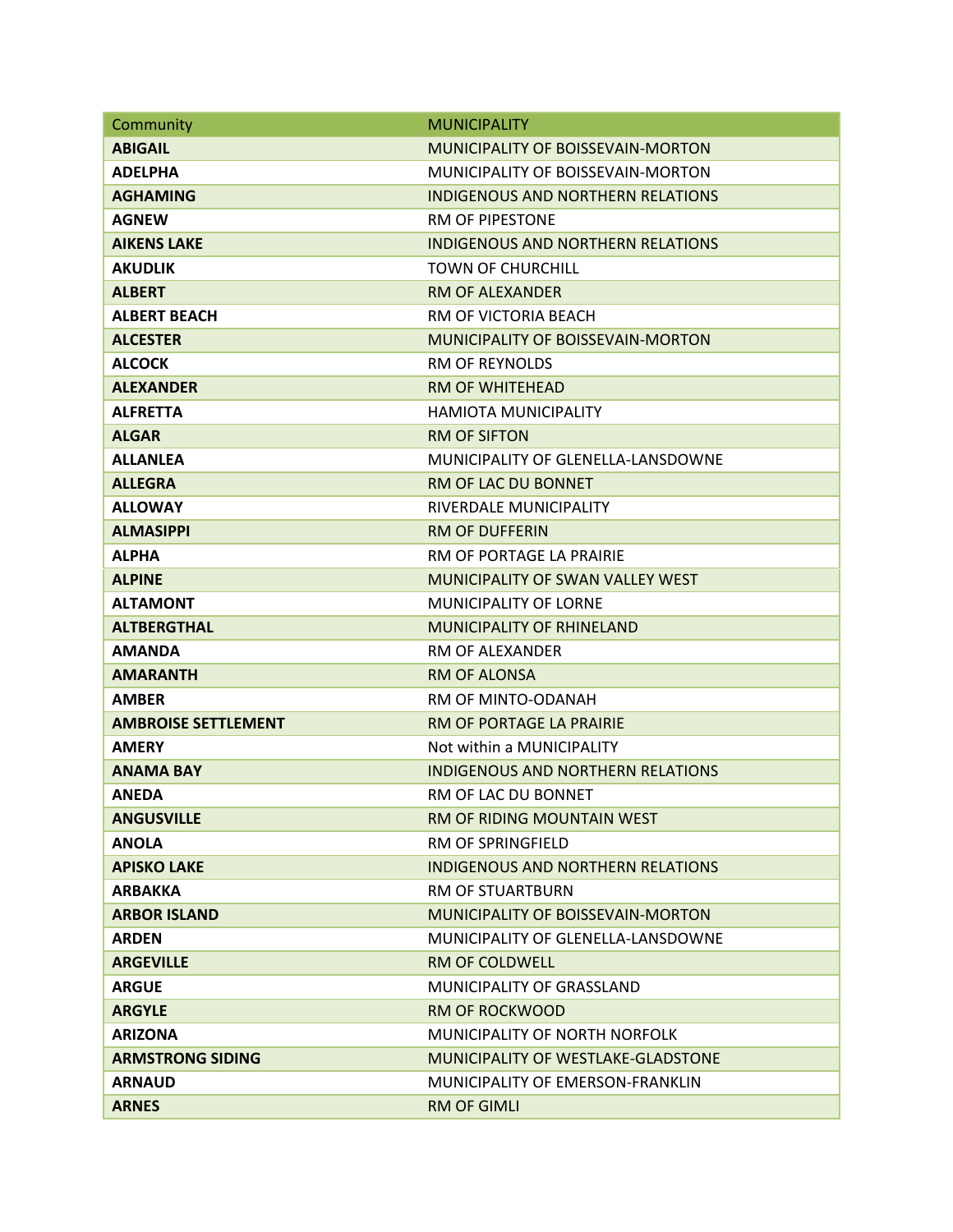| Community                 | <b>MUNICIPALITY</b>                           |
|---------------------------|-----------------------------------------------|
| <b>ARNOT</b>              | INDIGENOUS AND NORTHERN RELATIONS             |
| <b>ARONA</b>              | RM OF PORTAGE LA PRAIRIE                      |
| <b>ARROW RIVER</b>        | <b>PRAIRIE VIEW MUNICIPALITY</b>              |
| <b>ASESSIPPI</b>          | RM OF RIDING MOUNTAIN WEST                    |
| <b>ASHBURY</b>            | RM OF WHITEHEAD                               |
| <b>ASHDOWN</b>            | <b>MUNICIPALITY OF GLENBORO-SOUTH CYPRESS</b> |
| <b>ASHERN</b>             | <b>RM OF WEST INTERLAKE</b>                   |
| <b>ASHKIRK</b>            | <b>RM OF GRAHAMDALE</b>                       |
| <b>ASHVILLE</b>           | <b>GILBERT PLAINS MUNICIPALITY</b>            |
| <b>ASSAPAN LAKE</b>       | <b>INDIGENOUS AND NORTHERN RELATIONS</b>      |
| <b>ATHAPAP</b>            | Not within a MUNICIPALITY                     |
| <b>ATHAPAPUSKOW LAKE</b>  | <b>INDIGENOUS AND NORTHERN RELATIONS</b>      |
| <b>ATIK</b>               | Not within a MUNICIPALITY                     |
| <b>ATIKAMEG LAKE</b>      | Not within a MUNICIPALITY                     |
| <b>AUBIGNY</b>            | <b>RM OF MORRIS</b>                           |
| <b>AUSTIN</b>             | MUNICIPALITY OF NORTH NORFOLK                 |
| <b>AXEL'S ISLAND</b>      | <b>INDIGENOUS AND NORTHERN RELATIONS</b>      |
| <b>BABCOCK</b>            | <b>MUNICIPALITY OF LORNE</b>                  |
| <b>BACK</b>               | Not within a MUNICIPALITY                     |
| <b>BACON RIDGE</b>        | <b>RM OF ALONSA</b>                           |
| <b>BADEN</b>              | RM OF MOUNTAIN                                |
| <b>BADGER</b>             | <b>RM OF PINEY</b>                            |
| <b>BAFFIN</b>             | RM OF ALONSA                                  |
| <b>BAGOT</b>              | <b>MUNICIPALITY OF NORTH NORFOLK</b>          |
| <b>BAIE ST. PAUL</b>      | RM OF ST. FRANCOIS XAVIER                     |
| <b>BAIN LAKE</b>          | <b>INDIGENOUS AND NORTHERN RELATIONS</b>      |
| <b>BAKERS NARROWS</b>     | <b>INDIGENOUS AND NORTHERN RELATIONS</b>      |
| <b>BALDUR</b>             | <b>RM OF ARGYLE</b>                           |
| <b>BALDY</b>              | INDIGENOUS AND NORTHERN RELATIONS             |
| <b>BALMORAL</b>           | <b>RM OF ROCKWOOD</b>                         |
| <b>BALSAM BAY</b>         | RM OF ST. CLEMENTS                            |
| <b>BANNERMAN</b>          | KILLARNEY-TURTLE MOUNTAIN                     |
| <b>BANNOCKTOWN</b>        | Not within a MUNICIPALITY                     |
| <b>BANTING</b>            | MUNICIPALITY OF OAKLAND-WAWANESA              |
| <b>BARAGAR</b>            | <b>RM OF CORNWALLIS</b>                       |
| <b>BARKFIELD</b>          | <b>RM OF DE SALABERRY</b>                     |
| <b>BARNSLEY</b>           | RM OF DUFFERIN                                |
| <b>BARRIER LAKE</b>       | <b>INDIGENOUS AND NORTHERN RELATIONS</b>      |
| <b>BARRIER SETTLEMENT</b> | INDIGENOUS AND NORTHERN RELATIONS             |
| <b>BARROWS</b>            | <b>RM OF MOUNTAIN</b>                         |
| <b>BARROWS JUNCTION</b>   | <b>RM OF MOUNTAIN</b>                         |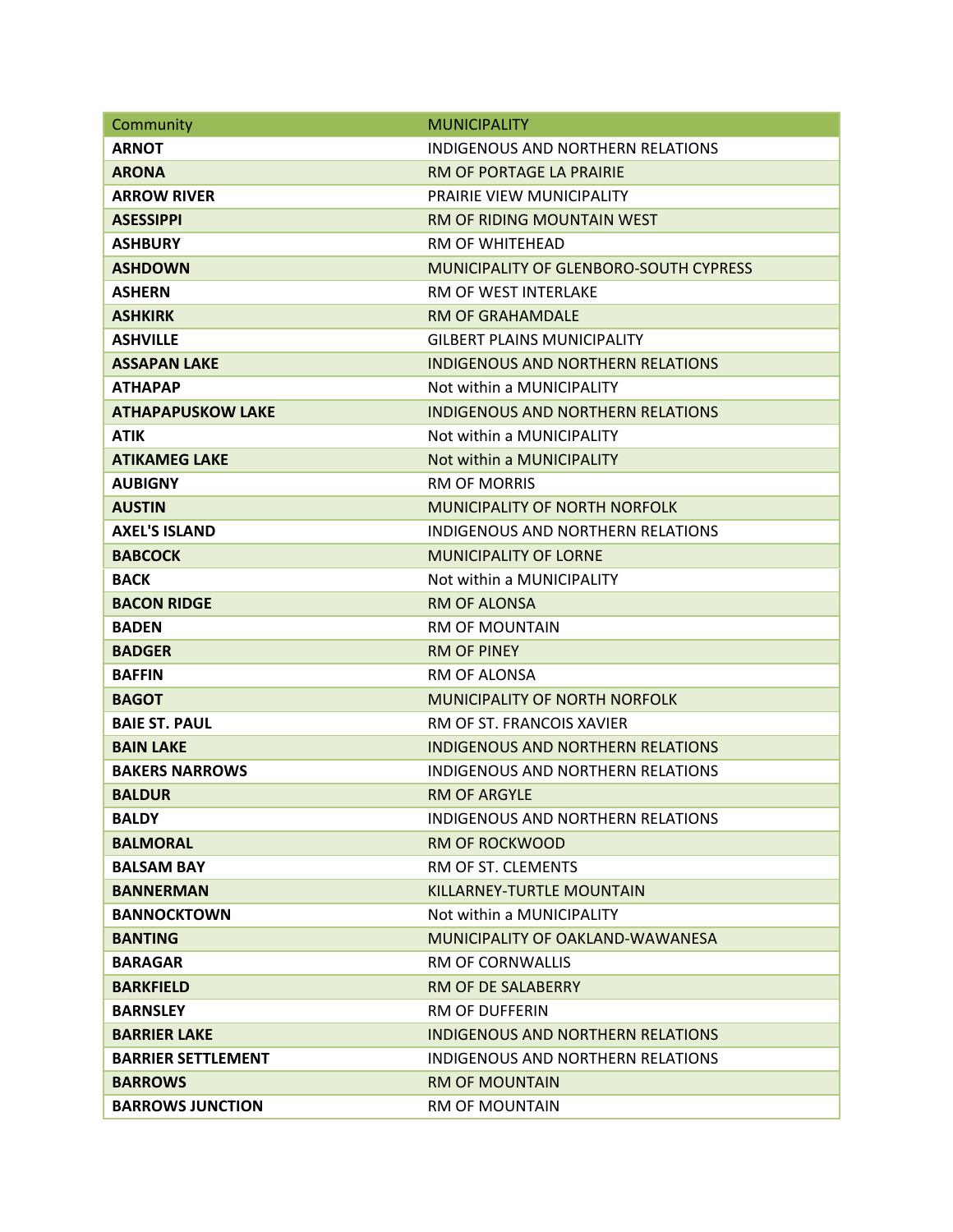| Community               | <b>MUNICIPALITY</b>                      |
|-------------------------|------------------------------------------|
| <b>BASSWOOD</b>         | <b>RM OF OAKVIEW</b>                     |
| <b>BAYNHAM</b>          | <b>RM OF PINEY</b>                       |
| <b>BAYTON</b>           | RM OF GRAHAMDALE                         |
| <b>BEACHSIDE</b>        | <b>RM OF GIMLI</b>                       |
| <b>BEACONIA</b>         | RM OF ST. CLEMENTS                       |
| <b>BEACONSFIELD</b>     | <b>MUNICIPALITY OF LORNE</b>             |
| <b>BEARS</b>            | <b>RM OF ROSSER</b>                      |
| <b>BEAUDRY</b>          | <b>RM OF CARTIFR</b>                     |
| <b>BEAVER</b>           | MUNICIPALITY OF NORTH NORFOLK            |
| <b>BEAVER CREEK</b>     | <b>INDIGENOUS AND NORTHERN RELATIONS</b> |
| <b>BEDE</b>             | <b>MUNICIPALITY OF TWO BORDERS</b>       |
| <b>BEDFORD</b>          | <b>RM OF PINEY</b>                       |
| <b>BELAIR</b>           | <b>RM OF ALEXANDER</b>                   |
| <b>BELCHER</b>          | <b>INDIGENOUS AND NORTHERN RELATIONS</b> |
| <b>BELCOURT</b>         | RM OF ST. FRANCOIS XAVIER                |
| <b>BELLEVIEW</b>        | <b>RM OF SIFTON</b>                      |
| <b>BELLSITE</b>         | <b>RM OF MOUNTAIN</b>                    |
| <b>BELMONT</b>          | <b>RM OF PRAIRIE LAKES</b>               |
| <b>BENARD</b>           | <b>RM OF CARTIER</b>                     |
| <b>BENITO</b>           | MUNICIPALITY OF SWAN VALLEY WEST         |
| <b>BENNETT</b>          | <b>RM OF ROCKWOOD</b>                    |
| <b>BENYK'S POINT</b>    | <b>INDIGENOUS AND NORTHERN RELATIONS</b> |
| <b>BERENS RIVER</b>     | <b>INDIGENOUS AND NORTHERN RELATIONS</b> |
| <b>BERESFORD</b>        | <b>RM OF WHITEHEAD</b>                   |
| <b>BERESFORD CREEK</b>  | <b>INDIGENOUS AND NORTHERN RELATIONS</b> |
| <b>BERESFORD LAKE</b>   | <b>INDIGENOUS AND NORTHERN RELATIONS</b> |
| <b>BERGEN</b>           | <b>RM OF ROSSER</b>                      |
| <b>BERGMAN</b>          | <b>MUNICIPALITY OF RHINELAND</b>         |
| <b>BERLO</b>            | <b>RM OF GIMLI</b>                       |
| <b>BERNICE</b>          | MUNICIPALITY OF TWO BORDERS              |
| <b>BERRY BAY</b>        | <b>INDIGENOUS AND NORTHERN RELATIONS</b> |
| <b>BERTON</b>           | MUNICIPALITY OF GLENELLA-LANSDOWNE       |
| <b>BETHANY</b>          | RM OF MINTO-ODANAH                       |
| <b>BETHEL</b>           | MUNICIPALITY OF CLANWILLIAM-ERICKSON     |
| <b>BEULAH</b>           | <b>PRAIRIE VIEW MUNICIPALITY</b>         |
| <b>BEVERLY</b>          | MUNICIPALITY OF SOURIS-GLENWOOD          |
| <b>BIELD</b>            | <b>MUNICIPALITY OF ROBLIN</b>            |
| <b>BIG BLACK RIVER</b>  | INDIGENOUS AND NORTHERN RELATIONS        |
| <b>BIG WOODY</b>        | MUNICIPALITY OF SWAN VALLEY WEST         |
| <b>BILLY BOY ISLAND</b> | INDIGENOUS AND NORTHERN RELATIONS        |
| <b>BINNEY</b>           | <b>MUNICIPALITY OF PEMBINA</b>           |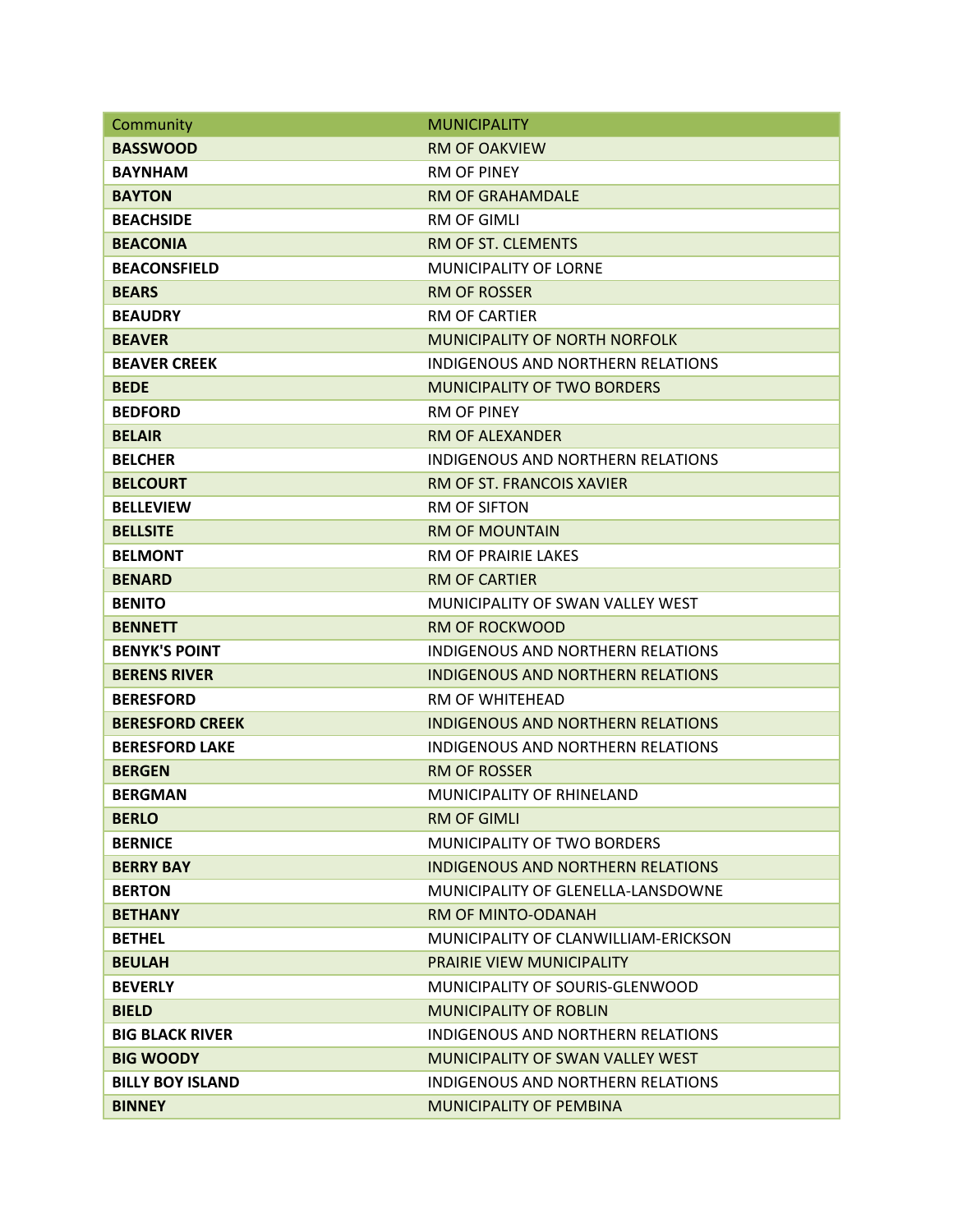| Community                    | <b>MUNICIPALITY</b>                      |
|------------------------------|------------------------------------------|
| <b>BINSCARTH</b>             | MUNICIPALITY OF RUSSELL-BINSCARTH        |
| <b>BIRCH BAY</b>             | <b>RM OF GRAHAMDALE</b>                  |
| <b>BIRCH RIVER</b>           | <b>RM OF MOUNTAIN</b>                    |
| <b>BIRCHVIEW</b>             | <b>GRANDVIEW MUNICIPALITY</b>            |
| <b>BIRD</b>                  | Not within a MUNICIPALITY                |
| <b>BIRD LAKE</b>             | <b>INDIGENOUS AND NORTHERN RELATIONS</b> |
| <b>BIRD RIVER</b>            | RM OF ALEXANDER                          |
| <b>BIRDS HILL</b>            | <b>RM OF EAST ST. PAUL</b>               |
| <b>BIRDTAIL</b>              | ROSSBURN MUNICIPALITY                    |
| <b>BIRNIE</b>                | <b>RM OF ROSEDALE</b>                    |
| <b>BIRTLE</b>                | PRAIRIE VIEW MUNICIPALITY                |
| <b>BISSETT</b>               | <b>INDIGENOUS AND NORTHERN RELATIONS</b> |
| <b>BLACKDALE</b>             | <b>RM OF ROCKWOOD</b>                    |
| <b>BLACK'S POINT</b>         | <b>INDIGENOUS AND NORTHERN RELATIONS</b> |
| <b>BLOOM</b>                 | RM OF PORTAGE LA PRAIRIE                 |
| <b>BLOSSOM</b>               | RM OF WALLACE-WOODWORTH                  |
| <b>BLUE WING</b>             | RM OF RIDING MOUNTAIN WEST               |
| <b>BLUFF CREEK</b>           | <b>RM OF ALONSA</b>                      |
| <b>BLUMENFELD</b>            | <b>RM OF STANLEY</b>                     |
| <b>BLUMENGART</b>            | <b>MUNICIPALITY OF RHINELAND</b>         |
| <b>BLUMENORT</b>             | <b>RM OF HANOVER</b>                     |
| <b>BLUMENORT (RHINELAND)</b> | <b>MUNICIPALITY OF RHINELAND</b>         |
| <b>BODHAN</b>                | <b>MUNICIPALITY OF ETHELBERT</b>         |
| <b>BOGGEY CREEK</b>          | <b>MUNICIPALITY OF ROBLIN</b>            |
| <b>BOISSEVAIN</b>            | MUNICIPALITY OF BOISSEVAIN-MORTON        |
| <b>BOLTON LAKE</b>           | <b>INDIGENOUS AND NORTHERN RELATIONS</b> |
| <b>BONALD LAKE</b>           | <b>INDIGENOUS AND NORTHERN RELATIONS</b> |
| <b>BONNIE DOON</b>           | <b>RM OF WOODLANDS</b>                   |
| <b>BOOSTER LAKE</b>          | INDIGENOUS AND NORTHERN RELATIONS        |
| <b>BOOTH ISLAND</b>          | INDIGENOUS AND NORTHERN RELATIONS        |
| <b>BOUNDARY PARK</b>         | <b>RM OF GIMLI</b>                       |
| <b>BOUVILLE</b>              | <b>RM OF FISHER</b>                      |
| <b>BOWDEN</b>                | <b>RM OF KELSEY</b>                      |
| <b>BOWER LAKE</b>            | MUNICIPALITY OF BOISSEVAIN-MORTON        |
| <b>BOWSMAN</b>               | MUNICIPALITY OF MINITONAS-BOWSMAN        |
| <b>BOWSMAN RIVER</b>         | MUNICIPALITY OF SWAN VALLEY WEST         |
| <b>BOYD</b>                  | Not within a MUNICIPALITY                |
| <b>BRADBURN</b>              | <b>RM OF DUFFERIN</b>                    |
| <b>BRADBURY</b>              | RM OF ST. ANDREWS                        |
| <b>BRADWARDINE</b>           | RIVERDALE MUNICIPALITY                   |
| <b>BRAINERD</b>              | RM OF ST. CLEMENTS                       |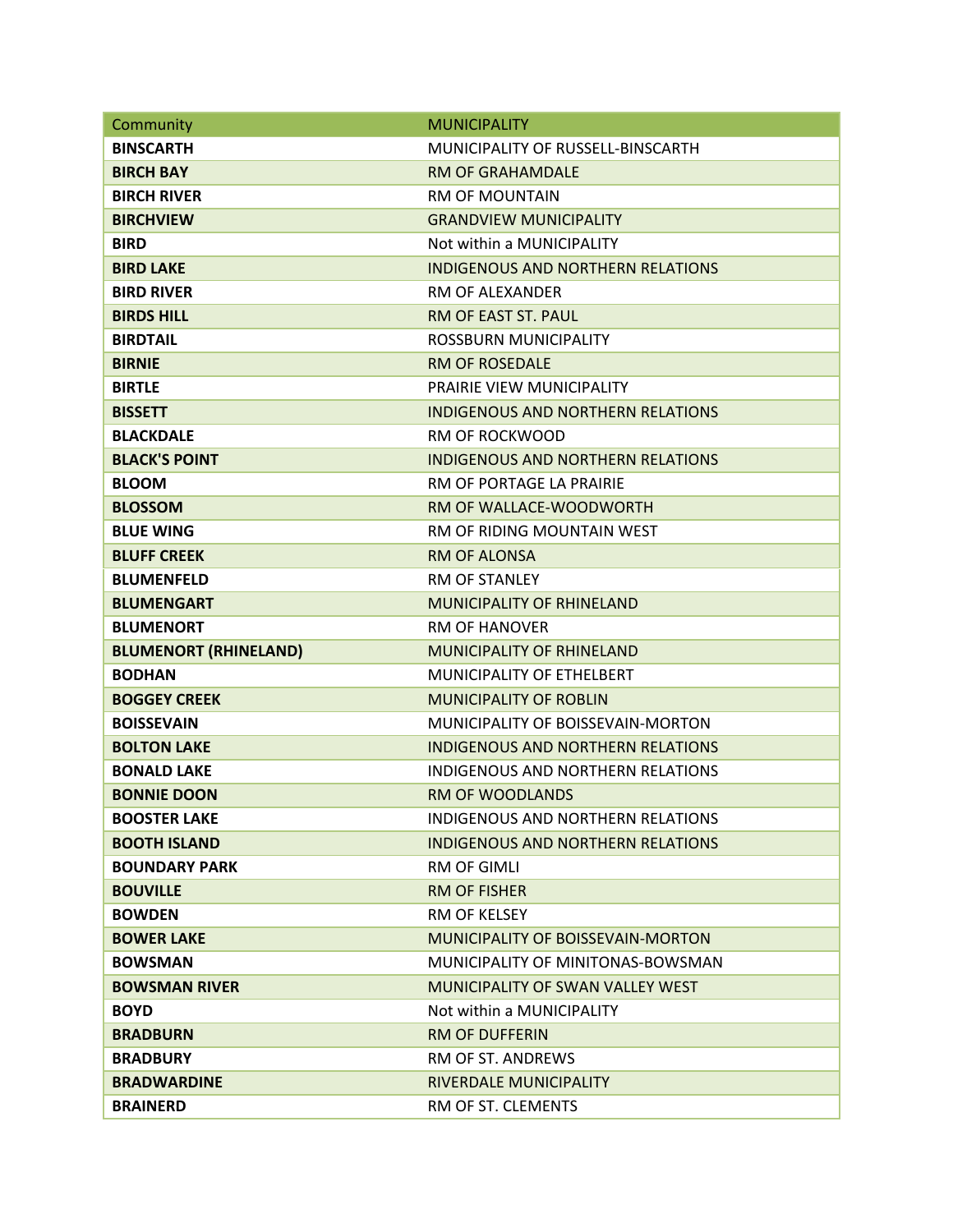| Community                 | <b>MUNICIPALITY</b>                      |
|---------------------------|------------------------------------------|
| <b>BRANDON JUNCTION</b>   | MUNICIPALITY OF NORTH CYPRESS-LANGFORD   |
| <b>BRANDON NORTH</b>      | RM OF ELTON                              |
| <b>BREEZY POINT</b>       | <b>RM OF ST. ANDREWS</b>                 |
| <b>BRERETON</b>           | <b>RM OF REYNOLDS</b>                    |
| <b>BREWSTERVILLE</b>      | RM OF WEST INTERLAKE                     |
| <b>BRIDGAR</b>            | Not within a MUNICIPALITY                |
| <b>BRIGHTSTONE</b>        | RM OF LAC DU BONNET                      |
| <b>BROADVALLEY</b>        | RM OF FISHER                             |
| <b>BROCHET SETTLEMENT</b> | <b>INDIGENOUS AND NORTHERN RELATIONS</b> |
| <b>BROOKDALE</b>          | MUNICIPALITY OF NORTH CYPRESS-LANGFORD   |
| <b>BROOMHILL</b>          | <b>MUNICIPALITY OF TWO BORDERS</b>       |
| <b>BROWN</b>              | <b>RM OF STANLEY</b>                     |
| <b>BRUMLIE</b>            | <b>RM OF OAKVIEW</b>                     |
| <b>BRUNKILD</b>           | RM OF MACDONALD                          |
| <b>BRUNNE LAKE</b>        | <b>INDIGENOUS AND NORTHERN RELATIONS</b> |
| <b>BRUXELLES</b>          | <b>MUNICIPALITY OF LORNE</b>             |
| <b>BRYD</b>               | <b>RM OF YELLOWHEAD</b>                  |
| <b>BRYENTON ISLAND</b>    | <b>INDIGENOUS AND NORTHERN RELATIONS</b> |
| <b>BUCHAN</b>             | RM OF LAC DU BONNET                      |
| <b>BUDD</b>               | Not within a MUNICIPALITY                |
| <b>BUFFALO LAKE</b>       | <b>INDIGENOUS AND NORTHERN RELATIONS</b> |
| <b>BUNCLODY</b>           | MUNICIPALITY OF SOURIS-GLENWOOD          |
| <b>BURGE LAKE</b>         | <b>INDIGENOUS AND NORTHERN RELATIONS</b> |
| <b>BURNBANK</b>           | RM OF ELLICE-ARCHIE                      |
| <b>BURNSIDE</b>           | RM OF PORTAGE LA PRAIRIE                 |
| <b>BUTLER</b>             | <b>RM OF PIPESTONE</b>                   |
| <b>BUTTON</b>             | Not within a MUNICIPALITY                |
| <b>BYLOT</b>              | Not within a MUNICIPALITY                |
| <b>CABOT</b>              | <b>RM OF CARTIER</b>                     |
| <b>CADDY LAKE</b>         | Not within a MUNICIPALITY                |
| <b>CADZOW</b>             | MUNICIPALITY OF BOISSEVAIN-MORTON        |
| <b>CALDERS DOCK</b>       | INDIGENOUS AND NORTHERN RELATIONS        |
| <b>CALDRIN</b>            | <b>RM OF CARTIER</b>                     |
| <b>CALIENTO</b>           | <b>RM OF STUARTBURN</b>                  |
| <b>CAMP HUGHES</b>        | MUNICIPALITY OF NORTH CYPRESS-LANGFORD   |
| <b>CAMP MORTON</b>        | <b>RM OF GIMLI</b>                       |
| <b>CAMP SHILO</b>         | <b>RM OF CORNWALLIS</b>                  |
| <b>CAMP WHITNEY</b>       | Not within a MUNICIPALITY                |
| <b>CAMPER</b>             | RM OF GRAHAMDALE                         |
| <b>CAMPERVILLE</b>        | <b>RM OF MOUNTAIN</b>                    |
| <b>CARBERRY JUNCTION</b>  | MUNICIPALITY OF NORTH CYPRESS-LANGFORD   |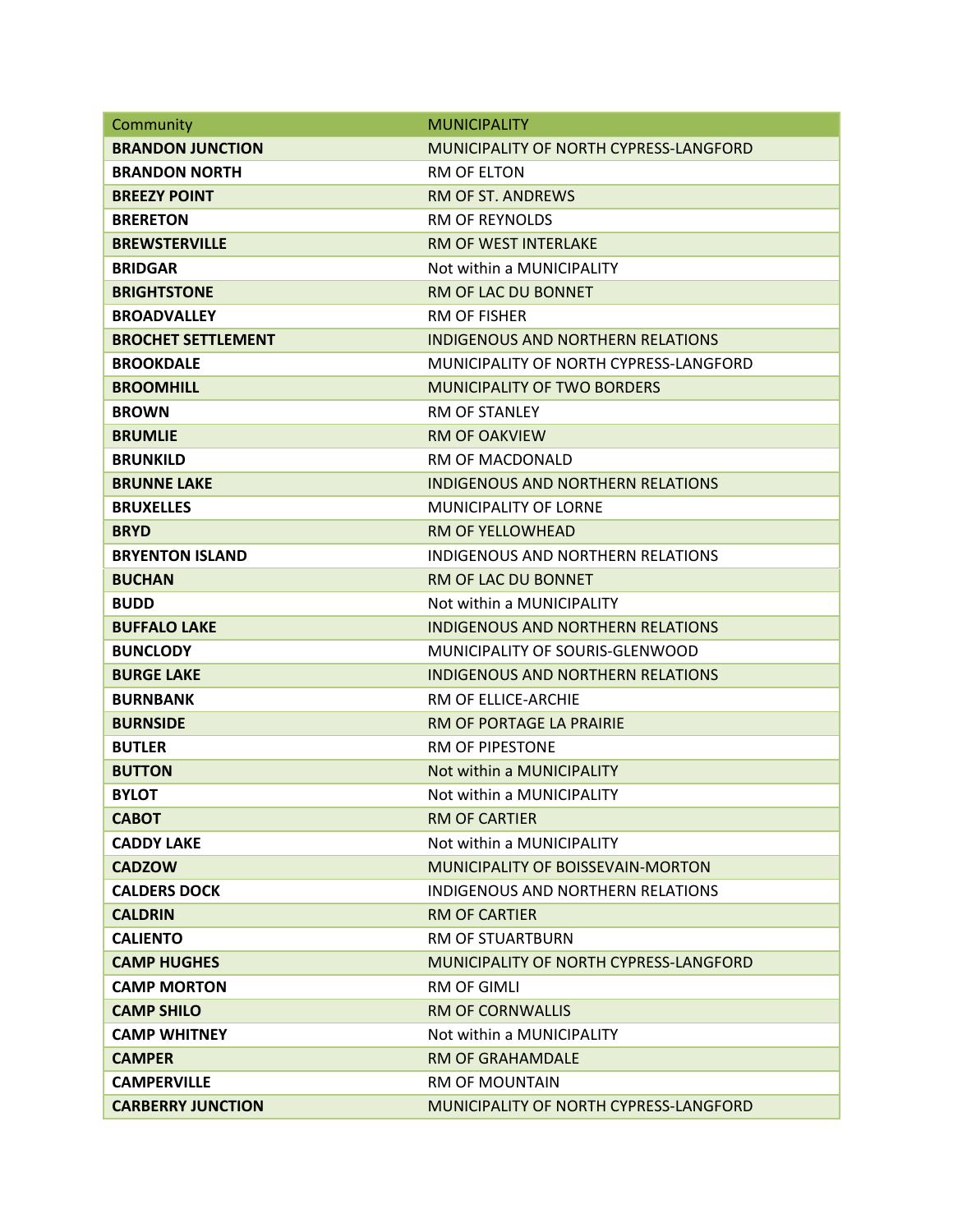| Community                     | <b>MUNICIPALITY</b>                      |
|-------------------------------|------------------------------------------|
| <b>CARDALE</b>                | <b>RM OF OAKVIEW</b>                     |
| <b>CARDINAL</b>               | <b>MUNICIPALITY OF LORNE</b>             |
| <b>CAREY</b>                  | RM OF DE SALABERRY                       |
| <b>CARLOWRIE</b>              | MUNICIPALITY OF EMERSON-FRANKLIN         |
| <b>CARNEGIE</b>               | RIVERDALE MUNICIPALITY                   |
| <b>CARRICK</b>                | <b>RM OF PINEY</b>                       |
| <b>CARROLL</b>                | MUNICIPALITY OF OAKLAND-WAWANESA         |
| <b>CARROT RIVER OR VALLEY</b> | <b>RM OF KELSEY</b>                      |
| <b>CARTWRIGHT</b>             | CARTWRIGHT-ROBLIN MUNICIPALITY           |
| <b>CASTLE POINT</b>           | MUNICIPALITY OF NORTH CYPRESS-LANGFORD   |
| <b>CAWDOR</b>                 | MUNICIPALITY OF WESTLAKE-GLADSTONE       |
| <b>CAYE</b>                   | <b>MUNICIPALITY OF NORTH NORFOLK</b>     |
| <b>CAYER</b>                  | INDIGENOUS AND NORTHERN RELATIONS        |
| <b>CEDAR LAKE</b>             | <b>INDIGENOUS AND NORTHERN RELATIONS</b> |
| <b>CEDARKINE</b>              | RM OF LAC DU BONNET                      |
| <b>CHANNING</b>               | <b>CITY OF FLIN FLON</b>                 |
| <b>CHAPINS ISLAND</b>         | <b>INDIGENOUS AND NORTHERN RELATIONS</b> |
| <b>CHARLESBOIS</b>            | Not within a MUNICIPALITY                |
| <b>CHARRON LAKE</b>           | INDIGENOUS AND NORTHERN RELATIONS        |
| <b>CHATAWAY LAKE</b>          | <b>INDIGENOUS AND NORTHERN RELATIONS</b> |
| <b>CHATER</b>                 | <b>RM OF CORNWALLIS</b>                  |
| <b>CHATFIELD</b>              | <b>RM OF ARMSTRONG</b>                   |
| <b>CHAUCER</b>                | MUNICIPALITY OF GLENBORO-SOUTH CYPRESS   |
| <b>CHEMAN (TREMAUDAN)</b>     | Not within a MUNICIPALITY                |
| <b>CHESNAYE</b>               | Not within a MUNICIPALITY                |
| <b>CHILD'S LAKE</b>           | <b>INDIGENOUS AND NORTHERN RELATIONS</b> |
| <b>CHILLON</b>                | RM OF ELLICE-ARCHIE                      |
| <b>CHORTITZ</b>               | <b>RM OF HANOVER</b>                     |
| <b>CHORTITZ</b>               | <b>RM OF STANLEY</b>                     |
| <b>CHRISTIE</b>               | <b>RM OF MONTCALM</b>                    |
| <b>CHUMAH</b>                 | <b>HAMIOTA MUNICIPALITY</b>              |
| <b>CITY SPUR</b>              | <b>RM OF ROCKWOOD</b>                    |
| <b>CLANDEBOYE</b>             | RM OF ST. ANDREWS                        |
| <b>CLARKLEIGH</b>             | <b>RM OF COLDWELL</b>                    |
| <b>CLEARWATER</b>             | <b>MUNICIPALITY OF LOUISE</b>            |
| <b>CLEARWATER LAKE</b>        | <b>INDIGENOUS AND NORTHERN RELATIONS</b> |
| <b>CLEMATIS</b>               | <b>RM OF ARMSTRONG</b>                   |
| <b>CLOVERLEAF</b>             | <b>RM OF BROKENHEAD</b>                  |
| <b>COATSTONE</b>              | MUNICIPALITY OF DELORAINE-WINCHESTER     |
| <b>COCKLES POINT</b>          | <b>TOWN OF CHURCHILL</b>                 |
| <b>COLBY</b>                  | MUNICIPALITY OF WESTLAKE-GLADSTONE       |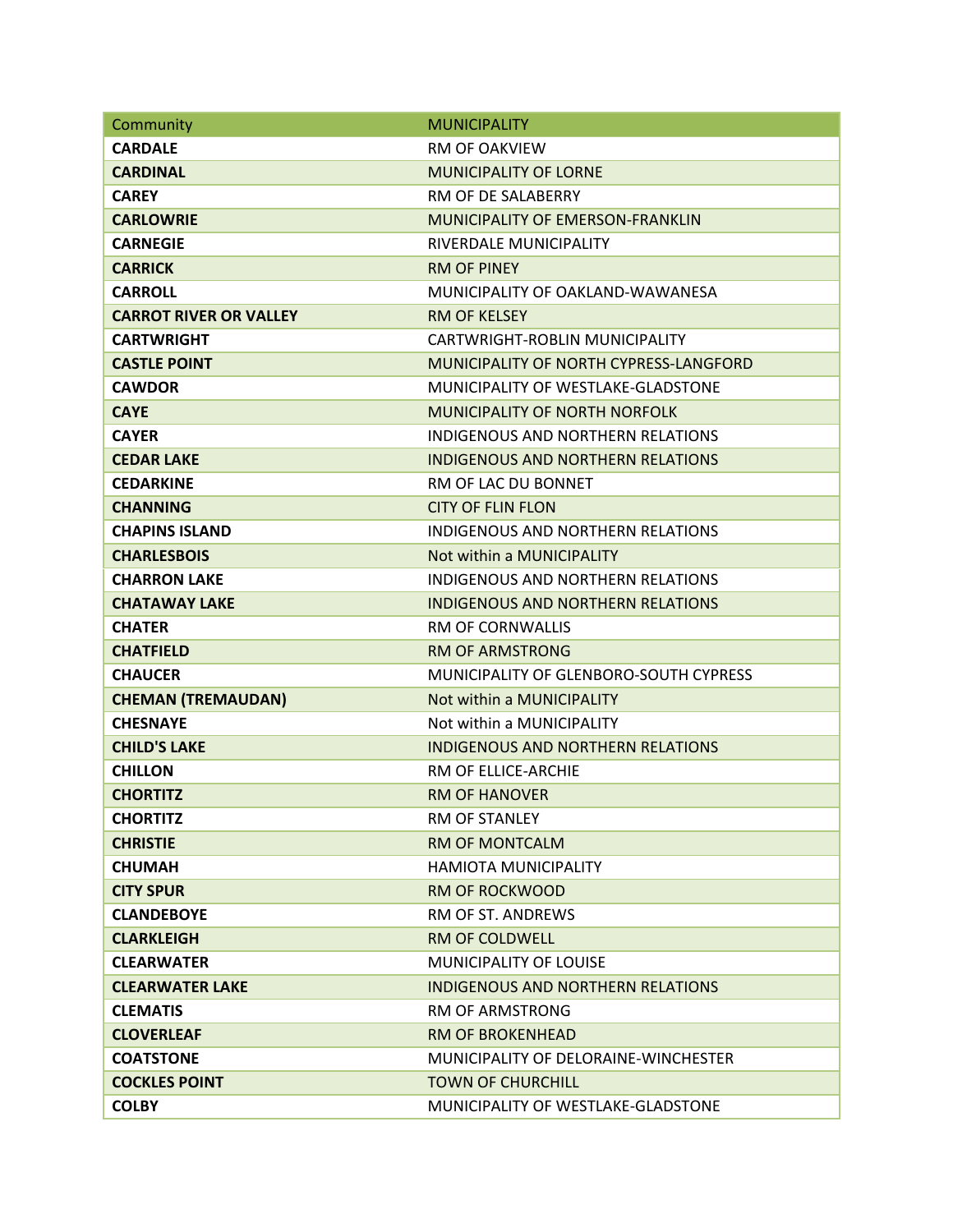| Community                  | <b>MUNICIPALITY</b>                      |
|----------------------------|------------------------------------------|
| <b>COLCLEOGH</b>           | <b>RM OF WEST INTERLAKE</b>              |
| <b>COLD LAKE</b>           | INDIGENOUS AND NORTHERN RELATIONS        |
| <b>COLD SPRINGS</b>        | <b>RM OF COLDWELL</b>                    |
| <b>COLWELL MILLS</b>       | Not within a MUNICIPALITY                |
| <b>CONTOUR</b>             | <b>RM OF REYNOLDS</b>                    |
| <b>COOKS CREEK</b>         | <b>RM OF SPRINGFIELD</b>                 |
| <b>COPLEY</b>              | <b>MUNICIPALITY OF TWO BORDERS</b>       |
| <b>CORDOVA</b>             | RM OF MINTO-ODANAH                       |
| <b>CORMORANT</b>           | <b>INDIGENOUS AND NORTHERN RELATIONS</b> |
| <b>COSSAR</b>              | RIVERDALE MUNICIPALITY                   |
| <b>COULTER</b>             | <b>MUNICIPALITY OF TWO BORDERS</b>       |
| <b>COULTERVALE</b>         | MUNICIPALITY OF TWO BORDERS              |
| <b>COWAN</b>               | <b>RM OF MOUNTAIN</b>                    |
| <b>COWDERY</b>             | <b>RM OF WEST INTERLAKE</b>              |
| <b>CRACKNELL</b>           | <b>RM OF RIDING MOUNTAIN WEST</b>        |
| <b>CRAIG SIDING</b>        | RM OF SPRINGFIELD                        |
| <b>CRANBERRY PORTAGE</b>   | <b>RM OF KELSEY</b>                      |
| <b>CRANDALL</b>            | <b>PRAIRIE VIEW MUNICIPALITY</b>         |
| <b>CRANE RIVER</b>         | <b>RM OF ALONSA</b>                      |
| <b>CRANMER</b>             | MUNICIPALITY OF BRENDA-WASKADA           |
| <b>CRAVEN LAKE</b>         | INDIGENOUS AND NORTHERN RELATIONS        |
| <b>CRAWFORD PARK</b>       | MUNICIPALITY OF HARRISON PARK            |
| <b>CREEFORD</b>            | RM OF MINTO-ODANAH                       |
| <b>CRESCENT COVE BEACH</b> | <b>RM OF LAKESHORE</b>                   |
| <b>CRESCENT ISLAND</b>     | RM OF ST. CLEMENTS                       |
| <b>CRESTVIEW</b>           | MUNICIPALITY OF SWAN VALLEY WEST         |
| <b>CREWE</b>               | PRAIRIE VIEW MUNICIPALITY                |
| <b>CROCUS</b>              | MUNICIPALITY OF CLANWILLIAM-ERICKSON     |
| <b>CROLL</b>               | MUNICIPALITY OF BOISSEVAIN-MORTON        |
| <b>CROMARTY</b>            | Not within a MUNICIPALITY                |
| <b>CROMER</b>              | <b>RM OF PIPESTONE</b>                   |
| <b>CROMWELL</b>            | <b>RM OF BROKENHEAD</b>                  |
| <b>CROSS BAY</b>           | <b>INDIGENOUS AND NORTHERN RELATIONS</b> |
| <b>CROSS LAKE</b>          | INDIGENOUS AND NORTHERN RELATIONS        |
| <b>CROSS LAKE NARROWS</b>  | INDIGENOUS AND NORTHERN RELATIONS        |
| <b>CRYSTAL CITY</b>        | <b>MUNICIPALITY OF LOUISE</b>            |
| <b>CUDDLE LAKE</b>         | INDIGENOUS AND NORTHERN RELATIONS        |
| <b>CULROSS</b>             | RM OF GREY                               |
| <b>CULVER</b>              | <b>RM OF REYNOLDS</b>                    |
| <b>CURTIS</b>              | RM OF PORTAGE LA PRAIRIE                 |
| <b>CYPRESS RIVER</b>       | <b>RM OF VICTORIA</b>                    |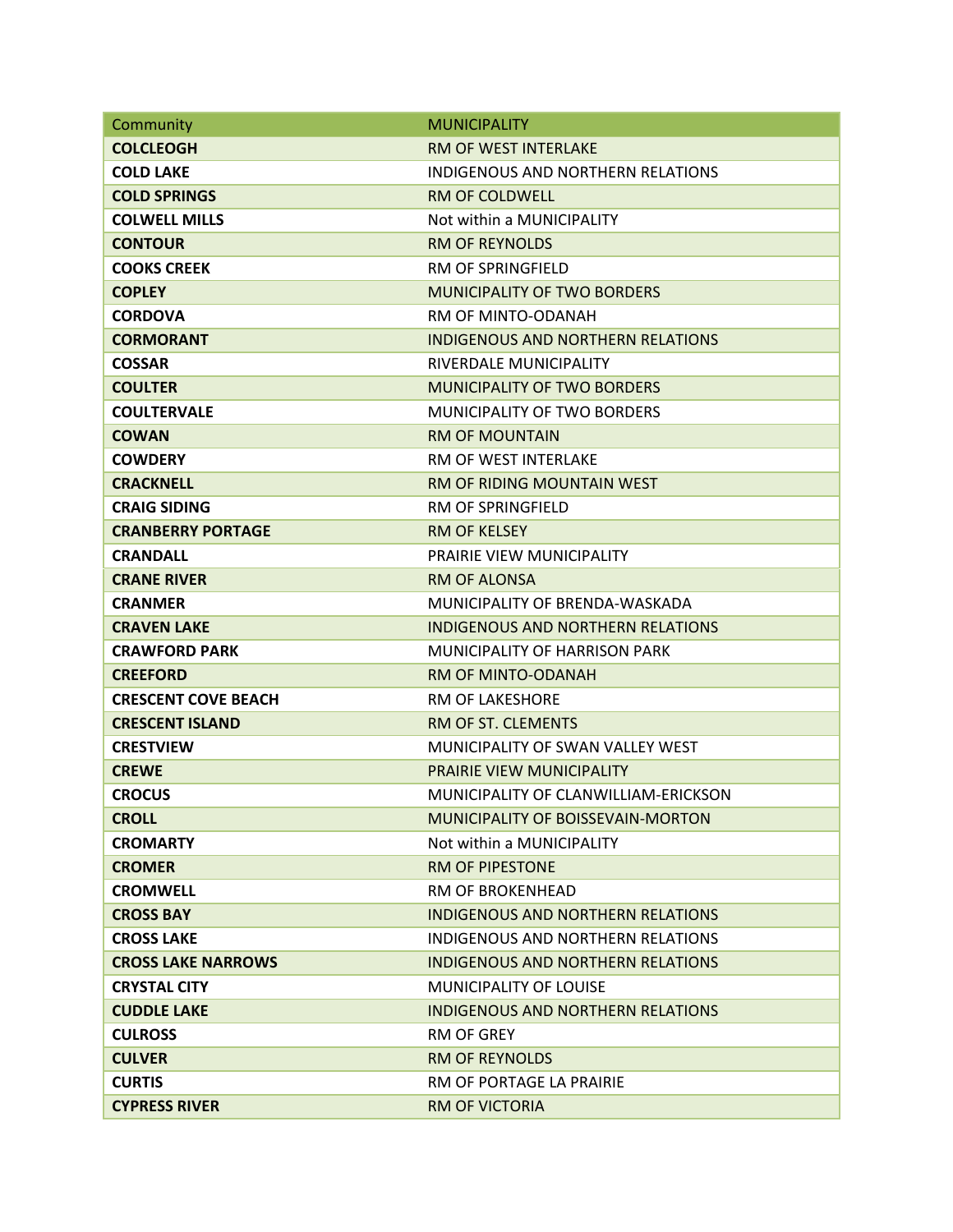| Community              | <b>MUNICIPALITY</b>                      |
|------------------------|------------------------------------------|
| <b>DACOTAH</b>         | <b>RM OF CARTIER</b>                     |
| <b>DALLAS RED ROSE</b> | <b>INDIGENOUS AND NORTHERN RELATIONS</b> |
| <b>DALNY</b>           | <b>MUNICIPALITY OF TWO BORDERS</b>       |
| <b>DALY SIDING</b>     | RM OF WALLACE-WOODWORTH                  |
| <b>DAND</b>            | MUNICIPALITY OF DELORAINE-WINCHESTER     |
| <b>DARLINGFORD</b>     | <b>MUNICIPALITY OF PEMBINA</b>           |
| <b>DARWIN</b>          | RM OF WHITEMOUTH                         |
| <b>DAVIS POINT</b>     | <b>RM OF GRAHAMDALE</b>                  |
| <b>DAWSON</b>          | <b>RM OF ROCKWOOD</b>                    |
| <b>DAWSON BAY</b>      | <b>INDIGENOUS AND NORTHERN RELATIONS</b> |
| <b>DEACON</b>          | RM OF SPRINGFIELD                        |
| <b>DECIMAL</b>         | Not within a MUNICIPALITY                |
| <b>DECKER</b>          | HAMIOTA MUNICIPALITY                     |
| <b>DECOTAH</b>         | <b>RM OF CARTIER</b>                     |
| <b>DEEPDALE</b>        | <b>MUNICIPALITY OF ROBLIN</b>            |
| <b>DEER</b>            | <b>MUNICIPALITY OF NORTH NORFOLK</b>     |
| <b>DEERHORN</b>        | RM OF WEST INTERLAKE                     |
| <b>DEERWOOD</b>        | <b>RM OF THOMPSON</b>                    |
| <b>DELEAU</b>          | <b>RM OF SIFTON</b>                      |
| <b>DELORAINE</b>       | MUNICIPALITY OF DELORAINE-WINCHESTER     |
| <b>DELTA</b>           | RM OF PORTAGE LA PRAIRIE                 |
| <b>DEMPSEVILLE</b>     | <b>INDIGENOUS AND NORTHERN RELATIONS</b> |
| <b>DENBOW</b>          | <b>RM OF SIFTON</b>                      |
| <b>DENCROSS</b>        | <b>RM OF BROKENHEAD</b>                  |
| <b>DENE VILLAGE</b>    | <b>TOWN OF CHURCHILL</b>                 |
| <b>DENNIS LAKE</b>     | <b>RM OF ARMSTRONG</b>                   |
| <b>DERLING</b>         | <b>TOWN OF CHURCHILL</b>                 |
| <b>DESFORD</b>         | <b>MUNICIPALITY OF BOISSEVAIN-MORTON</b> |
| <b>DEWET</b>           | <b>RM OF MORRIS</b>                      |
| <b>DIANA</b>           | Not within a MUNICIPALITY                |
| <b>DIGGES</b>          | Not within a MUNICIPALITY                |
| <b>DIPPLES</b>         | <b>RM OF MACDONALD</b>                   |
| <b>DOCK</b>            | MUNICIPALITY OF NORTH NORFOLK            |
| <b>DOG CREEK</b>       | <b>RM OF WEST INTERLAKE</b>              |
| <b>DOLLY BAY</b>       | <b>RM OF WEST INTERLAKE</b>              |
| <b>DOMAIN</b>          | <b>RM OF MACDONALD</b>                   |
| <b>DOMINION CITY</b>   | MUNICIPALITY OF EMERSON-FRANKLIN         |
| <b>DOUGLAS</b>         | <b>RM OF ELTON</b>                       |
| <b>DRAKE</b>           | RM OF ROCKWOOD                           |
| <b>DRAQUAY</b>         | RM OF RIDING MOUNTAIN WEST               |
| <b>DRIFTING RIVER</b>  | <b>GILBERT PLAINS MUNICIPALITY</b>       |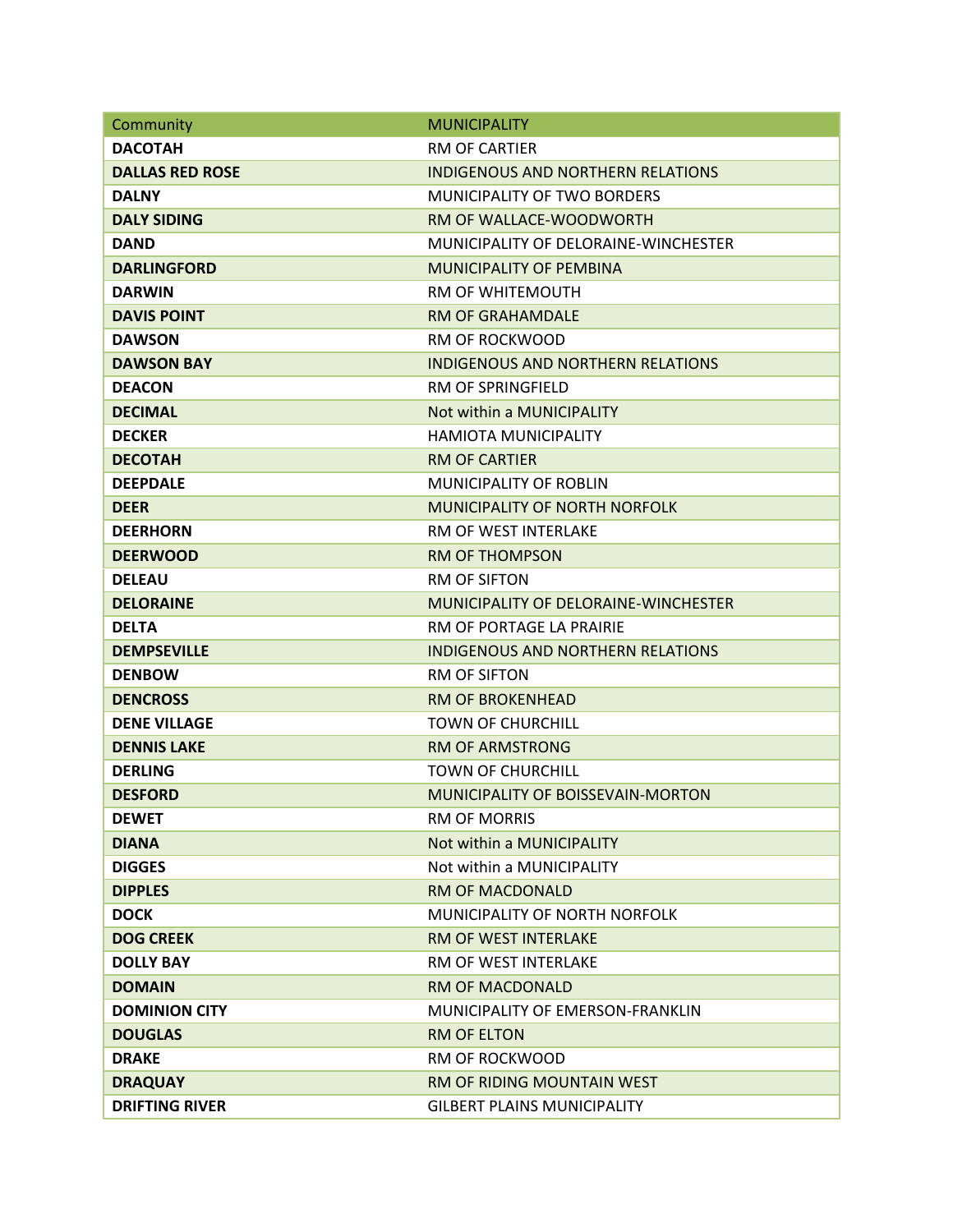| Community               | <b>MUNICIPALITY</b>                      |
|-------------------------|------------------------------------------|
| <b>DROPMORE</b>         | RM OF RIDING MOUNTAIN WEST               |
| <b>DRUNKEN LAKE</b>     | INDIGENOUS AND NORTHERN RELATIONS        |
| <b>DRY RIVER</b>        | <b>RM OF ARGYLE</b>                      |
| <b>DUCK BAY</b>         | <b>INDIGENOUS AND NORTHERN RELATIONS</b> |
| <b>DUCK LAKE</b>        | <b>INDIGENOUS AND NORTHERN RELATIONS</b> |
| <b>DUCK MOUNTAIN</b>    | <b>MUNICIPALITY OF HARRISON PARK</b>     |
| <b>DUCK RIVER</b>       | <b>RM OF MOUNTAIN</b>                    |
| <b>DUFRESNE</b>         | <b>RM OF TACHE</b>                       |
| <b>DUFROST</b>          | <b>RM OF DE SALABERRY</b>                |
| <b>DUGALD</b>           | <b>RM OF SPRINGFIELD</b>                 |
| <b>DUGAS</b>            | <b>RM OF CARTIER</b>                     |
| <b>DUNDEE</b>           | <b>RM OF SPRINGFIELD</b>                 |
| <b>DUNLOP (WINSTON)</b> | Not within a MUNICIPALITY                |
| <b>DUNN</b>             | RM OF PORTAGE LA PRAIRIE                 |
| <b>DUNRAE</b>           | <b>RM OF PRAIRIE LAKES</b>               |
| <b>DURANTS ISLAND</b>   | <b>INDIGENOUS AND NORTHERN RELATIONS</b> |
| <b>DURBAN</b>           | MUNICIPALITY OF SWAN VALLEY WEST         |
| <b>DUTTON</b>           | <b>GILBERT PLAINS MUNICIPALITY</b>       |
| <b>DYCE</b>             | Not within a MUNICIPALITY                |
| <b>DYNEVOR</b>          | RM OF ST. ANDREWS                        |
| <b>EARCHAMN</b>         | Not within a MUNICIPALITY                |
| <b>EARDLEY LAKE</b>     | <b>INDIGENOUS AND NORTHERN RELATIONS</b> |
| <b>EAST BAY</b>         | <b>RM OF LAKESHORE</b>                   |
| <b>EAST BLUE LAKE</b>   | Not within a MUNICIPALITY                |
| <b>EAST BRAINTREE</b>   | <b>RM OF REYNOLDS</b>                    |
| <b>EAST SELKIRK</b>     | RM OF ST. CLEMENTS                       |
| <b>EASTER ISLAND</b>    | <b>INDIGENOUS AND NORTHERN RELATIONS</b> |
| <b>EASTERVILLE</b>      | <b>INDIGENOUS AND NORTHERN RELATIONS</b> |
| <b>EBB &amp; FLOW</b>   | <b>RM OF ALONSA</b>                      |
| <b>EBOR</b>             | RM OF PIPESTONE                          |
| <b>ECHOING RIVER</b>    | <b>INDIGENOUS AND NORTHERN RELATIONS</b> |
| <b>EDDYSTONE</b>        | RM OF ALONSA                             |
| <b>EDEN</b>             | <b>RM OF ROSEDALE</b>                    |
| <b>EDEN LAKE</b>        | INDIGENOUS AND NORTHERN RELATIONS        |
| <b>EDENBURG</b>         | <b>MUNICIPALITY OF RHINELAND</b>         |
| <b>EDRANS</b>           | MUNICIPALITY OF NORTH CYPRESS-LANGFORD   |
| <b>EDWIN</b>            | RM OF PORTAGE LA PRAIRIE                 |
| <b>EKHART</b>           | RM OF ROCKWOOD                           |
| <b>ELBOW LAKE</b>       | Not within a MUNICIPALITY                |
| <b>ELEANOR LAKE</b>     | Not within a MUNICIPALITY                |
| <b>ELGIN</b>            | <b>MUNICIPALITY OF GRASSLAND</b>         |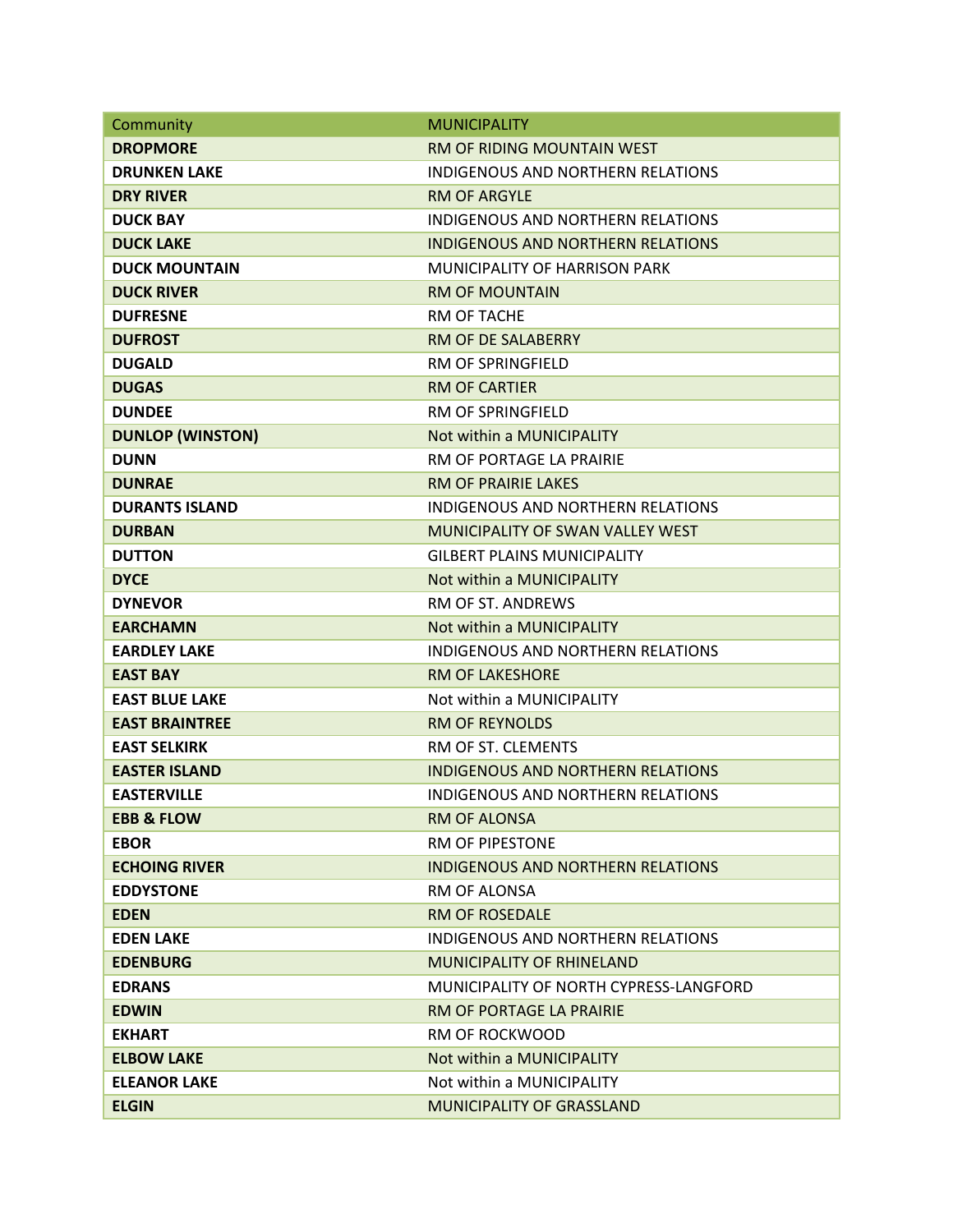| Community                  | <b>MUNICIPALITY</b>                      |
|----------------------------|------------------------------------------|
| <b>ELIE</b>                | <b>RM OF CARTIER</b>                     |
| <b>ELK ISLAND</b>          | <b>INDIGENOUS AND NORTHERN RELATIONS</b> |
| <b>ELK RANCH</b>           | <b>RM OF ROSEDALF</b>                    |
| <b>ELKHORN</b>             | RM OF WALLACE-WOODWORTH                  |
| <b>ELLIOTT LAKE</b>        | <b>INDIGENOUS AND NORTHERN RELATIONS</b> |
| <b>ELLIOTTS</b>            | MUNICIPALITY OF OAKLAND-WAWANESA         |
| <b>ELM CREEK</b>           | <b>RM OF GREY</b>                        |
| <b>ELM GROVE</b>           | <b>RM OF TACHE</b>                       |
| <b>ELMA</b>                | <b>RM OF WHITEMOUTH</b>                  |
| <b>ELPHINSTONE</b>         | <b>RM OF YELLOWHEAD</b>                  |
| <b>ELSMITH</b>             | MUNICIPALITY OF NORTH NORFOLK            |
| <b>ELVA</b>                | <b>MUNICIPALITY OF TWO BORDERS</b>       |
| <b>EMBLEM</b>              | <b>MUNICIPALITY OF GRASSLAND</b>         |
| <b>EMBURY</b>              | MUNICIPALITY OF WESTLAKE-GLADSTONE       |
| <b>EMERSON</b>             | MUNICIPALITY OF EMERSON-FRANKLIN         |
| <b>ENDCLIFFE</b>           | RM OF RIDING MOUNTAIN WEST               |
| <b>ENGLISH BROOK</b>       | Not within a MUNICIPALITY                |
| <b>ENTERPRISE</b>          | KILLARNEY-TURTLE MOUNTAIN                |
| <b>ERCILDOUNE</b>          | RM OF ST. ANDREWS                        |
| <b>ERICKSON</b>            | MUNICIPALITY OF CLANWILLIAM-ERICKSON     |
| <b>ERIN VIEW</b>           | <b>RM OF WOODLANDS</b>                   |
| <b>ESMOND</b>              | RM OF PORTAGE LA PRAIRIE                 |
| <b>ETHELBERT</b>           | <b>MUNICIPALITY OF ETHELBERT</b>         |
| <b>EVANS POINT</b>         | <b>INDIGENOUS AND NORTHERN RELATIONS</b> |
| <b>EWART</b>               | <b>RM OF PIPESTONE</b>                   |
| <b>EXIRA</b>               | <b>MUNICIPALITY OF NORTH NORFOLK</b>     |
| <b>FAIRFAX</b>             | MUNICIPALITY OF GRASSLAND                |
| <b>FAIRFORD</b>            | RM OF GRAHAMDALE                         |
| <b>FAIRFORD SETTLEMENT</b> | <b>RM OF GRAHAMDALE</b>                  |
| <b>FAIRHALL</b>            | <b>RM OF PRAIRIE LAKES</b>               |
| <b>FAIRVIEW</b>            | MUNICIPALITY OF NORTH CYPRESS-LANGFORD   |
| <b>FALCON LAKE</b>         | Not within a MUNICIPALITY                |
| <b>FALLISON</b>            | MUNICIPALITY OF LOUISE                   |
| <b>FAMILY LAKE</b>         | INDIGENOUS AND NORTHERN RELATIONS        |
| <b>FANNYSTELLE</b>         | <b>RM OF GREY</b>                        |
| <b>FAULKNER</b>            | <b>RM OF GRAHAMDALE</b>                  |
| <b>FAY LAKE</b>            | Not within a MUNICIPALITY                |
| <b>FERRO</b>               | <b>INDIGENOUS AND NORTHERN RELATIONS</b> |
| <b>FILE LAKE</b>           | INDIGENOUS AND NORTHERN RELATIONS        |
| <b>FINDLAY</b>             | <b>RM OF SIFTON</b>                      |
| <b>FINDLAY CROSSING</b>    | RM OF SIFTON                             |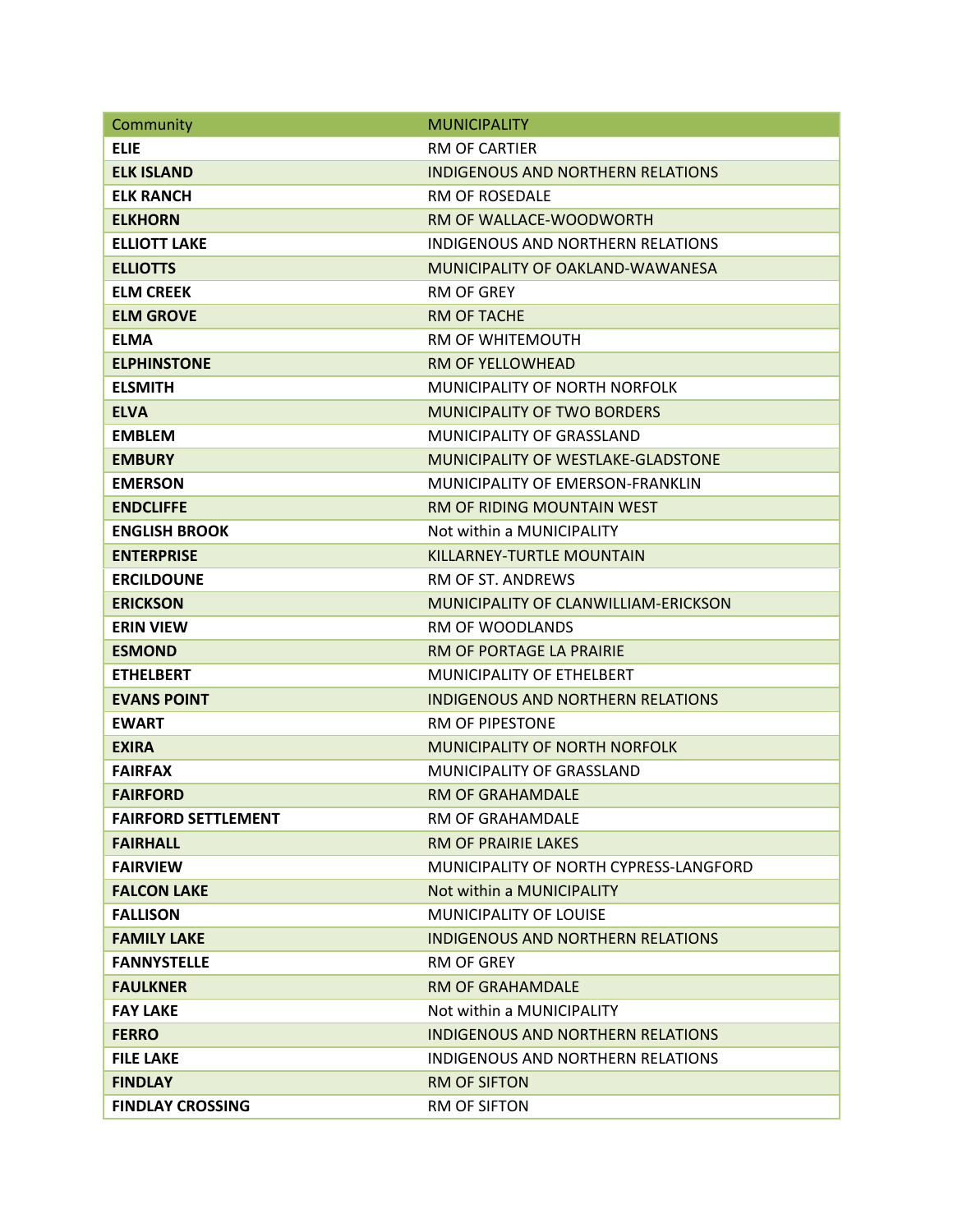| Community                    | <b>MUNICIPALITY</b>                           |
|------------------------------|-----------------------------------------------|
| <b>FINGER</b>                | Not within a MUNICIPALITY                     |
| <b>FINNS</b>                 | MUNICIPALITY OF BIFROST-RIVERTON              |
| <b>FIRDALE</b>               | <b>MUNICIPALITY OF NORTH CYPRESS-LANGFORD</b> |
| <b>FIRST CRANBERRY LAKE</b>  | <b>RM OF KFLSFY</b>                           |
| <b>FISHER BAY SETTLEMENT</b> | INDIGENOUS AND NORTHERN RELATIONS             |
| <b>FISHER BRANCH</b>         | <b>RM OF FISHER</b>                           |
| <b>FISHERTON</b>             | <b>RM OF FISHER</b>                           |
| <b>FISHING LAKE</b>          | <b>INDIGENOUS AND NORTHERN RELATIONS</b>      |
| <b>FISHING RIVER</b>         | <b>RM OF DAUPHIN</b>                          |
| <b>FLINSTONE LAKE</b>        | <b>INDIGENOUS AND NORTHERN RELATIONS</b>      |
| <b>FLOORS</b>                | <b>RM OF OAKVIEW</b>                          |
| <b>FOLEY</b>                 | <b>RM OF GIMLI</b>                            |
| <b>FOOTE</b>                 | <b>RM OF ROCKWOOD</b>                         |
| <b>FOOTPRINT LAKE</b>        | <b>INDIGENOUS AND NORTHERN RELATIONS</b>      |
| <b>FORK RIVER</b>            | <b>MOSSEY RIVER MUNICIPALITY</b>              |
| <b>FORREST</b>               | <b>RM OF ELTON</b>                            |
| <b>FORT ALEXANDER</b>        | Not within a MUNICIPALITY                     |
| <b>FORT CHURCHILL</b>        | Not within a MUNICIPALITY                     |
| <b>FORT ELLICE</b>           | RM OF ELLICE-ARCHIE                           |
| <b>FORTIER</b>               | RM OF PORTAGE LA PRAIRIE                      |
| <b>FORTRESS</b>              | <b>RM OF MACDONALD</b>                        |
| <b>FOXWARREN</b>             | PRAIRIE VIEW MUNICIPALITY                     |
| <b>FRAMNES</b>               | <b>MUNICIPALITY OF BIFROST-RIVERTON</b>       |
| <b>FRANKLIN</b>              | RM OF ROSEDALE                                |
| <b>FRASERWOOD</b>            | <b>RM OF ARMSTRONG</b>                        |
| <b>FREDENSTHAL</b>           | <b>MUNICIPALITY OF EMERSON-FRANKLIN</b>       |
| <b>FREEDALE</b>              | <b>RM OF LAKESHORE</b>                        |
| <b>FRENCH</b>                | RM OF ROCKWOOD                                |
| <b>FRESHFORD</b>             | Not within a MUNICIPALITY                     |
| <b>FRIEDENFELD</b>           | <b>RM OF STANLEY</b>                          |
| <b>FRIEDENSRUH</b>           | <b>RM OF STANLEY</b>                          |
| <b>FROG POINT</b>            | INDIGENOUS AND NORTHERN RELATIONS             |
| <b>FULLERS</b>               | RM OF ST. CLEMENTS                            |
| <b>FULTON</b>                | RM OF PORTAGE LA PRAIRIE                      |
| <b>GAMMON RIVER</b>          | INDIGENOUS AND NORTHERN RELATIONS             |
| <b>GARDEN HILL</b>           | INDIGENOUS AND NORTHERN RELATIONS             |
| <b>GARDEN LAKE</b>           | INDIGENOUS AND NORTHERN RELATIONS             |
| <b>GARDEN ROAD</b>           | RM OF EAST ST. PAUL                           |
| <b>GARDENTON</b>             | <b>RM OF STUARTBURN</b>                       |
| <b>GARLAND</b>               | MUNICIPALITY OF ETHELBERT                     |
| <b>GARNER LAKE</b>           | INDIGENOUS AND NORTHERN RELATIONS             |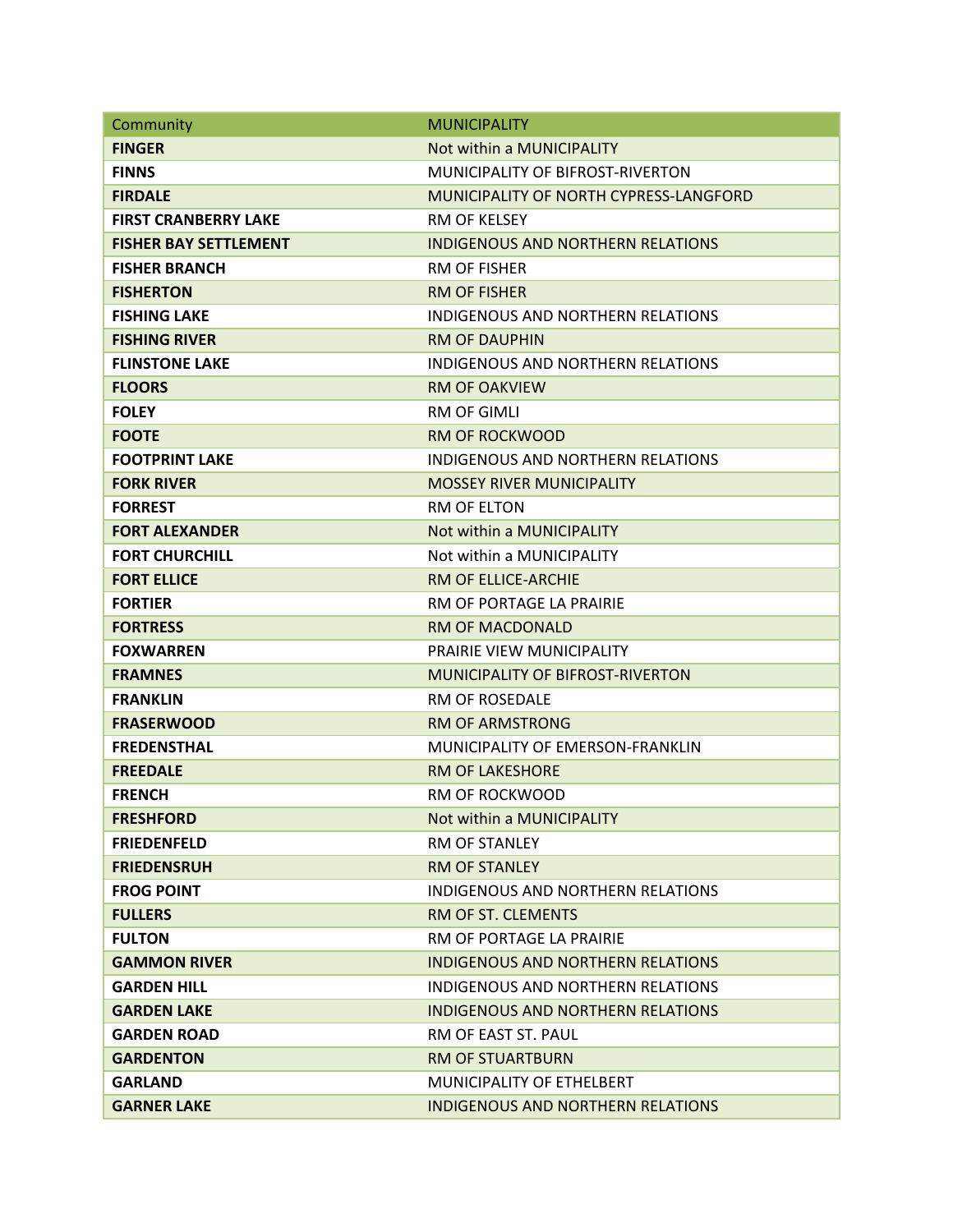| Community                 | <b>MUNICIPALITY</b>                       |
|---------------------------|-------------------------------------------|
| GARRAWAY                  | Not within a MUNICIPALITY                 |
| <b>GARSON</b>             | <b>RM OF BROKENHEAD</b>                   |
| <b>GATESIDE</b>           | MUNICIPALITY OF NORTH NORFOLK             |
| <b>GAUTIER</b>            | <b>RM OF OAKVIEW</b>                      |
| <b>GEM LAKE</b>           | INDIGENOUS AND NORTHERN RELATIONS         |
| <b>GENEST</b>             | RM OF PORTAGE LA PRAIRIE                  |
| <b>GEORGE ISLAND</b>      | Not within a MUNICIPALITY                 |
| <b>GERVAIS</b>            | RM OF PORTAGE LA PRAIRIE                  |
| <b>GEYSER</b>             | MUNICIPALITY OF BIFROST-RIVERTON          |
| <b>GILBERT PLAINS</b>     | <b>GILBERT PLAINS MUNICIPALITY</b>        |
| <b>GIROUX</b>             | RM OF STE. ANNE                           |
| <b>GLADSTONE</b>          | <b>MUNICIPALITY OF WESTLAKE-GLADSTONE</b> |
| <b>GLASS</b>              | <b>RM OF SPRINGFIELD</b>                  |
| <b>GLEN ELMO</b>          | <b>ROSSBURN MUNICIPALITY</b>              |
| <b>GLEN LYON</b>          | <b>GILBERT PLAINS MUNICIPALITY</b>        |
| <b>GLEN SOURIS</b>        | <b>RM OF CORNWALLIS</b>                   |
| <b>GLENBORO</b>           | MUNICIPALITY OF GLENBORO-SOUTH CYPRESS    |
| <b>GLENCAIRN</b>          | <b>MUNICIPALITY OF MCCREARY</b>           |
| <b>GLENCROSS</b>          | RM OF STANLEY                             |
| <b>GLENDALE</b>           | MUNICIPALITY OF NORTH CYPRESS-LANGFORD    |
| <b>GLENDINNING</b>        | KILLARNEY-TURTLE MOUNTAIN                 |
| <b>GLENFIELDS</b>         | <b>RM OF BROKENHEAD</b>                   |
| <b>GLENFORSA</b>          | RM OF YELLOWHEAD                          |
| <b>GLENHOPE</b>           | <b>MUNICIPALITY OF MCCREARY</b>           |
| <b>GLENLEA</b>            | <b>RM OF RITCHOT</b>                      |
| <b>GLENMOOR</b>           | RM OF ST. CLEMENTS                        |
| <b>GLENN</b>              | RM OF REYNOLDS                            |
| <b>GLENORA</b>            | <b>RM OF ARGYLF</b>                       |
| <b>GLOSSOP</b>            | RM OF YELLOWHEAD                          |
| <b>GNADENFELD</b>         | <b>MUNICIPALITY OF RHINELAND</b>          |
| <b>GNADENTHAL</b>         | MUNICIPALITY OF RHINELAND                 |
| <b>GOD'S LAKE</b>         | <b>INDIGENOUS AND NORTHERN RELATIONS</b>  |
| <b>GOD'S LAKE NARROWS</b> | INDIGENOUS AND NORTHERN RELATIONS         |
| <b>GOD'S RIVER</b>        | INDIGENOUS AND NORTHERN RELATIONS         |
| <b>GOLDENSTREAM</b>       | MUNICIPALITY OF WESTLAKE-GLADSTONE        |
| <b>GONOR</b>              | RM OF ST. CLEMENTS                        |
| <b>GOODLANDS</b>          | MUNICIPALITY OF BRENDA-WASKADA            |
| <b>GOOSE CREEK</b>        | <b>INDIGENOUS AND NORTHERN RELATIONS</b>  |
| <b>GORDON</b>             | RM OF ROSSER                              |
| <b>GOULBOURNE</b>         | <b>RM OF WEST INTERLAKE</b>               |
| <b>GOVAL</b>              | Not within a MUNICIPALITY                 |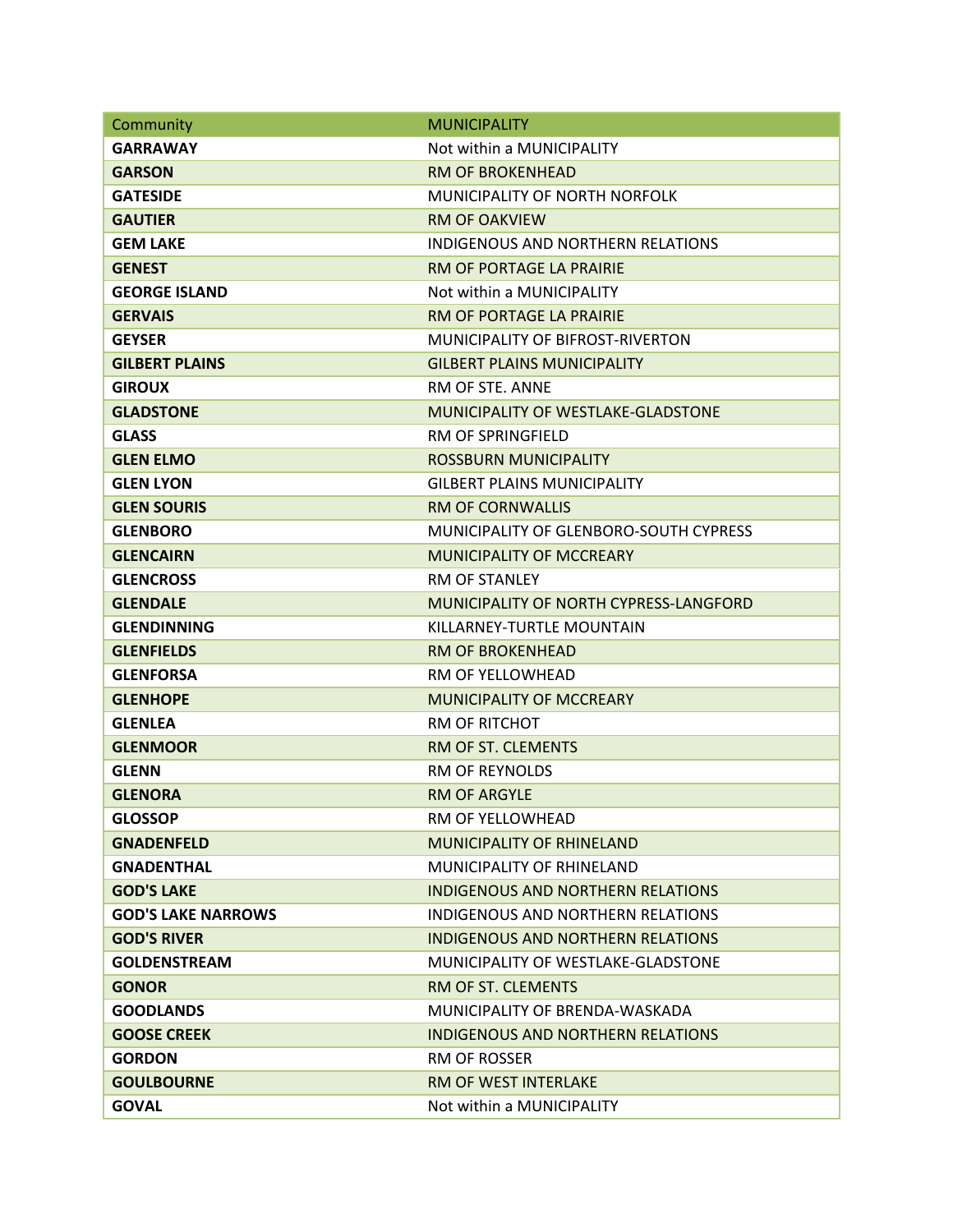| Community               | <b>MUNICIPALITY</b>                      |
|-------------------------|------------------------------------------|
| <b>GRACE LAKE</b>       | Not within a MUNICIPALITY                |
| <b>GRAHAM</b>           | <b>RM OF ROLAND</b>                      |
| <b>GRAND BEACH</b>      | Not within a MUNICIPALITY                |
| <b>GRAND MARAIS</b>     | RM OF ST. CLEMENTS                       |
| <b>GRANDE POINTE</b>    | <b>RM OF RITCHOT</b>                     |
| <b>GRANDE-CLAIRIERE</b> | <b>MUNICIPALITY OF GRASSLAND</b>         |
| <b>GRANDVIEW</b>        | <b>GRANDVIEW MUNICIPALITY</b>            |
| <b>GRANGE</b>           | MUNICIPALITY OF GLENBORO-SOUTH CYPRESS   |
| <b>GRANTS CUT</b>       | <b>RIVERDALE MUNICIPALITY</b>            |
| <b>GRANVILLE LAKE</b>   | <b>INDIGENOUS AND NORTHERN RELATIONS</b> |
| <b>GRANVILLE MINES</b>  | Not within a MUNICIPALITY                |
| <b>GRASS RIVER</b>      | MUNICIPALITY OF GLENELLA-LANSDOWNE       |
| <b>GRAYSVILLE</b>       | <b>RM OF DUFFERIN</b>                    |
| <b>GREAT FALLS</b>      | RM OF ALEXANDER                          |
| <b>GREEN LAKE</b>       | <b>INDIGENOUS AND NORTHERN RELATIONS</b> |
| <b>GREEN OAK</b>        | RM OF BROKENHEAD                         |
| <b>GREEN WALD</b>       | RM OF ST. CLEMENTS                       |
| <b>GREENLAND</b>        | RM OF STE. ANNE                          |
| <b>GREENRIDGE</b>       | MUNICIPALITY OF EMERSON-FRANKLIN         |
| <b>GREENWAY</b>         | <b>RM OF ARGYLE</b>                      |
| <b>GREGG</b>            | MUNICIPALITY OF NORTH CYPRESS-LANGFORD   |
| <b>GRETNA</b>           | MUNICIPALITY OF RHINELAND                |
| <b>GRIFTON</b>          | <b>GRANDVIEW MUNICIPALITY</b>            |
| <b>GRISWOLD</b>         | <b>RM OF SIFTON</b>                      |
| <b>GROSSE ISLE</b>      | <b>RM OF ROCKWOOD</b>                    |
| <b>GRUND</b>            | <b>RM OF ARGYLE</b>                      |
| <b>GRUNTHAL</b>         | <b>RM OF HANOVER</b>                     |
| <b>GULL HARBOR</b>      | MUNICIPALITY OF BIFROST-RIVERTON         |
| <b>GULL LAKE</b>        | RM OF ST. CLEMENTS                       |
| <b>GUNTON</b>           | <b>RM OF ROCKWOOD</b>                    |
| <b>GURNEY GOLD</b>      | Not within a MUNICIPALITY                |
| <b>GUY HILL</b>         | Not within a MUNICIPALITY                |
| <b>GWILLAM LAKE</b>     | <b>INDIGENOUS AND NORTHERN RELATIONS</b> |
| <b>GYPSUMVILLE</b>      | RM OF GRAHAMDALE                         |
| <b>HAANEL</b>           | MUNICIPALITY OF NORTH CYPRESS-LANGFORD   |
| <b>HAAS</b>             | <b>RM OF GIMLI</b>                       |
| <b>HADASHVILLE</b>      | <b>RM OF REYNOLDS</b>                    |
| <b>HALBSTADT</b>        | MUNICIPALITY OF RHINELAND                |
| <b>HALCROW</b>          | Not within a MUNICIPALITY                |
| <b>HALICZ</b>           | <b>GILBERT PLAINS MUNICIPALITY</b>       |
| <b>HALLBORO</b>         | MUNICIPALITY OF NORTH CYPRESS-LANGFORD   |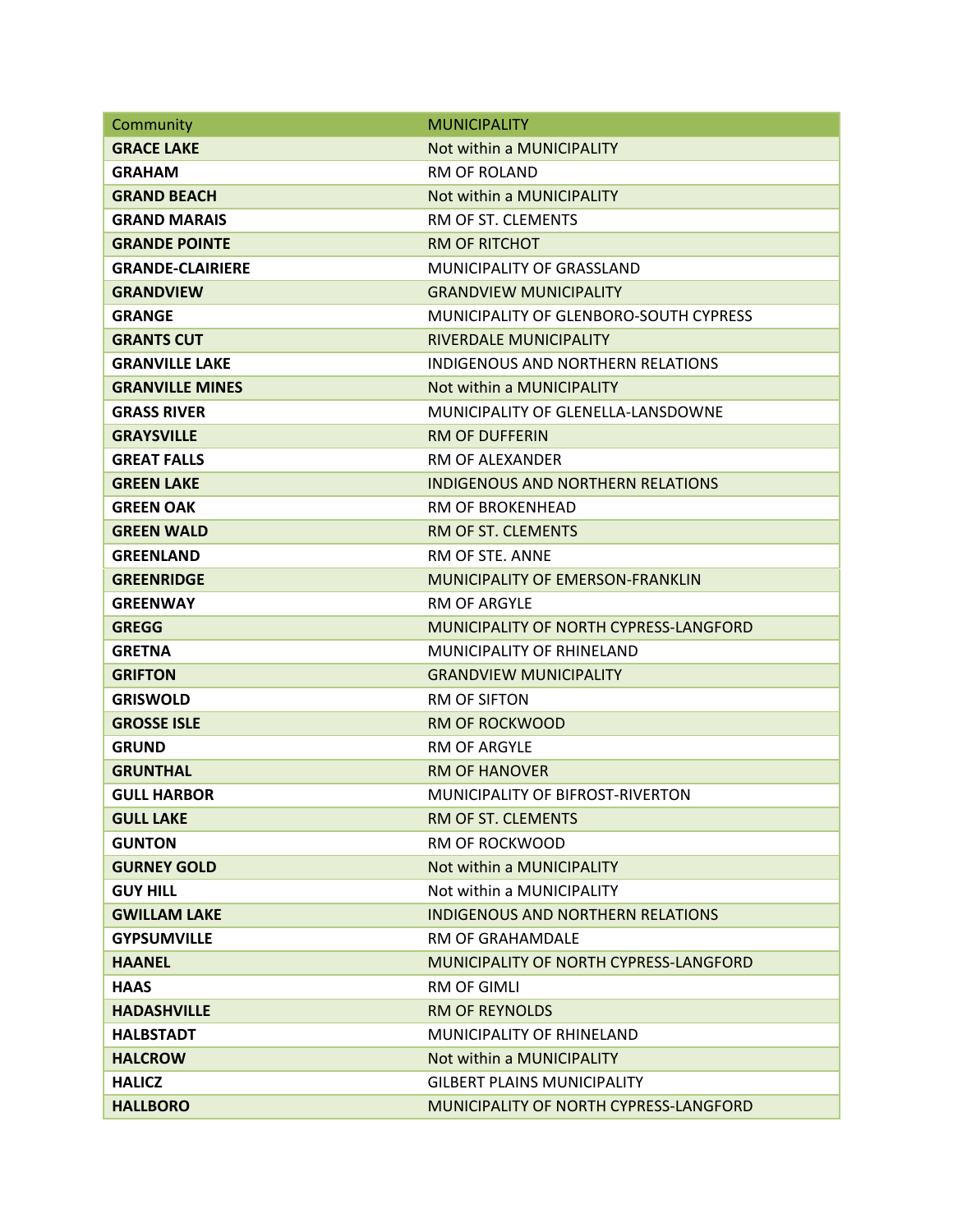| Community                   | <b>MUNICIPALITY</b>                      |
|-----------------------------|------------------------------------------|
| <b>HALSTEAD</b>             | <b>GILBERT PLAINS MUNICIPALITY</b>       |
| <b>HAMBURG</b>              | <b>MUNICIPALITY OF RHINELAND</b>         |
| <b>HAMIOTA</b>              | HAMIOTA MUNICIPALITY                     |
| <b>HAMRLIK</b>              | <b>RM OF FISHER</b>                      |
| <b>HARBOR</b>               | MUNICIPALITY OF LOUISE                   |
| <b>HARCUS</b>               | <b>RM OF ALONSA</b>                      |
| <b>HARDING</b>              | RM OF WALLACE-WOODWORTH                  |
| <b>HARGRAVE</b>             | RM OF WALLACE-WOODWORTH                  |
| <b>HARLINGTON</b>           | MUNICIPALITY OF SWAN VALLEY WEST         |
| <b>HARMSWORTH</b>           | RM OF WALLACE-WOODWORTH                  |
| <b>HARPERVILLE</b>          | RM OF ST. LAURENT                        |
| <b>HARROWBY</b>             | MUNICIPALITY OF RUSSELL-BINSCARTH        |
| <b>HARTE</b>                | MUNICIPALITY OF NORTH CYPRESS-LANGFORD   |
| <b>HARTNEY</b>              | <b>MUNICIPALITY OF GRASSLAND</b>         |
| <b>HARTNEY JUNCTION</b>     | <b>RM OF PRAIRIE LAKES</b>               |
| <b>HASKETT</b>              | <b>RM OF STANLEY</b>                     |
| <b>HATHAWAY</b>             | MUNICIPALITY OF DELORAINE-WINCHESTER     |
| <b>HAUTE</b>                | Not within a MUNICIPALITY                |
| <b>HAYFIELD</b>             | MUNICIPALITY OF SOURIS-GLENWOOD          |
| <b>HAYLAND</b>              | <b>RM OF WEST INTERLAKE</b>              |
| <b>HAYWOOD</b>              | <b>RM OF GREY</b>                        |
| <b>HAZEL</b>                | <b>RM OF REYNOLDS</b>                    |
| <b>HAZELDEAN</b>            | MUNICIPALITY OF DELORAINE-WINCHESTER     |
| <b>HAZELGLEN</b>            | <b>RM OF SPRINGFIELD</b>                 |
| <b>HAZELRIDGE</b>           | <b>RM OF SPRINGFIELD</b>                 |
| <b>HEAMAN</b>               | <b>INDIGENOUS AND NORTHERN RELATIONS</b> |
| <b>HEASLIP STATION P.O.</b> | <b>MUNICIPALITY OF GRASSLAND</b>         |
| <b>HEBB</b>                 | <b>MUNICIPALITY OF LOUISE</b>            |
| <b>HEBRON</b>               | MUNICIPALITY OF SOURIS-GLENWOOD          |
| <b>HECLA</b>                | <b>MUNICIPALITY OF BIFROST-RIVERTON</b>  |
| <b>HEENAN</b>               | <b>RM OF ROLAND</b>                      |
| <b>HELSTON</b>              | MUNICIPALITY OF GLENELLA-LANSDOWNE       |
| <b>HEMING LAKE</b>          | Not within a MUNICIPALITY                |
| <b>HERB LAKE</b>            | <b>INDIGENOUS AND NORTHERN RELATIONS</b> |
| <b>HERCHMER</b>             | Not within a MUNICIPALITY                |
| <b>HERRIOTT</b>             | <b>INDIGENOUS AND NORTHERN RELATIONS</b> |
| <b>HICKEY</b>               | <b>RM OF PINEY</b>                       |
| <b>HIGH BLUFF</b>           | RM OF PORTAGE LA PRAIRIE                 |
| <b>HIGHLAND GLEN</b>        | RM OF ST. CLEMENTS                       |
| <b>HIGHROCK LAKE</b>        | INDIGENOUS AND NORTHERN RELATIONS        |
| <b>HILBRE</b>               | RM OF GRAHAMDALE                         |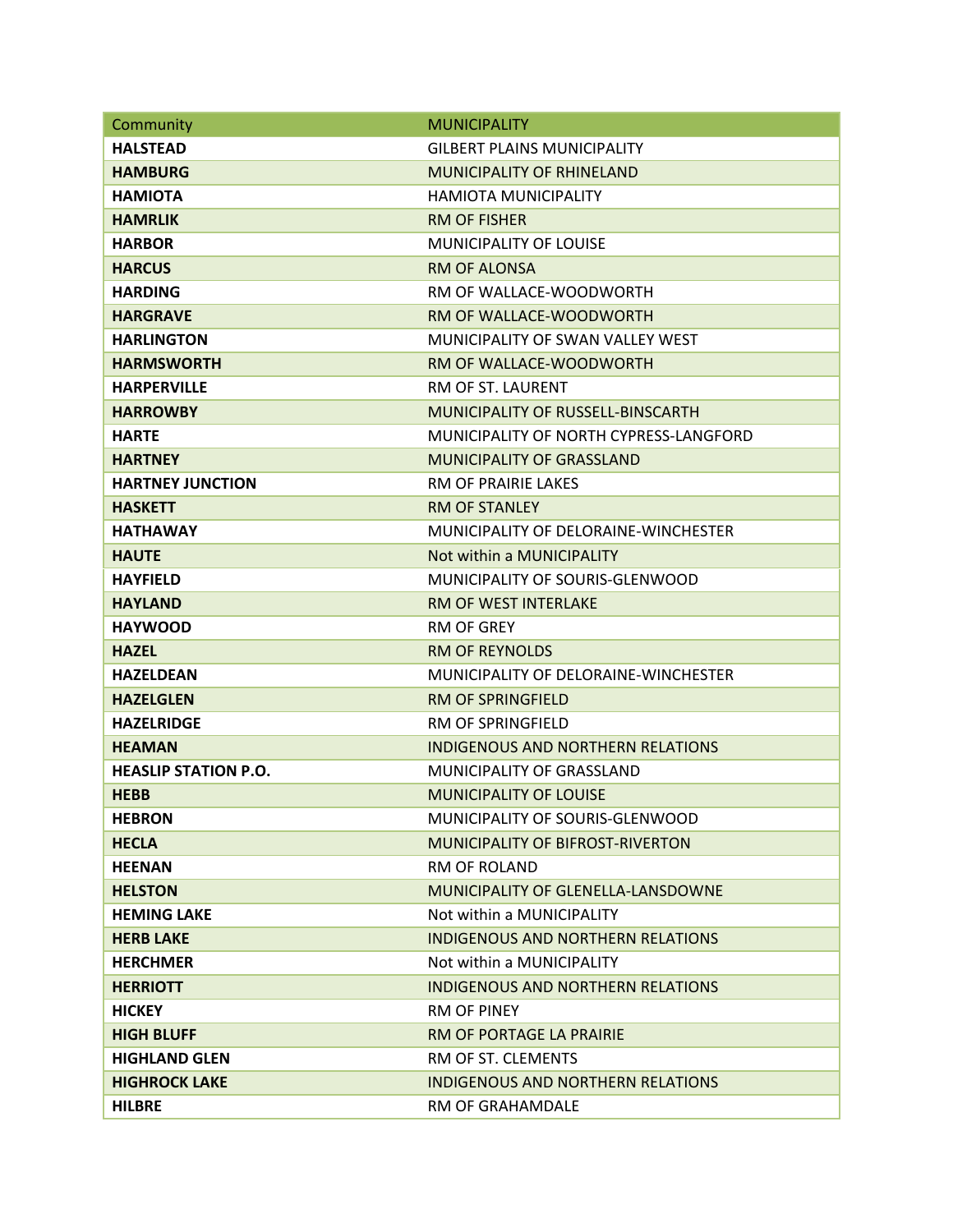| Community                    | <b>MUNICIPALITY</b>                      |
|------------------------------|------------------------------------------|
| <b>HILLSIDE BEACH</b>        | <b>RM OF ALEXANDER</b>                   |
| <b>HILLTOP</b>               | MUNICIPALITY OF CLANWILLIAM-ERICKSON     |
| <b>HILLVIEW</b>              | RM OF WALLACE-WOODWORTH                  |
| <b>HILTON</b>                | <b>RM OF PRAIRIF LAKES</b>               |
| <b>HNAUSA</b>                | <b>MUNICIPALITY OF BIFROST-RIVERTON</b>  |
| <b>HOBSTON</b>               | RM OF PORTAGE LA PRAIRIE                 |
| <b>HOCHFELD</b>              | <b>RM OF STANLEY</b>                     |
| <b>HOCHSTADT</b>             | <b>RM OF HANOVER</b>                     |
| <b>HOCKIN</b>                | Not within a MUNICIPALITY                |
| <b>HOCTOR</b>                | <b>RM OF REYNOLDS</b>                    |
| <b>HODGSON</b>               | <b>RM OF FISHER</b>                      |
| <b>HOLE RIVER SETTLEMENT</b> | INDIGENOUS AND NORTHERN RELATIONS        |
| <b>HOLLAND</b>               | <b>RM OF VICTORIA</b>                    |
| <b>HOLMFIELD</b>             | KILLARNEY-TURTLE MOUNTAIN                |
| <b>HOMEBROOK</b>             | <b>INDIGENOUS AND NORTHERN RELATIONS</b> |
| <b>HOMESTEAD</b>             | RM OF WALLACE-WOODWORTH                  |
| <b>HOMEWOOD</b>              | <b>RM OF DUFFERIN</b>                    |
| <b>HONE</b>                  | INDIGENOUS AND NORTHERN RELATIONS        |
| <b>HORNDEAN</b>              | <b>MUNICIPALITY OF RHINELAND</b>         |
| <b>HOROD</b>                 | <b>MUNICIPALITY OF HARRISON PARK</b>     |
| <b>HORSE ISLAND</b>          | INDIGENOUS AND NORTHERN RELATIONS        |
| <b>HORTON</b>                | MUNICIPALITY OF BOISSEVAIN-MORTON        |
| <b>HOVE</b>                  | <b>RM OF COLDWELL</b>                    |
| <b>HOWARDVILLE</b>           | Not within a MUNICIPALITY                |
| <b>HOWDEN</b>                | <b>RM OF ROSEDALE</b>                    |
| <b>HOWDEN (RICHOT)</b>       | <b>RM OF RITCHOT</b>                     |
| <b>HUBBELL</b>               | <b>MUNICIPALITY OF LORNE</b>             |
| <b>HUDDLESTONE</b>           | RM OF PORTAGE LA PRAIRIE                 |
| <b>HUGES LAKE</b>            | <b>INDIGENOUS AND NORTHERN RELATIONS</b> |
| <b>HUGO</b>                  | MUNICIPALITY OF NORTH NORFOLK            |
| <b>HUMMERSTON</b>            | MUNICIPALITY OF NORTH CYPRESS-LANGFORD   |
| <b>HUSAVICK</b>              | <b>RM OF GIMLI</b>                       |
| <b>HYBORD</b>                | <b>RM OF KELSEY</b>                      |
| <b>HYDE PARK</b>             | <b>RM OF DUFFERIN</b>                    |
| <b>HYDER</b>                 | KILLARNEY-TURTLE MOUNTAIN                |
| <b>IDEAL</b>                 | RM OF ST. LAURENT                        |
| <b>IDYWILD</b>               | <b>RM OF GRAHAMDALE</b>                  |
| <b>ILE DE CHENES</b>         | <b>RM OF RITCHOT</b>                     |
| <b>ILFORD</b>                | <b>INDIGENOUS AND NORTHERN RELATIONS</b> |
| <b>IMAGE</b>                 | MUNICIPALITY OF NORTH NORFOLK            |
| <b>INDIAN BAY</b>            | Not within a MUNICIPALITY                |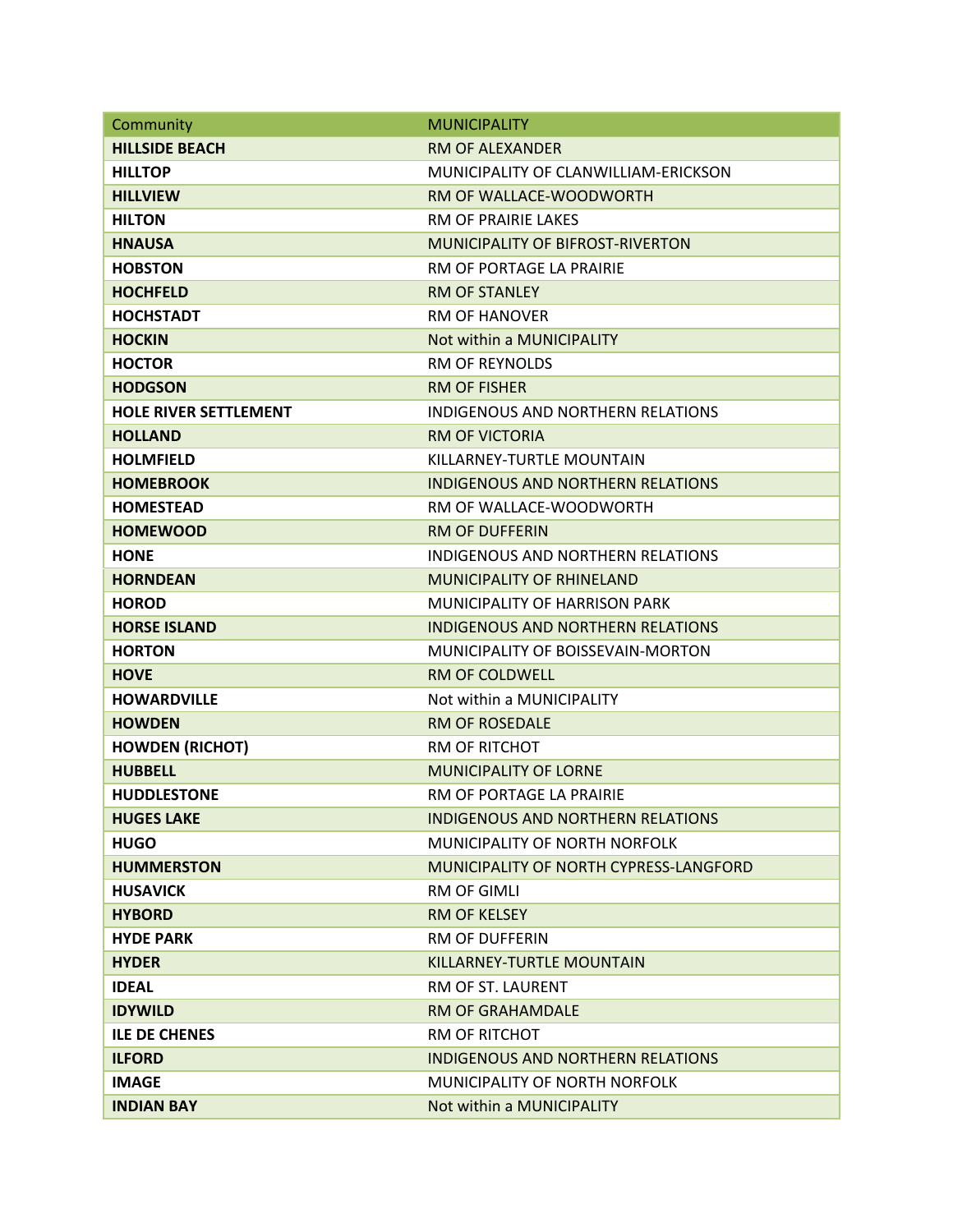| Community                         | <b>MUNICIPALITY</b>                      |
|-----------------------------------|------------------------------------------|
| <b>INDIAN SPRINGS</b>             | <b>MUNICIPALITY OF LORNE</b>             |
| <b>INDIGO</b>                     | <b>RM OF REYNOLDS</b>                    |
| <b>INGELOW</b>                    | MUNICIPALITY OF NORTH CYPRESS-LANGFORD   |
| <b>INGLIS</b>                     | <b>RM OF RIDING MOUNTAIN WEST</b>        |
| <b>INTERNATIONAL PEACE GARDEN</b> | MUNICIPALITY OF BOISSEVAIN-MORTON        |
| <b>INWOOD</b>                     | <b>RM OF ARMSTRONG</b>                   |
| <b>IPSWICH</b>                    | <b>RM OF YELLOWHEAD</b>                  |
| <b>IRONWOOD POINT</b>             | <b>RM OF ALEXANDER</b>                   |
| <b>ISABELLA</b>                   | <b>PRAIRIE VIEW MUNICIPALITY</b>         |
| <b>ISLAND BEACH</b>               | RM OF ST. CLEMENTS                       |
| <b>ISLAND LAKE</b>                | <b>INDIGENOUS AND NORTHERN RELATIONS</b> |
| <b>ISLAND VIEW</b>                | <b>INDIGENOUS AND NORTHERN RELATIONS</b> |
| <b>JACAM</b>                      | Not within a MUNICIPALITY                |
| <b>JACKFISH BAY</b>               | <b>INDIGENOUS AND NORTHERN RELATIONS</b> |
| <b>JACKHEAD</b>                   | INDIGENOUS AND NORTHERN RELATIONS        |
| <b>JANOW</b>                      | <b>RM OF WHITEMOUTH</b>                  |
| <b>JARDSLAW</b>                   | MUNICIPALITY OF BIFROST-RIVERTON         |
| <b>JENPEG</b>                     | <b>INDIGENOUS AND NORTHERN RELATIONS</b> |
| <b>JETAIT</b>                     | INDIGENOUS AND NORTHERN RELATIONS        |
| <b>JOBIN</b>                      | <b>MUNICIPALITY OF NORFOLK TREHERNE</b>  |
| <b>JOCKVILLE</b>                  | <b>TOWN OF CHURCHILL</b>                 |
| <b>JOHNSTON</b>                   | <b>MUNICIPALITY OF RUSSELL-BINSCARTH</b> |
| <b>JORDAN</b>                     | <b>RM OF ROLAND</b>                      |
| <b>JOWSEY</b>                     | Not within a MUNICIPALITY                |
| <b>JULIUS</b>                     | <b>RM OF REYNOLDS</b>                    |
| <b>JUNGLE LAKE</b>                | <b>INDIGENOUS AND NORTHERN RELATIONS</b> |
| <b>JUSTICE</b>                    | <b>RM OF FLTON</b>                       |
| <b>KALEIDA</b>                    | <b>MUNICIPALITY OF PEMBINA</b>           |
| <b>KALEVALA</b>                   | RM OF GRAHAMDALE                         |
| <b>KANE</b>                       | <b>RM OF MORRIS</b>                      |
| <b>KANUCHUAN RAPIDS</b>           | INDIGENOUS AND NORTHERN RELATIONS        |
| KASKATTAMA RIVER                  | <b>INDIGENOUS AND NORTHERN RELATIONS</b> |
| <b>KATRIME</b>                    | MUNICIPALITY OF WESTLAKE-GLADSTONE       |
| <b>KAWENDE</b>                    | <b>RM OF PORTAGE LA PRAIRIE</b>          |
| <b>KELD</b>                       | <b>RM OF DAUPHIN</b>                     |
| <b>KELLETT</b>                    | Not within a MUNICIPALITY                |
| <b>KELLOE</b>                     | RM OF YELLOWHEAD                         |
| <b>KELWOOD</b>                    | <b>RM OF ROSEDALE</b>                    |
| <b>KEMNAY</b>                     | RM OF WHITEHEAD                          |
| <b>KENAGE</b>                     | RM OF WALLACE-WOODWORTH                  |
| <b>KENTON</b>                     | RM OF WALLACE-WOODWORTH                  |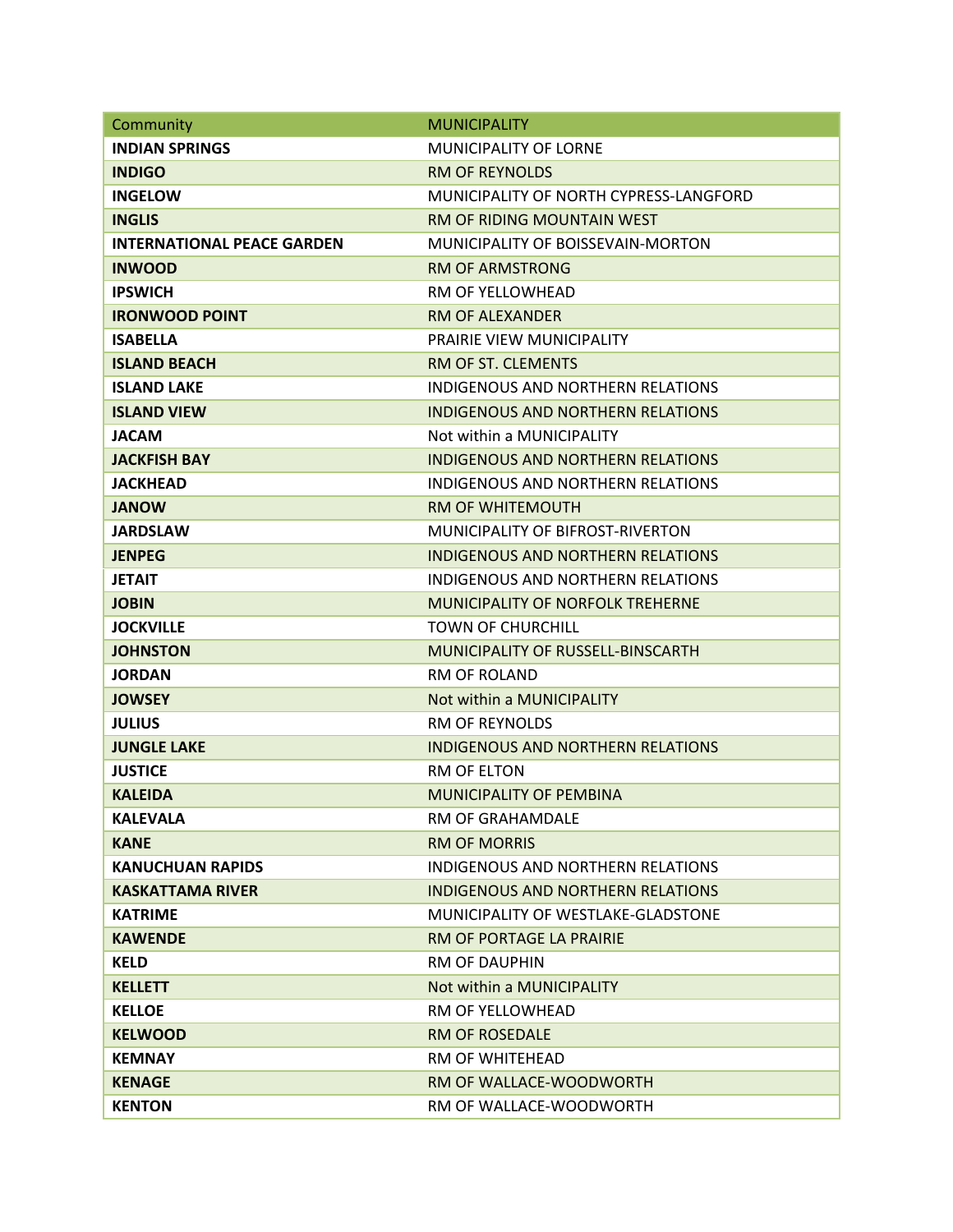| Community                   | <b>MUNICIPALITY</b>                       |
|-----------------------------|-------------------------------------------|
| <b>KENVILLE</b>             | MUNICIPALITY OF SWAN VALLEY WEST          |
| <b>KERGWENAN</b>            | MUNICIPALITY OF STE. ROSE                 |
| <b>KETTLE RAPIDS</b>        | Not within a MUNICIPALITY                 |
| <b>KEYES</b>                | <b>MUNICIPALITY OF GLENELLA-LANSDOWNE</b> |
| <b>KILKENNY</b>             | RM OF FISHER                              |
| <b>KILLARNEY</b>            | KILLARNEY-TURTLE MOUNTAIN                 |
| <b>KILTY</b>                | <b>RM OF DAUPHIN</b>                      |
| <b>KINAPIK</b>              | <b>INDIGENOUS AND NORTHERN RELATIONS</b>  |
| <b>KINGSLEY</b>             | MUNICIPALITY OF PEMBINA                   |
| <b>KINOSOTA</b>             | RM OF ALONSA                              |
| <b>KIPAHIGAN LAKE</b>       | <b>INDIGENOUS AND NORTHERN RELATIONS</b>  |
| <b>KIPIEGUN</b>             | RM OF ST. ANDREWS                         |
| <b>KIRKELLA</b>             | RM OF WALLACE-WOODWORTH                   |
| <b>KIRKNESS</b>             | RM OF ST. CLEMENTS                        |
| <b>KISKI</b>                | Not within a MUNICIPALITY                 |
| <b>KISKITTOGISU LAKE</b>    | INDIGENOUS AND NORTHERN RELATIONS         |
| <b>KISSEYNEW LAKE</b>       | <b>INDIGENOUS AND NORTHERN RELATIONS</b>  |
| <b>KISSISSING LAKE</b>      | INDIGENOUS AND NORTHERN RELATIONS         |
| <b>KLEEFELD</b>             | <b>RM OF HANOVER</b>                      |
| <b>KLINGEN</b>              | RM OF ELLICE-ARCHIE                       |
| <b>KNEE LAKE</b>            | Not within a MUNICIPALITY                 |
| <b>KNIGHT</b>               | <b>RM OF PINEY</b>                        |
| <b>KNOX</b>                 | <b>RM OF ELTON</b>                        |
| <b>KOLA</b>                 | RM OF WALLACE-WOODWORTH                   |
| <b>KOMARNO</b>              | <b>RM OF ROCKWOOD</b>                     |
| <b>KOOSTATAK</b>            | INDIGENOUS AND NORTHERN RELATIONS         |
| <b>KRONSGART</b>            | <b>RM OF ROLAND</b>                       |
| <b>KRONSTHAL</b>            | MUNICIPALITY OF RHINELAND                 |
| <b>KULISH</b>               | MUNICIPALITY OF ETHELBERT                 |
| <b>LA COULEE</b>            | RM OF STE. ANNE                           |
| <b>LA PEROUSE</b>           | Not within a MUNICIPALITY                 |
| <b>LA RIVIERE</b>           | MUNICIPALITY OF PEMBINA                   |
| <b>LA ROCHELLE</b>          | RM OF DE SALABERRY                        |
| <b>LA SALLE</b>             | RM OF MACDONALD                           |
| <b>LADYSMITH</b>            | <b>MUNICIPALITY OF NORTH NORFOLK</b>      |
| <b>LADYWOOD</b>             | <b>RM OF BROKENHEAD</b>                   |
| <b>LAIT</b>                 | <b>RM OF ROCKWOOD</b>                     |
| <b>LAKE FRANCIS</b>         | RM OF WOODLANDS                           |
| LAKE MANITOBA (PLAN 7097-1) | RM OF PORTAGE LA PRAIRIE                  |
| LAKE MANITOBA (PLAN 7097-2) | RM OF ST. LAURENT                         |
| <b>LAKE ST. ANDREWS</b>     | INDIGENOUS AND NORTHERN RELATIONS         |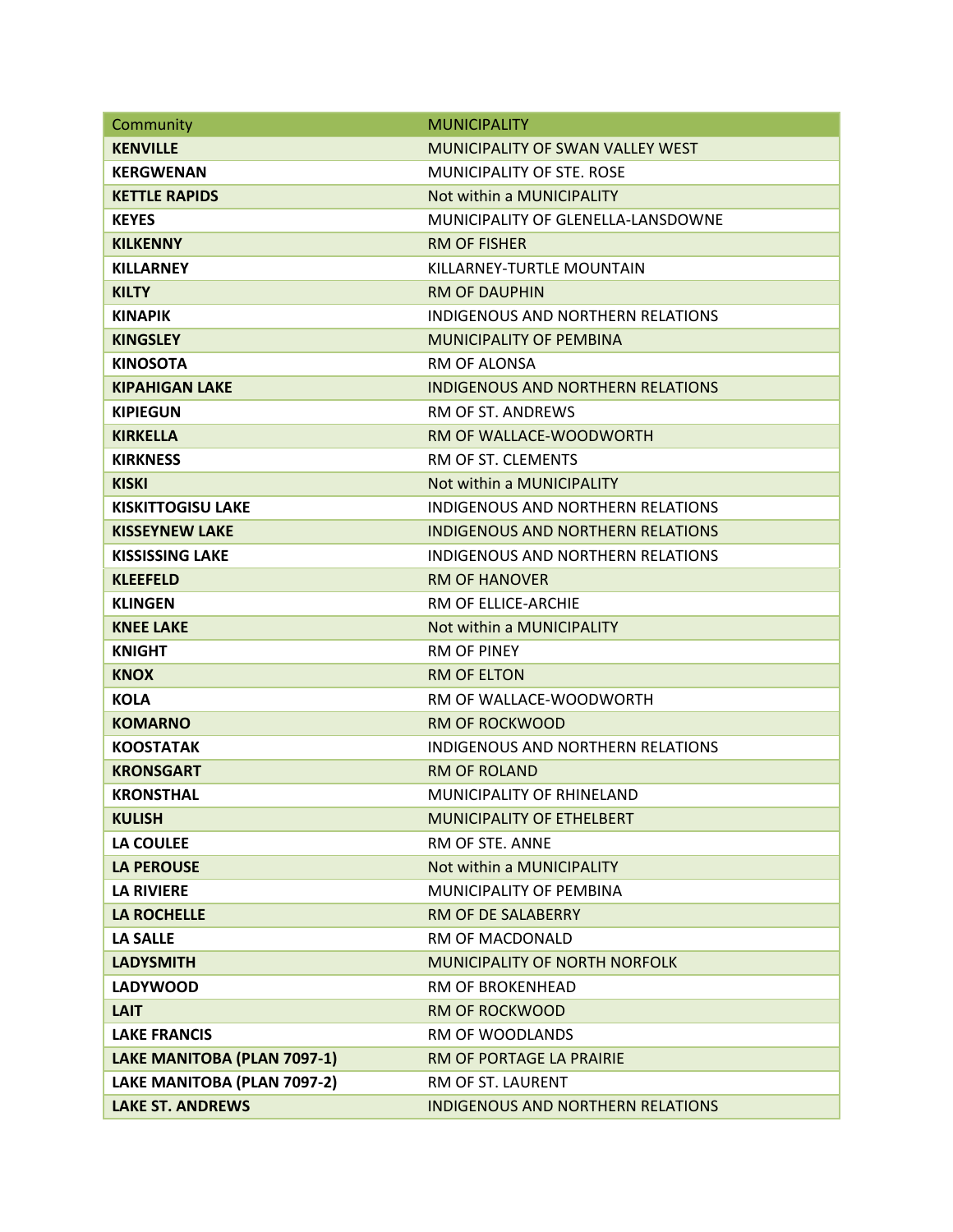| Community              | <b>MUNICIPALITY</b>                       |
|------------------------|-------------------------------------------|
| <b>LAKE ST. GEORGE</b> | <b>INDIGENOUS AND NORTHERN RELATIONS</b>  |
| <b>LAKELAND</b>        | <b>MUNICIPALITY OF WESTLAKE-GLADSTONE</b> |
| <b>LAMPREY</b>         | Not within a MUNICIPALITY                 |
| <b>LANDMARK</b>        | <b>RM OF TACHE</b>                        |
| <b>LANDSEER</b>        | <b>RM OF VICTORIA</b>                     |
| <b>LANGRUTH</b>        | MUNICIPALITY OF WESTLAKE-GLADSTONE        |
| <b>LANGVALE</b>        | RM OF PRAIRIE LAKES                       |
| <b>LARGS</b>           | RM OF MINTO-ODANAH                        |
| <b>LARKHALL</b>        | <b>RM OF REYNOLDS</b>                     |
| <b>LAUDER</b>          | <b>MUNICIPALITY OF GRASSLAND</b>          |
| <b>LAURIERE</b>        | <b>MUNICIPALITY OF STE. ROSE</b>          |
| <b>LAVENHAM</b>        | <b>MUNICIPALITY OF NORFOLK TREHERNE</b>   |
| <b>LAVINIA</b>         | <b>HAMIOTA MUNICIPALITY</b>               |
| <b>LAWLEDGE</b>        | Not within a MUNICIPALITY                 |
| <b>LAYLAND</b>         | <b>RM OF GREY</b>                         |
| <b>LEARYS</b>          | <b>MUNICIPALITY OF LORNE</b>              |
| <b>LEASIDE BEACH</b>   | <b>INDIGENOUS AND NORTHERN RELATIONS</b>  |
| <b>LEDWYN</b>          | <b>MUNICIPALITY OF BIFROST-RIVERTON</b>   |
| <b>LEE RIVER</b>       | RM OF LAC DU BONNET                       |
| <b>LEIGHTON</b>        | MUNICIPALITY OF BRENDA-WASKADA            |
| <b>LELANT</b>          | MUNICIPALITY OF NORTH NORFOLK             |
| <b>LENA</b>            | KILLARNEY-TURTLE MOUNTAIN                 |
| <b>LENNARD</b>         | RM OF RIDING MOUNTAIN WEST                |
| <b>LENORE</b>          | RM OF WALLACE-WOODWORTH                   |
| <b>LENSWOOD</b>        | RM OF MOUNTAIN                            |
| <b>LEON</b>            | <b>RM OF CORNWALLIS</b>                   |
| <b>LESDALE</b>         | <b>RM OF WEST INTERLAKE</b>               |
| <b>LETELLIER</b>       | <b>RM OF MONTCALM</b>                     |
| <b>LETTONIA P.O.</b>   | RM OF LAC DU BONNET                       |
| <b>LEVEN</b>           | Not within a MUNICIPALITY                 |
| <b>LEVINE</b>          | RIVERDALE MUNICIPALITY                    |
| <b>LEWIS</b>           | <b>RM OF WHITEMOUTH</b>                   |
| <b>LEWIS LAKE</b>      | <b>INDIGENOUS AND NORTHERN RELATIONS</b>  |
| <b>LIBAU</b>           | RM OF ST. CLEMENTS                        |
| <b>LIEGE</b>           | MUNICIPALITY OF DELORAINE-WINCHESTER      |
| <b>LILLESUE</b>        | <b>RM OF COLDWELL</b>                     |
| <b>LILLYFIELD</b>      | <b>RM OF ROSSER</b>                       |
| <b>LILY BAY</b>        | <b>RM OF COLDWELL</b>                     |
| LIMESTONE CAVE POINT   | INDIGENOUS AND NORTHERN RELATIONS         |
| <b>LINKLATER</b>       | <b>RM OF PIPESTONE</b>                    |
| LINKLATER ISLAND       | INDIGENOUS AND NORTHERN RELATIONS         |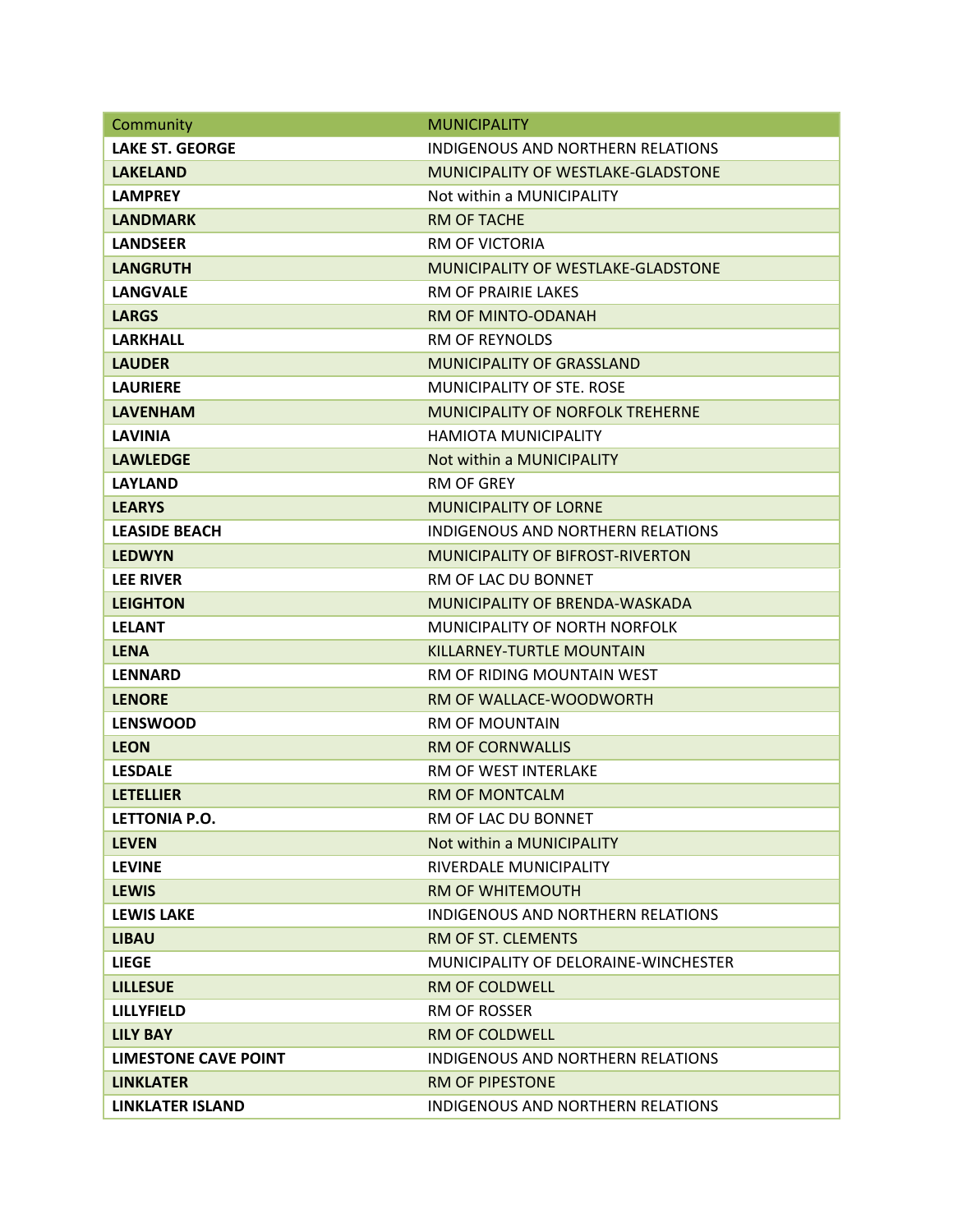| Community                          | <b>MUNICIPALITY</b>                      |
|------------------------------------|------------------------------------------|
| <b>LITTLE BEAVER RIVER</b>         | <b>INDIGENOUS AND NORTHERN RELATIONS</b> |
| <b>LITTLE BRITAIN</b>              | RM OF ST. ANDREWS                        |
| <b>LITTLE BULLHEAD</b>             | <b>INDIGENOUS AND NORTHERN RELATIONS</b> |
| <b>LITTLE GRAND RAPIDS</b>         | INDIGENOUS AND NORTHERN RELATIONS        |
| <b>LITTLE LIMESTONE LAKE</b>       | <b>INDIGENOUS AND NORTHERN RELATIONS</b> |
| <b>LITTLE PLAYGREEN LAKE</b>       | INDIGENOUS AND NORTHERN RELATIONS        |
| <b>LITTLE TAMARACH ISLAND</b>      | <b>INDIGENOUS AND NORTHERN RELATIONS</b> |
| <b>LLANBERRIS</b>                  | <b>RM OF CARTIER</b>                     |
| <b>LOBBVILLE</b>                   | MUNICIPALITY OF GLENELLA-LANSDOWNE       |
| <b>LOCK MONAR</b>                  | <b>RM OF ARMSTRONG</b>                   |
| <b>LOCKPORT (E. SIDE OF RIVER)</b> | RM OF ST. CLEMENTS                       |
| <b>LOCKPORT (W. SIDE OF RIVER)</b> | RM OF ST. ANDREWS                        |
| <b>LOCRE (METHLEY)</b>             | <b>RM OF LAKESHORE</b>                   |
| <b>LONELY LAKE</b>                 | <b>RM OF ALONSA</b>                      |
| <b>LONG LAKE</b>                   | <b>INDIGENOUS AND NORTHERN RELATIONS</b> |
| <b>LONGBURN</b>                    | RM OF PORTAGE LA PRAIRIE                 |
| <b>LONI BEACH</b>                  | <b>RM OF GIMLI</b>                       |
| <b>LOON STRAITS</b>                | <b>INDIGENOUS AND NORTHERN RELATIONS</b> |
| <b>LORETTE</b>                     | <b>RM OF TACHE</b>                       |
| <b>LOWE FARM</b>                   | <b>RM OF MORRIS</b>                      |
| <b>LOWER FORT GARRY</b>            | <b>RM OF ST. ANDREWS</b>                 |
| LOWLAND P.O.                       | RM OF LAC DU BONNET                      |
| <b>LUCAS</b>                       | PRAIRIE VIEW MUNICIPALITY                |
| <b>LUKE</b>                        | Not within a MUNICIPALITY                |
| <b>LUNDAR</b>                      | <b>RM OF COLDWELL</b>                    |
| <b>LYALL</b>                       | <b>RM OF BROKENHEAD</b>                  |
| <b>LYDDAL</b>                      | Not within a MUNICIPALITY                |
| <b>LYDIATT</b>                     | RM OF BROKENHEAD                         |
| <b>LYLETON</b>                     | <b>MUNICIPALITY OF TWO BORDERS</b>       |
| <b>MACGREGOR</b>                   | MUNICIPALITY OF NORTH NORFOLK            |
| <b>MACROSS</b>                     | <b>RM OF WEST INTERLAKE</b>              |
| <b>MADILL</b>                      | MUNICIPALITY OF RUSSELL-BINSCARTH        |
| <b>MAFEKING</b>                    | <b>RM OF MOUNTAIN</b>                    |
| <b>MAGNET</b>                      | <b>RM OF LAKESHORE</b>                   |
| <b>MAGNUS</b>                      | <b>RM OF GREY</b>                        |
| <b>MAKAROFF</b>                    | MUNICIPALITY OF ROBLIN                   |
| <b>MAKETING</b>                    | INDIGENOUS AND NORTHERN RELATIONS        |
| <b>MAKINAK</b>                     | <b>RM OF LAKESHORE</b>                   |
| <b>MALLARD</b>                     | <b>INDIGENOUS AND NORTHERN RELATIONS</b> |
| <b>MALONTON</b>                    | <b>RM OF ARMSTRONG</b>                   |
| <b>MANIBRIDGE</b>                  | <b>RM OF KELSEY</b>                      |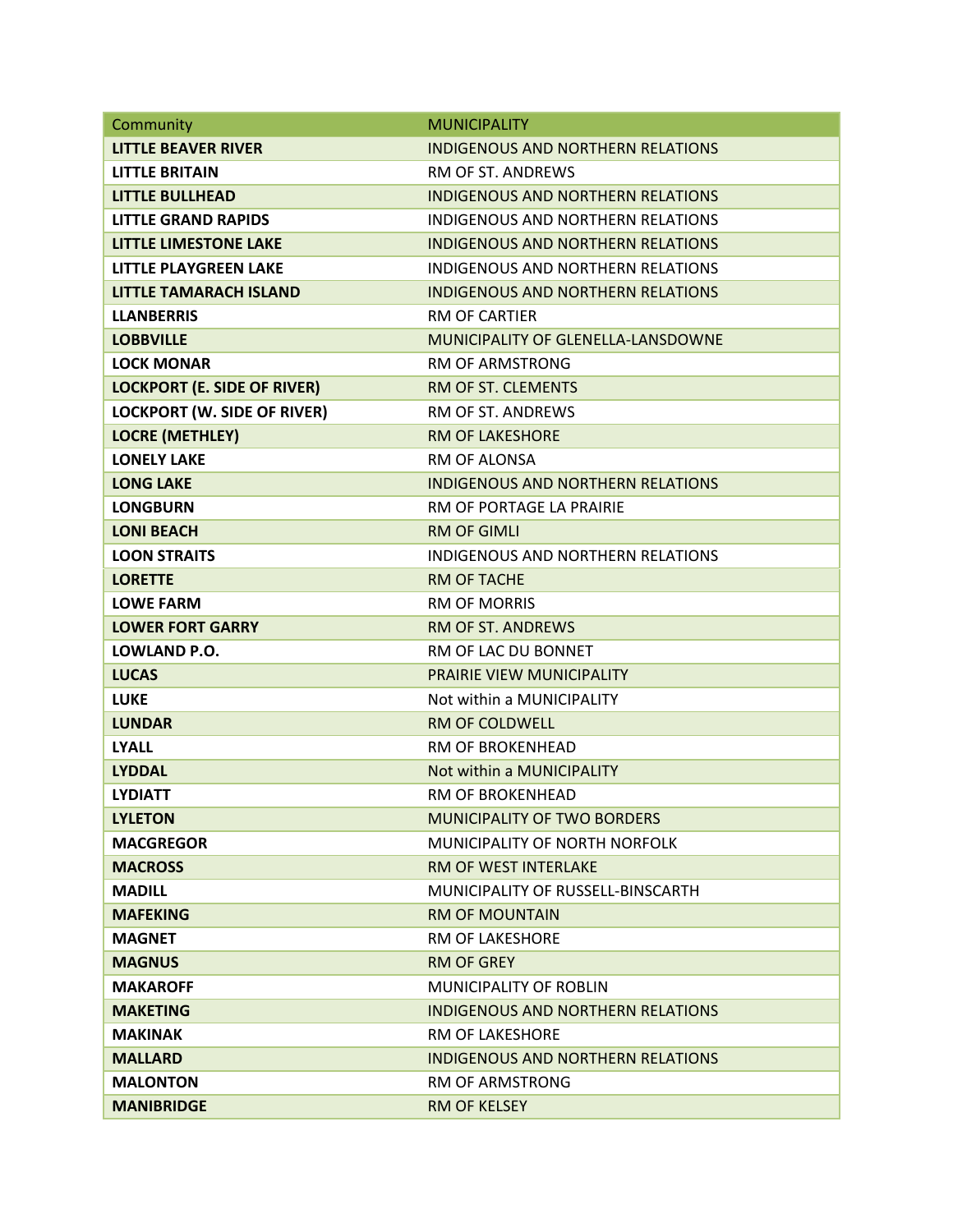| Community                       | <b>MUNICIPALITY</b>                       |
|---------------------------------|-------------------------------------------|
| <b>MANIGOTAGAN</b>              | <b>INDIGENOUS AND NORTHERN RELATIONS</b>  |
| <b>MANISTIKWAN</b>              | <b>INDIGENOUS AND NORTHERN RELATIONS</b>  |
| <b>MANITOU</b>                  | MUNICIPALITY OF PEMBINA                   |
| <b>MANLIUS</b>                  | <b>RM OF EAST ST. PAUL</b>                |
| <b>MANSON</b>                   | RM OF ELLICE-ARCHIE                       |
| <b>MAON</b>                     | <b>RM OF SIFTON</b>                       |
| <b>MAPLES</b>                   | RM OF WALLACE-WOODWORTH                   |
| <b>MAPLETON</b>                 | <b>RM OF ST. ANDREWS</b>                  |
| <b>MARCHAND</b>                 | RM OF LA BROQUERIE                        |
| <b>MARCO</b>                    | <b>ROSSBURN MUNICIPALITY</b>              |
| <b>MARGARET</b>                 | RM OF PRAIRIE LAKES                       |
| <b>MARIAPOLIS</b>               | <b>MUNICIPALITY OF LORNE</b>              |
| <b>MARIUS</b>                   | RM OF ALONSA                              |
| <b>MARKLAND</b>                 | <b>RM OF ARMSTRONG</b>                    |
| <b>MARNEY</b>                   | <b>RM OF OAKVIEW</b>                      |
| <b>MARQUETTE</b>                | <b>RM OF WOODLANDS</b>                    |
| <b>MARS</b>                     | Not within a MUNICIPALITY                 |
| <b>MARTINVILLE</b>              | <b>RM OF CORNWALLIS</b>                   |
| <b>MARY HILL</b>                | RM OF COLDWELL                            |
| <b>MASKAWATA</b>                | RM OF WALLACE-WOODWORTH                   |
| <b>MATAGO</b>                   | Not within a MUNICIPALITY                 |
| <b>MATHER</b>                   | CARTWRIGHT-ROBLIN MUNICIPALITY            |
| <b>MATHESON ISLAND</b>          | <b>INDIGENOUS AND NORTHERN RELATIONS</b>  |
| <b>MATIGOOSHE LAKE</b>          | MUNICIPALITY OF DELORAINE-WINCHESTER      |
| <b>MATLOCK</b>                  | <b>VILLAGE OF DUNNOTTAR</b>               |
| <b>MAX LAKE</b>                 | <b>RM OF THOMPSON</b>                     |
| <b>MAX LAKE (PLAN 530-530A)</b> | MUNICIPALITY OF BOISSEVAIN-MORTON         |
| <b>MAYFIELD</b>                 | <b>MUNICIPALITY OF WESTLAKE-GLADSTONE</b> |
| <b>MAYNE</b>                    | RM OF WHITEHEAD                           |
| <b>MCARTHUR</b>                 | RM OF PORTAGE LA PRAIRIE                  |
| <b>MCARTHUR FALLS</b>           | RM OF ALEXANDER                           |
| <b>MCARTHURS LANDING</b>        | MUNICIPALITY OF WESTLAKE-GLADSTONE        |
| <b>MCAULEY</b>                  | RM OF ELLICE-ARCHIE                       |
| <b>MCBETH POINT</b>             | INDIGENOUS AND NORTHERN RELATIONS         |
| <b>MCCLINTOCK</b>               | Not within a MUNICIPALITY                 |
| <b>MCCONNELL</b>                | <b>HAMIOTA MUNICIPALITY</b>               |
| <b>MCCREARY</b>                 | MUNICIPALITY OF MCCREARY                  |
| <b>MCCREARY JUNCTION</b>        | <b>MUNICIPALITY OF MCCREARY</b>           |
| <b>MCDOUGALL ISLAND</b>         | INDIGENOUS AND NORTHERN RELATIONS         |
| <b>MCELHERAN</b>                | <b>RM OF GIMLI</b>                        |
| <b>MCKELVIE</b>                 | <b>RM OF CORNWALLIS</b>                   |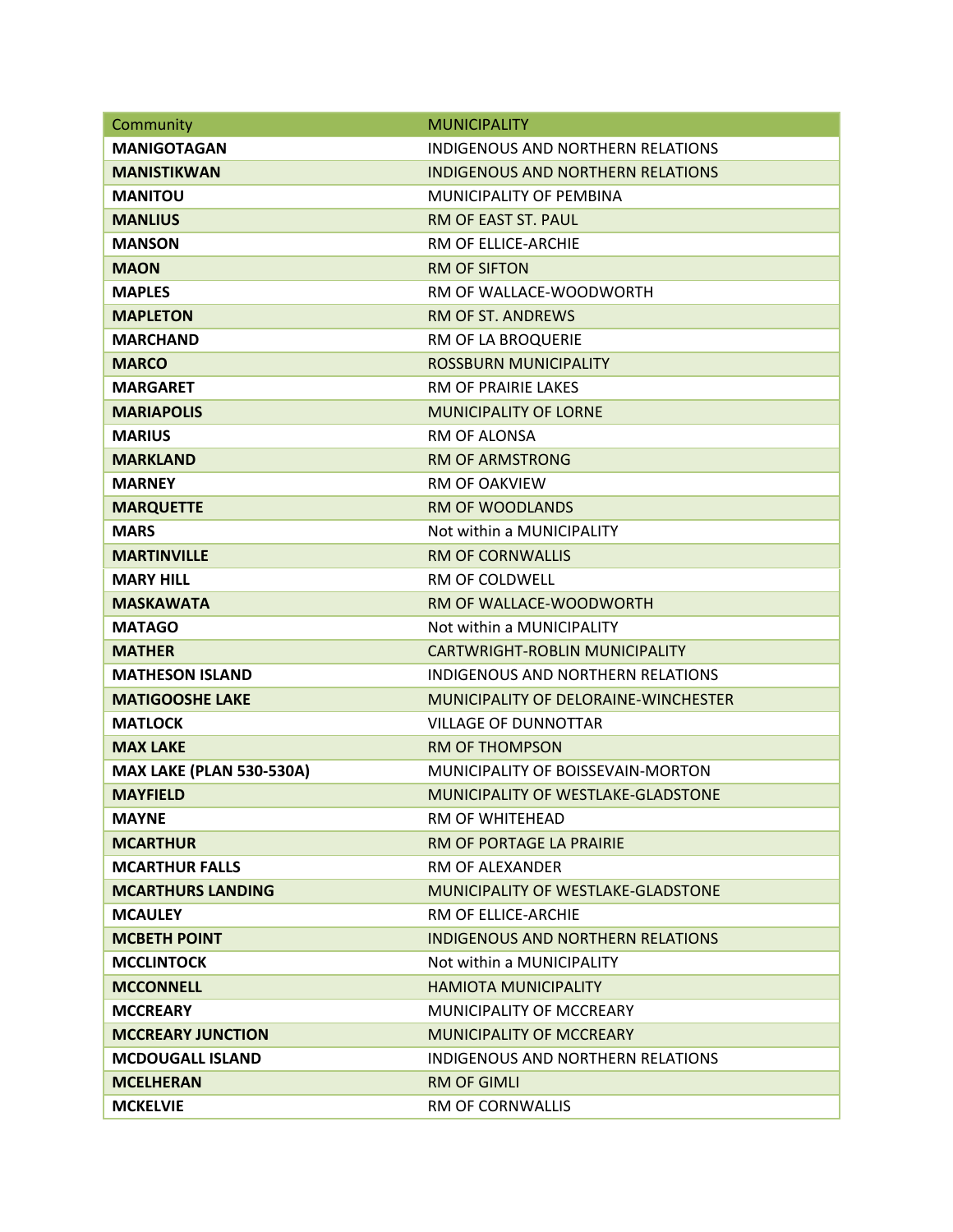| Community               | <b>MUNICIPALITY</b>                      |
|-------------------------|------------------------------------------|
| <b>MCKINLEY</b>         | <b>RM OF REYNOLDS</b>                    |
| <b>MCKINNELL SIDING</b> | <b>RM OF ROCKWOOD</b>                    |
| <b>MCLEAN</b>           | <b>MUNICIPALITY OF ROBLIN</b>            |
| <b>MCLENNAN</b>         | <b>RM OF ST. ANDREWS</b>                 |
| <b>MCMUNN</b>           | <b>RM OF REYNOLDS</b>                    |
| <b>MCTAVISH</b>         | <b>RM OF MORRIS</b>                      |
| <b>MEADOW PORTAGE</b>   | <b>INDIGENOUS AND NORTHERN RELATIONS</b> |
| <b>MEADOWLANDS</b>      | <b>RM OF DAUPHIN</b>                     |
| <b>MEADOWS</b>          | <b>RM OF ROSSER</b>                      |
| <b>MEARS</b>            | ROSSBURN MUNICIPALITY                    |
| <b>MEDARD</b>           | Not within a MUNICIPALITY                |
| <b>MEDORA</b>           | MUNICIPALITY OF BRENDA-WASKADA           |
| <b>MEHARRY</b>          | <b>GRANDVIEW MUNICIPALITY</b>            |
| <b>MEKIWIN</b>          | MUNICIPALITY OF GLENELLA-LANSDOWNE       |
| <b>MELBOURNE</b>        | MUNICIPALITY OF NORTH CYPRESS-LANGFORD   |
| <b>MELEB</b>            | RM OF ARMSTRONG                          |
| <b>MELNICE</b>          | <b>RM OF ST. ANDREWS</b>                 |
| <b>MELROSE</b>          | <b>RM OF SPRINGFIELD</b>                 |
| <b>MELTON</b>           | <b>RM OF DAUPHIN</b>                     |
| <b>MENISINO</b>         | <b>RM OF PINEY</b>                       |
| <b>MENTEITH</b>         | MUNICIPALITY OF SOURIS-GLENWOOD          |
| <b>MENTMORE</b>         | MUNICIPALITY OF NORTH CYPRESS-LANGFORD   |
| <b>MENZIE</b>           | <b>RM OF YELLOWHEAD</b>                  |
| <b>MERLE</b>            | <b>RM OF WHITEHEAD</b>                   |
| <b>MERRIDALE</b>        | <b>MUNICIPALITY OF ROBLIN</b>            |
| <b>METHLEY</b>          | <b>RM OF LAKESHORE</b>                   |
| <b>METHVEN</b>          | MUNICIPALITY OF OAKLAND-WAWANESA         |
| <b>METHVEN JUNCTION</b> | MUNICIPALITY OF OAKLAND-WAWANESA         |
| <b>MEZIEKES</b>         | MUNICIPALITY OF NORFOLK TREHERNE         |
| <b>MIAMI</b>            | <b>RM OF THOMPSON</b>                    |
| <b>MIDDLEBRO</b>        | <b>RM OF PINEY</b>                       |
| <b>MIDDLECHURCH</b>     | RM OF WEST ST. PAUL                      |
| <b>MILL CREEK</b>       | RM OF PORTAGE LA PRAIRIE                 |
| <b>MILLBROOK</b>        | <b>RM OF SPRINGFIELD</b>                 |
| <b>MILLION</b>          | <b>RM OF LAKESHORE</b>                   |
| <b>MILLPARK</b>         | MUNICIPALITY OF MCCREARY                 |
| <b>MILLWATER</b>        | Not within a MUNICIPALITY                |
| <b>MILLWOOD</b>         | MUNICIPALITY OF RUSSELL-BINSCARTH        |
| <b>MILNER RIDGE</b>     | RM OF LAC DU BONNET                      |
| <b>MINK CREEK</b>       | MUNICIPALITY OF ETHELBERT                |
| <b>MINNEWAKAN</b>       | RM OF COLDWELL                           |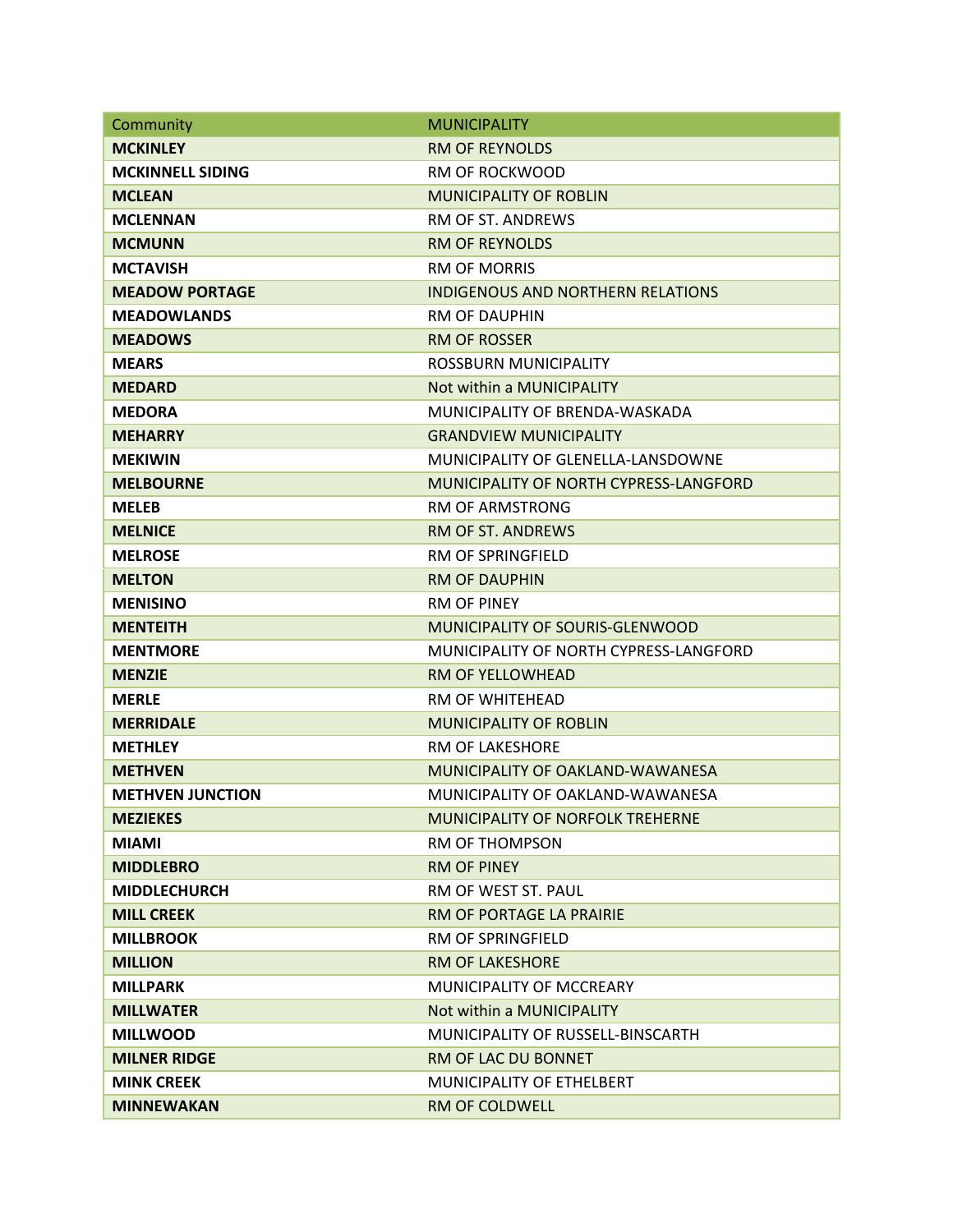| Community                 | <b>MUNICIPALITY</b>                      |
|---------------------------|------------------------------------------|
| <b>MINTO (WHITEWATER)</b> | <b>MUNICIPALITY OF GRASSLAND</b>         |
| <b>MITCHELL</b>           | <b>RM OF HANOVER</b>                     |
| <b>MOLINE</b>             | <b>RM OF OAKVIEW</b>                     |
| <b>MOLLARD</b>            | <b>RM OF MACDONALD</b>                   |
| <b>MOLSON</b>             | <b>RM OF REYNOLDS</b>                    |
| <b>MONKMAN ISLAND</b>     | <b>INDIGENOUS AND NORTHERN RELATIONS</b> |
| <b>MONOMINTO</b>          | RM OF TACHE                              |
| <b>MOODIE</b>             | <b>RM OF PINEY</b>                       |
| <b>MOORE</b>              | <b>RM OF ROSSER</b>                      |
| <b>MOORE PARK</b>         | RM OF MINTO-ODANAH                       |
| <b>MOOSE BAY</b>          | <b>RM OF LAKESHORE</b>                   |
| <b>MOOSE LAKE</b>         | <b>INDIGENOUS AND NORTHERN RELATIONS</b> |
| <b>MOOSE NOSE</b>         | <b>RM OF SPRINGFIELD</b>                 |
| <b>MOOSEHORN</b>          | <b>RM OF GRAHAMDALE</b>                  |
| <b>MORRIS LAKE</b>        | <b>RM OF ROCKWOOD</b>                    |
| <b>MORTON CAMP</b>        | <b>RM OF GIMLI</b>                       |
| <b>MORTON LAKE</b>        | INDIGENOUS AND NORTHERN RELATIONS        |
| <b>MOSSY POINT</b>        | <b>INDIGENOUS AND NORTHERN RELATIONS</b> |
| <b>MOUNT ROYAL</b>        | <b>RM OF ROSSER</b>                      |
| <b>MOUNTAIN ROAD</b>      | <b>RM OF ROSEDALE</b>                    |
| <b>MOUNTAINSIDE</b>       | MUNICIPALITY OF DELORAINE-WINCHESTER     |
| <b>MOWBRAY</b>            | <b>MUNICIPALITY OF PEMBINA</b>           |
| <b>MUIR</b>               | MUNICIPALITY OF WESTLAKE-GLADSTONE       |
| <b>MULVIHILL</b>          | <b>RM OF GRAHAMDALE</b>                  |
| <b>MUNK</b>               | Not within a MUNICIPALITY                |
| <b>MUNROE</b>             | MUNICIPALITY OF NORTH CYPRESS-LANGFORD   |
| <b>MURCHISON</b>          | RM OF MINTO-ODANAH                       |
| <b>MURRAY HILL</b>        | <b>RM OF ALEXANDER</b>                   |
| <b>MYRA</b>               | RIVERDALE MUNICIPALITY                   |
| <b>MYRTLE</b>             | <b>RM OF ROLAND</b>                      |
| <b>NAPINKA</b>            | MUNICIPALITY OF BRENDA-WASKADA           |
| <b>NAPLES</b>             | MUNICIPALITY OF DELORAINE-WINCHESTER     |
| <b>NARCISSE</b>           | <b>RM OF ARMSTRONG</b>                   |
| <b>NAROL</b>              | RM OF ST. CLEMENTS                       |
| <b>NATAWAHUNAN LAKE</b>   | INDIGENOUS AND NORTHERN RELATIONS        |
| <b>NATIONAL MILLS</b>     | INDIGENOUS AND NORTHERN RELATIONS        |
| <b>NAVIN</b>              | RM OF SPRINGFIELD                        |
| <b>NEELIN</b>             | <b>RM OF ARGYLE</b>                      |
| <b>NEGGINAN</b>           | Not within a MUNICIPALITY                |
| <b>NELSON HOUSE</b>       | <b>INDIGENOUS AND NORTHERN RELATIONS</b> |
| <b>NES</b>                | <b>RM OF GIMLI</b>                       |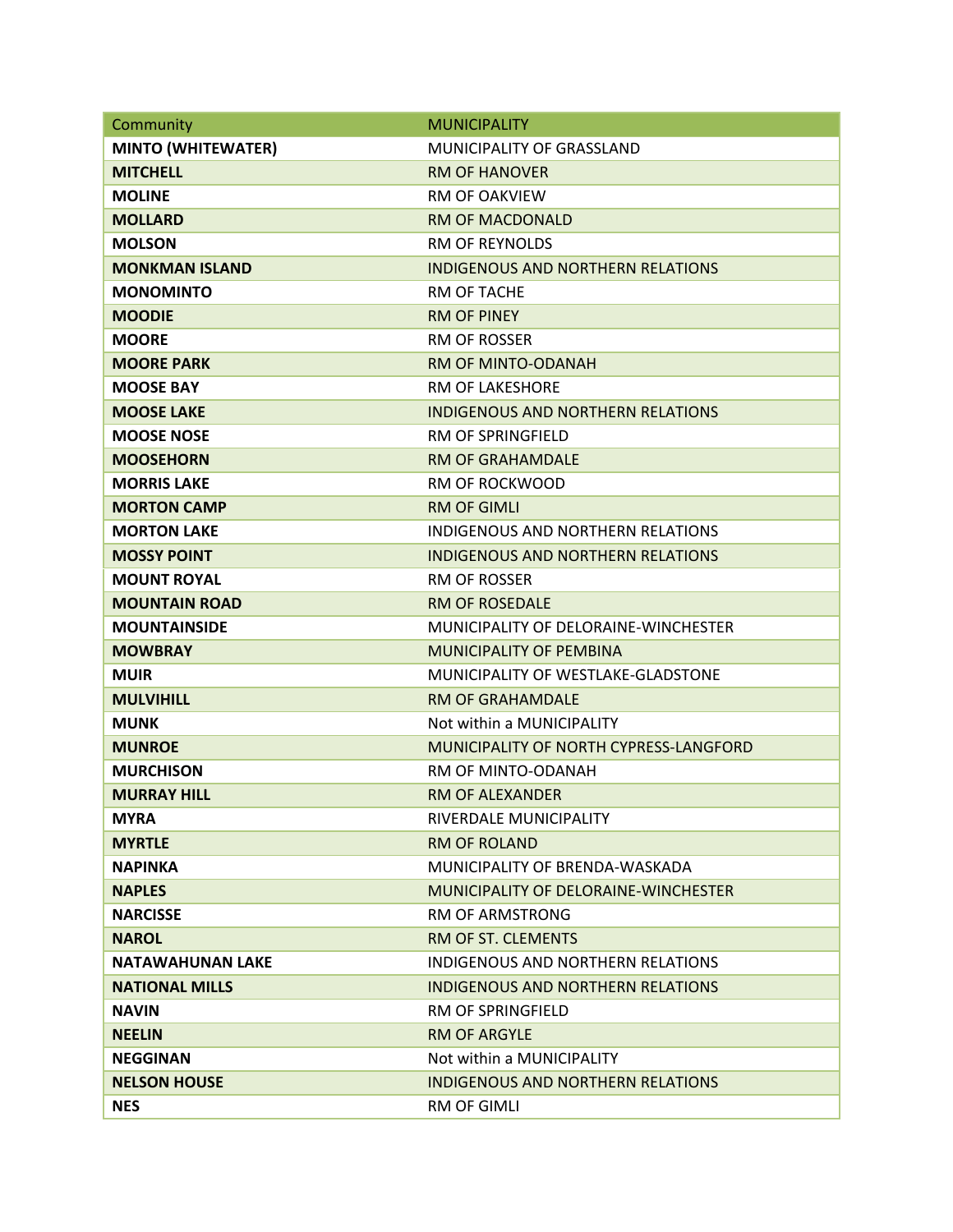| Community                      | <b>MUNICIPALITY</b>                      |
|--------------------------------|------------------------------------------|
| <b>NESBITT</b>                 | MUNICIPALITY OF OAKLAND-WAWANESA         |
| <b>NETLEY</b>                  | <b>RM OF ST. ANDREWS</b>                 |
| <b>NEUBERGTHAL</b>             | <b>MUNICIPALITY OF RHINELAND</b>         |
| <b>NEUENBERG</b>               | <b>RM OF STANLEY</b>                     |
| <b>NEUHORST</b>                | <b>MUNICIPALITY OF RHINELAND</b>         |
| <b>NEVETON</b>                 | <b>RM OF ARMSTRONG</b>                   |
| <b>NEW BOTHWELL</b>            | <b>RM OF HANOVER</b>                     |
| <b>NEWDALE</b>                 | MUNICIPALITY OF HARRISON PARK            |
| <b>NEWSTEAD</b>                | MUNICIPALITY OF SOURIS-GLENWOOD          |
| <b>NEWTON OR NEWTON SIDING</b> | RM OF PORTAGE LA PRAIRIE                 |
| <b>NINETTE</b>                 | <b>RM OF PRAIRIE LAKES</b>               |
| <b>NINETTE SAN.</b>            | <b>RM OF PRAIRIE LAKES</b>               |
| <b>NINGA</b>                   | KILLARNEY-TURTLE MOUNTAIN                |
| <b>NISKA (BUTTON)</b>          | Not within a MUNICIPALITY                |
| <b>NONAME LAKE</b>             | <b>INDIGENOUS AND NORTHERN RELATIONS</b> |
| <b>NONSUCH</b>                 | Not within a MUNICIPALITY                |
| <b>NORCRAN</b>                 | <b>RM OF SPRINGFIELD</b>                 |
| <b>NORGATE</b>                 | MUNICIPALITY OF MCCREARY                 |
| <b>NORMAN</b>                  | <b>RM OF OAKVIEW</b>                     |
| <b>NORTH ELIE</b>              | <b>RM OF CARTIER</b>                     |
| <b>NORTH JUNCTION</b>          | <b>RM OF DAUPHIN</b>                     |
| <b>NORTH STAR</b>              | RM OF STANLEY                            |
| <b>NORTH TRANSCONA</b>         | <b>RM OF SPRINGFIELD</b>                 |
| <b>NORTHERN MANITOBA (700)</b> | <b>INDIGENOUS AND NORTHERN RELATIONS</b> |
| <b>NORTHERN MANITOBA (701)</b> | <b>INDIGENOUS AND NORTHERN RELATIONS</b> |
| <b>NORTHERN MANITOBA (702)</b> | INDIGENOUS AND NORTHERN RELATIONS        |
| <b>NORTHERN MANITOBA (703)</b> | <b>INDIGENOUS AND NORTHERN RELATIONS</b> |
| <b>NORWAY HOUSE</b>            | <b>INDIGENOUS AND NORTHERN RELATIONS</b> |
| <b>NOTRE DAME DE LOURDES</b>   | <b>MUNICIPALITY OF LORNE</b>             |
| <b>NOURSE</b>                  | <b>RM OF SPRINGFIELD</b>                 |
| <b>NOVRA</b>                   | <b>RM OF MOUNTAIN</b>                    |
| <b>NUENBURG</b>                | <b>RM OF STANLEY</b>                     |
| <b>NUTIMIK LAKE</b>            | Not within a MUNICIPALITY                |
| <b>OAK BLUFF</b>               | RM OF MACDONALD                          |
| <b>OAK BRAE</b>                | <b>RM OF DAUPHIN</b>                     |
| <b>OAK HAMMOCK</b>             | RM OF ST. ANDREWS                        |
| <b>OAK ISLAND SETTLEMENT</b>   | <b>RM OF TACHE</b>                       |
| <b>OAK LAKE</b>                | <b>RM OF SIFTON</b>                      |
| <b>OAK LAKE BEACH</b>          | <b>RM OF SIFTON</b>                      |
| <b>OAK POINT</b>               | RM OF ST. LAURENT                        |
| <b>OAK POINT SETTLEMENT</b>    | RM OF ST. LAURENT                        |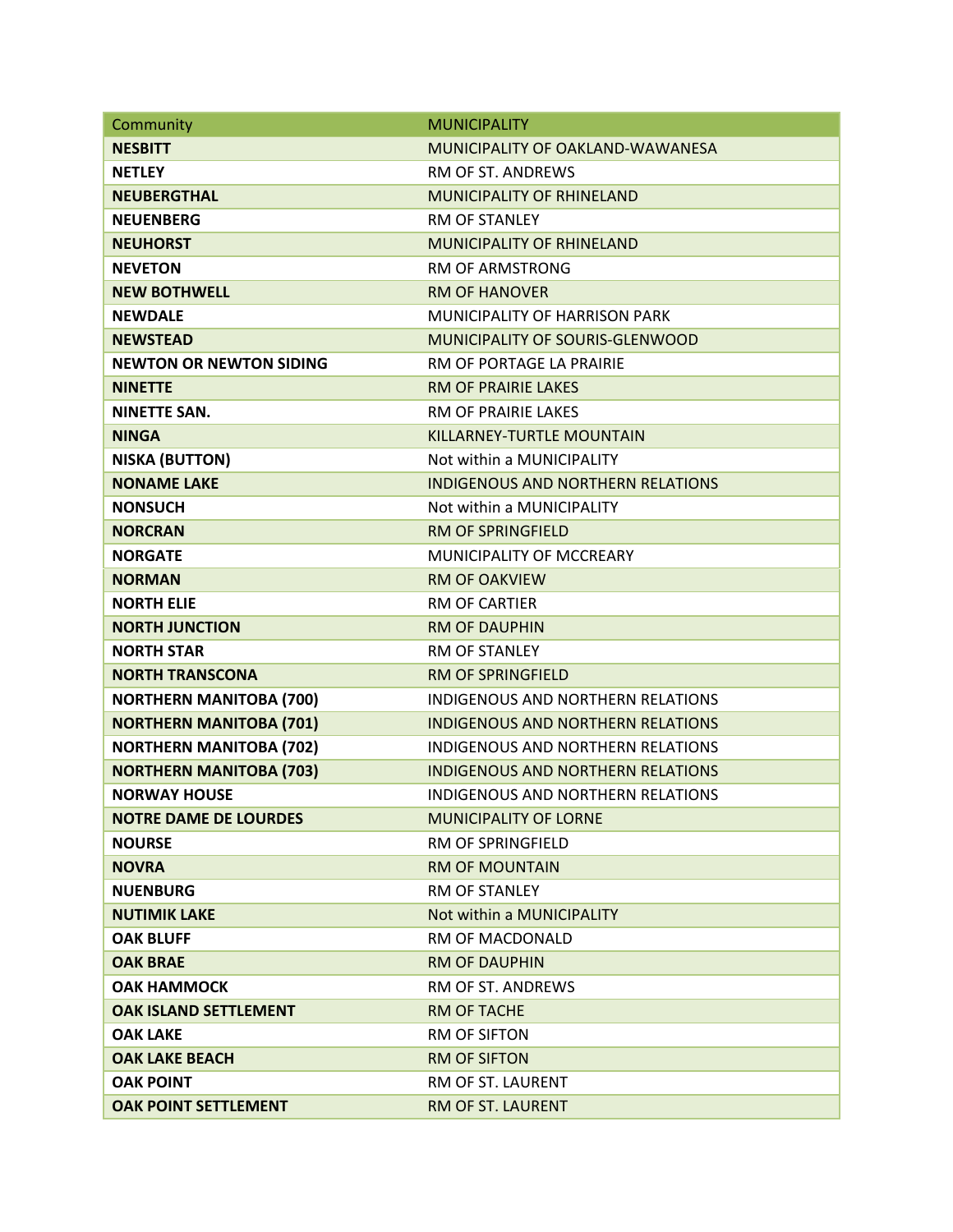| Community                         | <b>MUNICIPALITY</b>                      |
|-----------------------------------|------------------------------------------|
| <b>OAK RIVER</b>                  | <b>RM OF OAKVIEW</b>                     |
| <b>OAKBANK</b>                    | <b>RM OF SPRINGFIELD</b>                 |
| <b>OAKBURN</b>                    | RM OF YELLOWHEAD                         |
| <b>OAKLAND</b>                    | RM OF PORTAGE LA PRAIRIE                 |
| <b>OAKNER</b>                     | <b>HAMIOTA MUNICIPALITY</b>              |
| <b>OAKNOOK</b>                    | <b>GILBERT PLAINS MUNICIPALITY</b>       |
| <b>OAKVIEW</b>                    | RM OF WEST INTERLAKE                     |
| <b>OAKVILLE</b>                   | RM OF PORTAGE LA PRAIRIE                 |
| <b>OATFIELD</b>                   | RM OF WEST INTERLAKE                     |
| <b>OBERON</b>                     | MUNICIPALITY OF NORTH CYPRESS-LANGFORD   |
| <b>OBUKOWIN LAKE</b>              | INDIGENOUS AND NORTHERN RELATIONS        |
| <b>O'DAY</b>                      | Not within a MUNICIPALITY                |
| <b>ODHILL</b>                     | Not within a MUNICIPALITY                |
| <b>OGILVIE</b>                    | MUNICIPALITY OF WESTLAKE-GLADSTONE       |
| <b>OISEAU LAKE (BIRD LAKE)</b>    | INDIGENOUS AND NORTHERN RELATIONS        |
| <b>OKNO</b>                       | <b>RM OF FISHER</b>                      |
| <b>OLD ALTONA</b>                 | MUNICIPALITY OF RHINFLAND                |
| <b>OLD BARKFIELD</b>              | <b>RM OF HANOVER</b>                     |
| <b>OLD ENGLAND</b>                | RM OF ST. ANDREWS                        |
| <b>OLHA</b>                       | <b>ROSSBURN MUNICIPALITY</b>             |
| <b>ONAH</b>                       | MUNICIPALITY OF NORTH CYPRESS-LANGFORD   |
| <b>ONANOLE</b>                    | <b>MUNICIPALITY OF HARRISON PARK</b>     |
| <b>OOZAWEKWUN (INDIAN SCHOOL)</b> | RIVERDALE MUNICIPALITY                   |
| <b>OPHIR</b>                      | Not within a MUNICIPALITY                |
| <b>OPTIC LAKE</b>                 | Not within a MUNICIPALITY                |
| <b>OROK</b>                       | Not within a MUNICIPALITY                |
| <b>ORPA</b>                       | <b>RM OF ROSSER</b>                      |
| <b>ORRVILLE</b>                   | <b>RM OF ROSEDALE</b>                    |
| <b>ORTHEZ</b>                     | MUNICIPALITY OF BOISSEVAIN-MORTON        |
| <b>ORVILLE</b>                    | RM OF MINTO-ODANAH                       |
| <b>OSBORNE</b>                    | RM OF MACDONALD                          |
| <b>OSBORNE LAKE</b>               | <b>INDIGENOUS AND NORTHERN RELATIONS</b> |
| <b>OSPREY</b>                     | MUNICIPALITY OF NORTH CYPRESS-LANGFORD   |
| <b>OSPWAGAN LAKE</b>              | LGD OF MYSTERY LAKE                      |
| <b>OSTENFELD P.O.</b>             | RM OF TACHE                              |
| <b>OSTERWICK</b>                  | <b>RM OF STANLEY</b>                     |
| <b>OSWALD</b>                     | RM OF WOODLANDS                          |
| <b>OTTER LAKE</b>                 | <b>INDIGENOUS AND NORTHERN RELATIONS</b> |
| <b>OTTERBURNE</b>                 | RM OF DE SALABERRY                       |
| <b>OTTO</b>                       | <b>RM OF COLDWELL</b>                    |
| <b>OVERSTONEVILLE</b>             | MUNICIPALITY OF EMERSON-FRANKLIN         |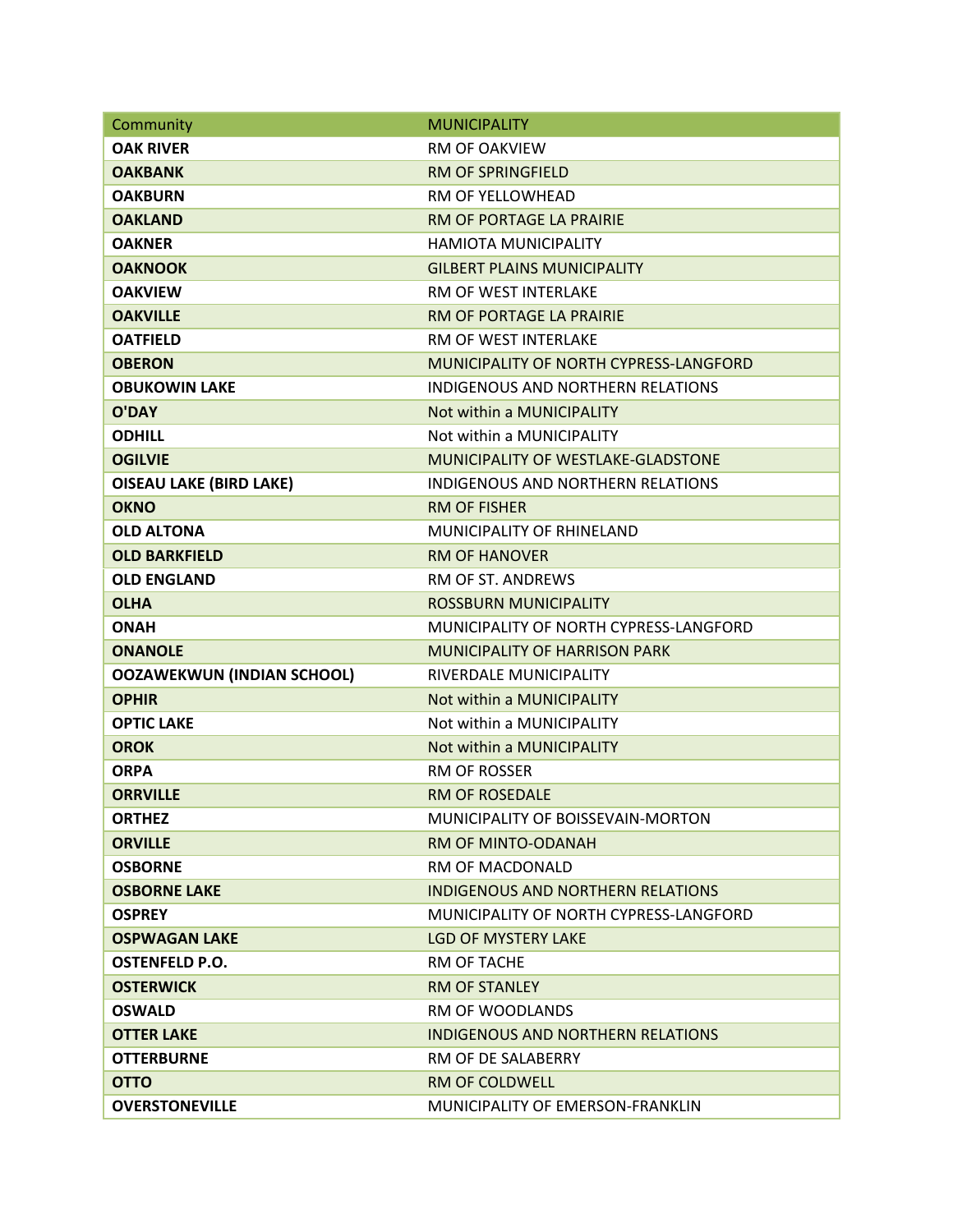| Community                    | <b>MUNICIPALITY</b>                      |
|------------------------------|------------------------------------------|
| <b>OVERTON</b>               | RM OF WEST INTERLAKE                     |
| <b>OWL RIVER</b>             | Not within a MUNICIPALITY                |
| <b>OXFORD HOUSE</b>          | <b>INDIGENOUS AND NORTHERN RELATIONS</b> |
| <b>OZERNA</b>                | <b>MUNICIPALITY OF HARRISON PARK</b>     |
| <b>PADDINGTON</b>            | <b>RM OF SPRINGFIELD</b>                 |
| <b>PAGE</b>                  | MUNICIPALITY OF SOURIS-GLENWOOD          |
| <b>PAINT LAKE</b>            | <b>LGD OF MYSTERY LAKE</b>               |
| <b>PANSER</b>                | MUNICIPALITY OF NORTH NORFOLK            |
| <b>PANSY</b>                 | <b>RM OF HANOVER</b>                     |
| <b>PARKDALE</b>              | RM OF ST. ANDREWS                        |
| <b>PARKMOUNT</b>             | <b>RM OF SPRINGFIELD</b>                 |
| <b>PARKVIEW</b>              | RM OF ST. ANDREWS                        |
| <b>PASQUIA</b>               | <b>RM OF KELSEY</b>                      |
| <b>PATERSON</b>              | Not within a MUNICIPALITY                |
| <b>PAULSON</b>               | <b>RM OF DAUPHIN</b>                     |
| <b>PAUNGASSI</b>             | INDIGENOUS AND NORTHERN RELATIONS        |
| <b>PAYUK LAKE</b>            | <b>INDIGENOUS AND NORTHERN RELATIONS</b> |
| <b>PEBBLE BEACH</b>          | <b>RM OF WEST INTERLAKE</b>              |
| <b>PEGUIS P.O.</b>           | <b>RM OF ST. ANDREWS</b>                 |
| <b>PELICAN RAPIDS</b>        | INDIGENOUS AND NORTHERN RELATIONS        |
| <b>PENDENNIS</b>             | RIVERDALE MUNICIPALITY                   |
| <b>PENRITH</b>               | MUNICIPALITY OF RUSSELL-BINSCARTH        |
| <b>PETERSFIELD</b>           | <b>RM OF ST. ANDREWS</b>                 |
| <b>PETLURA</b>               | RM OF RIDING MOUNTAIN WEST               |
| <b>PETREL</b>                | MUNICIPALITY OF NORTH CYPRESS-LANGFORD   |
| <b>PETTAPIECE</b>            | <b>RM OF OAKVIFW</b>                     |
| <b>PICKEREL NARROWS</b>      | <b>INDIGENOUS AND NORTHERN RELATIONS</b> |
| <b>PIERSON</b>               | MUNICIPALITY OF TWO BORDERS              |
| <b>PIGEON BLUFF</b>          | <b>RM OF ST. ANDREWS</b>                 |
| <b>PIGEON LAKE</b>           | RM OF ST. FRANCOIS XAVIER                |
| <b>PIKWITONEI</b>            | <b>INDIGENOUS AND NORTHERN RELATIONS</b> |
| <b>PILOT MOUND</b>           | <b>MUNICIPALITY OF LOUISE</b>            |
| <b>PINAWA BAY</b>            | <b>RM OF ALEXANDER</b>                   |
| <b>PINE CREEK</b>            | MUNICIPALITY OF NORTH NORFOLK            |
| <b>PINE CREEK SETTLEMENT</b> | INDIGENOUS AND NORTHERN RELATIONS        |
| <b>PINE DOCK</b>             | <b>INDIGENOUS AND NORTHERN RELATIONS</b> |
| <b>PINE FALLS</b>            | <b>TOWN POWERVIEW-PINEFALLS</b>          |
| PINE RIDGE P.O.              | <b>RM OF SPRINGFIELD</b>                 |
| <b>PINE RIVER</b>            | <b>RM OF MOUNTAIN</b>                    |
| <b>PINE VIEW</b>             | RM OF WEST INTERLAKE                     |
| <b>PIPUN</b>                 | Not within a MUNICIPALITY                |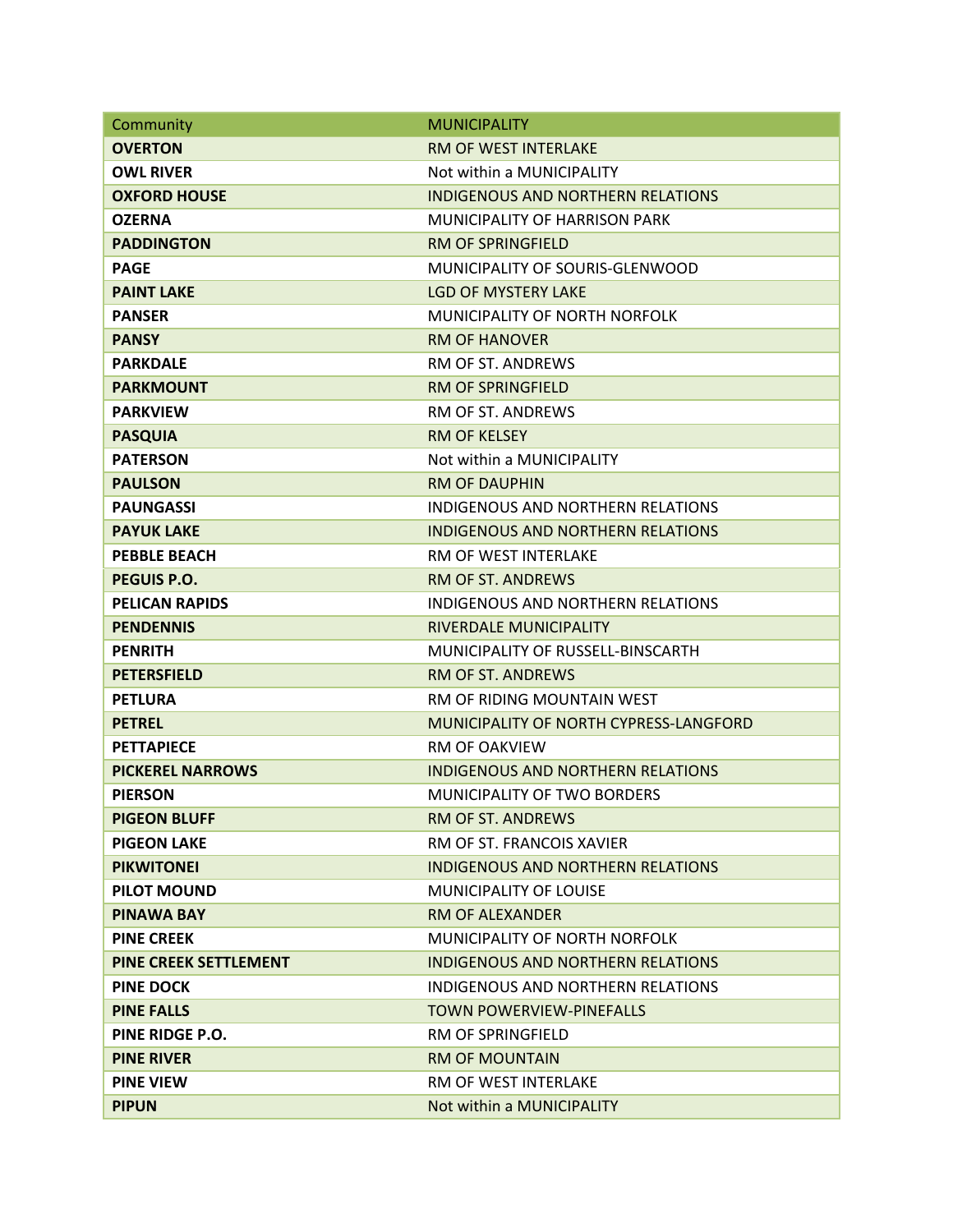| Community               | <b>MUNICIPALITY</b>                       |
|-------------------------|-------------------------------------------|
| <b>PIT SIDING</b>       | Not within a MUNICIPALITY                 |
| <b>PITLOCHRY</b>        | <b>HAMIOTA MUNICIPALITY</b>               |
| <b>PLEASANT HOME</b>    | <b>RM OF ROCKWOOD</b>                     |
| <b>PLEASANT POINT</b>   | MUNICIPALITY OF NORTH CYPRESS-LANGFORD    |
| <b>PLUM COULEE</b>      | MUNICIPALITY OF RHINELAND                 |
| <b>PLUM COULEE EAST</b> | <b>MUNICIPALITY OF RHINELAND</b>          |
| <b>PLUMAS</b>           | <b>MUNICIPALITY OF WESTLAKE-GLADSTONE</b> |
| <b>PLYMPTON</b>         | <b>RM OF TACHE</b>                        |
| <b>POINTE DE BOIS</b>   | Not within a MUNICIPALITY                 |
| <b>POLONIA</b>          | <b>RM OF ROSEDALE</b>                     |
| <b>POMEROY</b>          | <b>RM OF ROLAND</b>                       |
| <b>PONEMAH</b>          | <b>RM OF ST. ANDREWS</b>                  |
| <b>PONTON</b>           | INDIGENOUS AND NORTHERN RELATIONS         |
| <b>POPE</b>             | <b>HAMIOTA MUNICIPALITY</b>               |
| <b>POPLAR PARK</b>      | RM OF ST. CLEMENTS                        |
| <b>POPLAR POINT</b>     | RM OF PORTAGE LA PRAIRIE                  |
| <b>POPLAR RIVER</b>     | Not within a MUNICIPALITY                 |
| <b>POPLARFIELD</b>      | <b>RM OF FISHER</b>                       |
| <b>PORT NELSON</b>      | Not within a MUNICIPALITY                 |
| <b>PORTIA</b>           | <b>MUNICIPALITY OF MCCREARY</b>           |
| <b>POTHIER LAKE</b>     | INDIGENOUS AND NORTHERN RELATIONS         |
| <b>POWELL</b>           | <b>RM OF MOUNTAIN</b>                     |
| <b>POWERVIEW</b>        | TOWN POWERVIEW-PINEFALLS                  |
| <b>PRAIRIE GROVE</b>    | <b>RM OF SPRINGFIELD</b>                  |
| <b>PRATT</b>            | MUNICIPALITY OF NORTH NORFOLK             |
| <b>PRAWDA</b>           | <b>RM OF REYNOLDS</b>                     |
| <b>PRINCESS HARBOUR</b> | <b>INDIGENOUS AND NORTHERN RELATIONS</b>  |
| <b>PROSPECTOR</b>       | Not within a MUNICIPALITY                 |
| <b>PROSSER</b>          | MUNICIPALITY OF NORTH CYPRESS-LANGFORD    |
| <b>PUKATAWAGAN</b>      | INDIGENOUS AND NORTHERN RELATIONS         |
| <b>PULP RIVER</b>       | <b>RM OF MOUNTAIN</b>                     |
| <b>PURPLE RIDGE</b>     | MUNICIPALITY OF GLENELLA-LANSDOWNE        |
| <b>PURVES</b>           | <b>MUNICIPALITY OF LOUISE</b>             |
| <b>QUADRA</b>           | <b>PRAIRIE VIEW MUNICIPALITY</b>          |
| <b>QUESNEL LAKE</b>     | INDIGENOUS AND NORTHERN RELATIONS         |
| <b>RABBIT POINT</b>     | <b>INDIGENOUS AND NORTHERN RELATIONS</b>  |
| <b>RACKHAM</b>          | <b>MUNICIPALITY OF HARRISON PARK</b>      |
| <b>RAFTER</b>           | INDIGENOUS AND NORTHERN RELATIONS         |
| <b>RAHLS ISLAND</b>     | TOWN OF THE PAS                           |
| <b>RALSTON</b>          | <b>RM OF SIFTON</b>                       |
| <b>RANCHVALE</b>        | ROSSBURN MUNICIPALITY                     |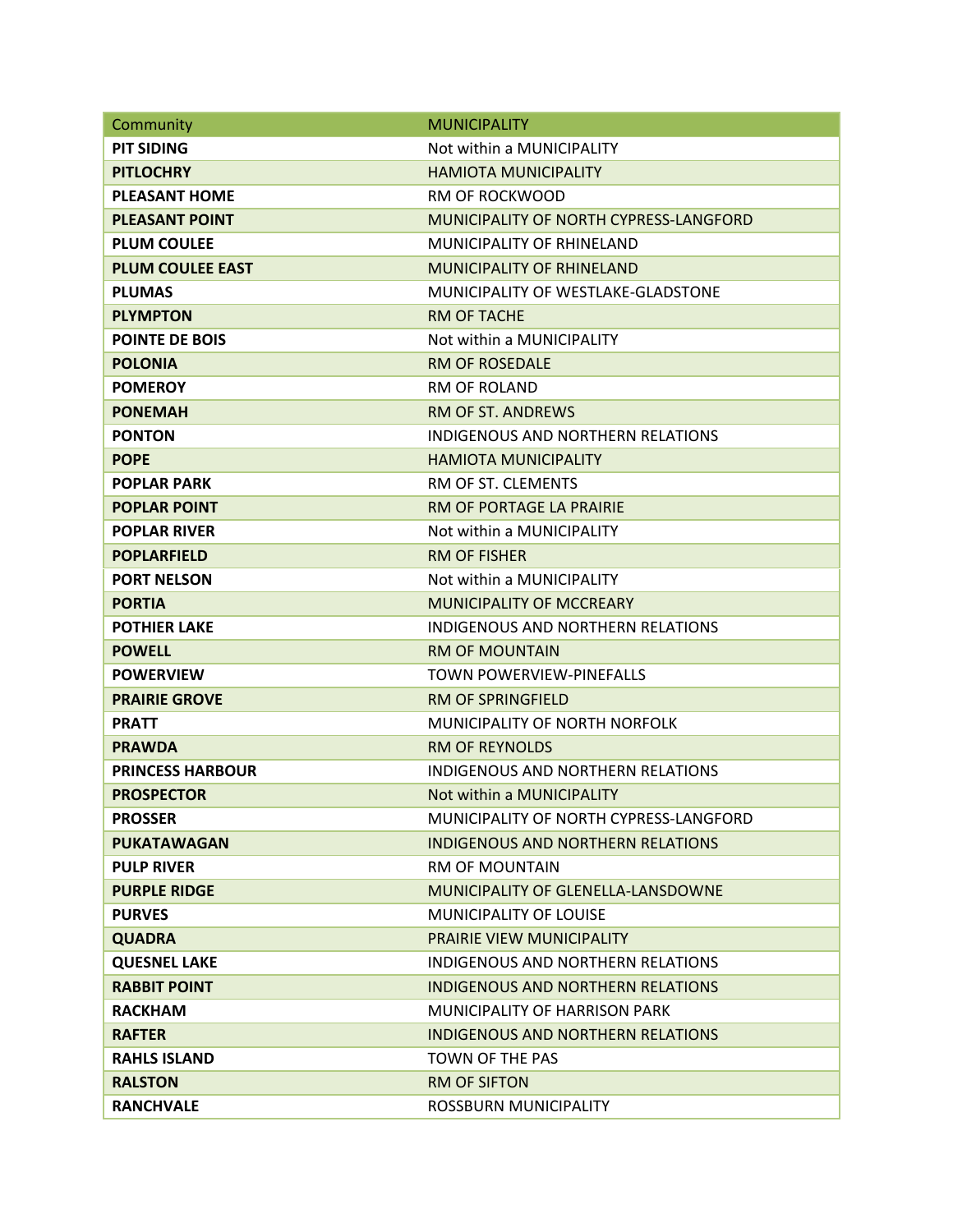| Community                   | <b>MUNICIPALITY</b>                      |
|-----------------------------|------------------------------------------|
| <b>RAPID CITY</b>           | <b>RM OF OAKVIEW</b>                     |
| <b>RAT RIVER SETTLEMENT</b> | RM OF DE SALABERRY                       |
| <b>RATHWELL</b>             | <b>MUNICIPALITY OF NORFOLK TREHERNE</b>  |
| <b>RAWEBB</b>               | Not within a MUNICIPALITY                |
| <b>REA</b>                  | PRAIRIE VIEW MUNICIPALITY                |
| <b>REABURN</b>              | <b>RM OF WOODLANDS</b>                   |
| <b>REAPER</b>               | RM OF WALLACE-WOODWORTH                  |
| <b>RED CROSS LAKE</b>       | <b>INDIGENOUS AND NORTHERN RELATIONS</b> |
| <b>RED DEER SUBDIVISION</b> | <b>INDIGENOUS AND NORTHERN RELATIONS</b> |
| <b>RED ROSE</b>             | <b>INDIGENOUS AND NORTHERN RELATIONS</b> |
| <b>RED SUCKER LAKE</b>      | <b>INDIGENOUS AND NORTHERN RELATIONS</b> |
| <b>REED LAKE</b>            | Not within a MUNICIPALITY                |
| <b>REEDER</b>               | PRAIRIE VIEW MUNICIPALITY                |
| <b>REEDY CREEK</b>          | <b>RM OF ALONSA</b>                      |
| <b>REEVE</b>                | <b>MUNICIPALITY OF MCCREARY</b>          |
| <b>REGENT</b>               | MUNICIPALITY OF DELORAINE-WINCHESTER     |
| <b>REIDS</b>                | MUNICIPALITY OF OAKLAND-WAWANESA         |
| <b>REINDEER LAKE</b>        | <b>INDIGENOUS AND NORTHERN RELATIONS</b> |
| <b>REINFELD</b>             | <b>RM OF STANLEY</b>                     |
| <b>REINLAND</b>             | <b>RM OF STANLEY</b>                     |
| <b>REMBRANDT</b>            | <b>RM OF ARMSTRONG</b>                   |
| <b>RENNIE</b>               | <b>RM OF REYNOLDS</b>                    |
| <b>RENWER</b>               | MUNICIPALITY OF MINITONAS-BOWSMAN        |
| <b>RESTON</b>               | <b>RM OF PIPESTONE</b>                   |
| <b>REYKJAVIK</b>            | <b>RM OF ALONSA</b>                      |
| <b>RHODES</b>               | KILLARNEY-TURTLE MOUNTAIN                |
| <b>RICE LAKE</b>            | <b>INDIGENOUS AND NORTHERN RELATIONS</b> |
| <b>RICHER</b>               | RM OF STE. ANNE                          |
| <b>RIDGELY P.O.</b>         | <b>RM OF ST. ANDREWS</b>                 |
| <b>RIDGEVILLE</b>           | <b>MUNICIPALITY OF EMERSON-FRANKLIN</b>  |
| <b>RIDING MOUNTAIN</b>      | <b>RM OF ROSEDALE</b>                    |
| <b>RIDING PARK</b>          | <b>GRANDVIEW MUNICIPALITY</b>            |
| <b>RIDLEY</b>               | Not within a MUNICIPALITY                |
| <b>RIGNOLD</b>              | RM OF PORTAGE LA PRAIRIE                 |
| <b>RIORDAN</b>              | <b>MUNICIPALITY OF EMERSON-FRANKLIN</b>  |
| <b>RISTEEN</b>              | <b>MUNICIPALITY OF LORNE</b>             |
| <b>RITA</b>                 | <b>RM OF SPRINGFIELD</b>                 |
| <b>RIVER HILLS</b>          | RM OF WHITEMOUTH                         |
| <b>RIVERCREST</b>           | RM OF WEST ST. PAUL                      |
| <b>RIVERDALE</b>            | <b>RM OF OAKVIEW</b>                     |
| <b>RIVERS</b>               | RIVERDALE MUNICIPALITY                   |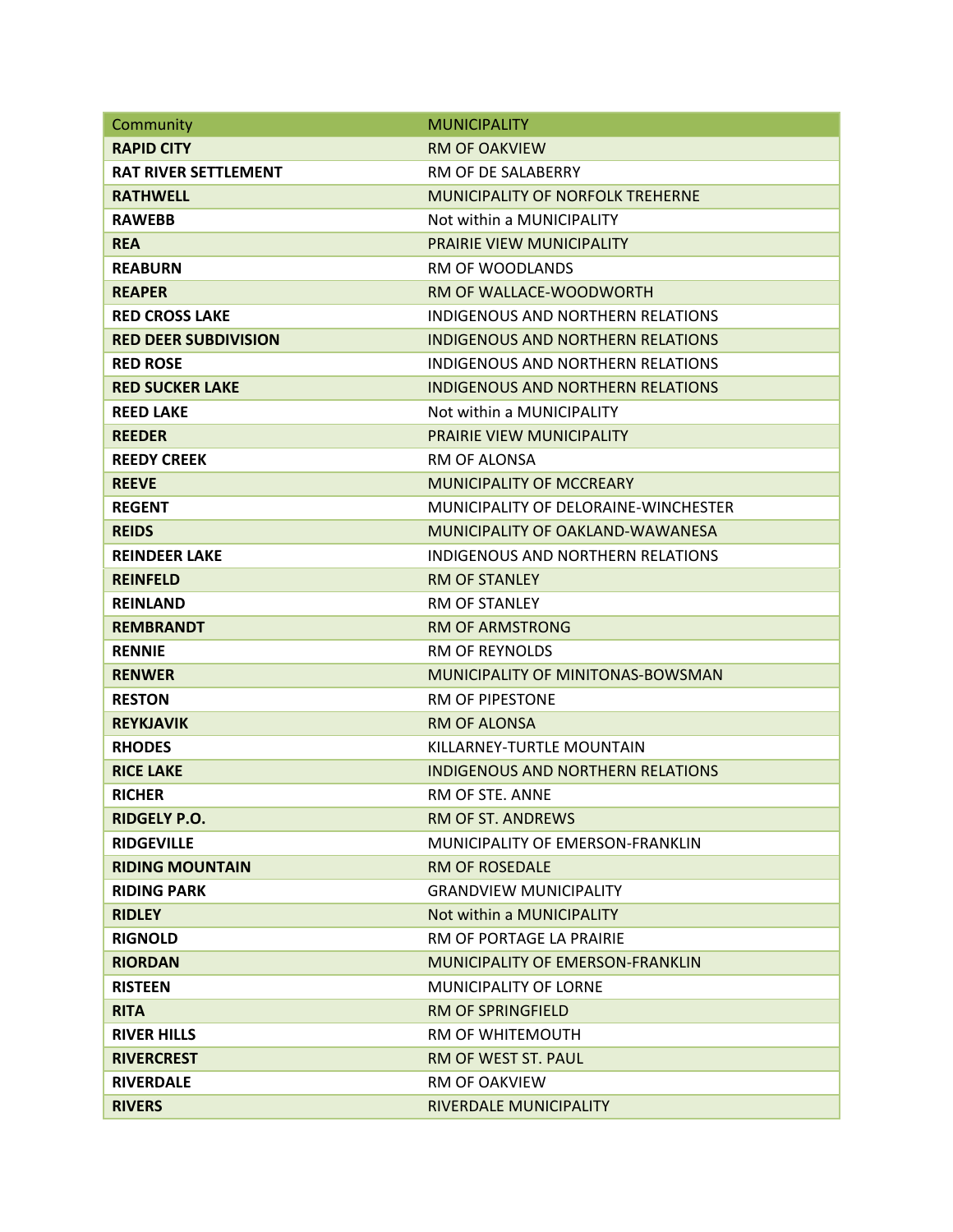| Community                | <b>MUNICIPALITY</b>                      |
|--------------------------|------------------------------------------|
| <b>RIVERTON</b>          | MUNICIPALITY OF BIFROST-RIVERTON         |
| <b>ROBINSON BAY</b>      | <b>INDIGENOUS AND NORTHERN RELATIONS</b> |
| <b>ROBLIN</b>            | <b>MUNICIPALITY OF ROBLIN</b>            |
| <b>ROCK ISLAND</b>       | <b>INDIGENOUS AND NORTHERN RELATIONS</b> |
| <b>ROCKY LAKE</b>        | RM OF KELSEY                             |
| <b>ROFTON</b>            | <b>RM OF STUARTBURN</b>                  |
| <b>ROOT LAKE</b>         | Not within a MUNICIPALITY                |
| <b>RORKETON</b>          | <b>RM OF LAKESHORE</b>                   |
| <b>ROSA</b>              | MUNICIPALITY OF EMERSON-FRANKLIN         |
| <b>ROSEAU RIVER</b>      | MUNICIPALITY OF EMERSON-FRANKLIN         |
| <b>ROSEBANK</b>          | <b>RM OF THOMPSON</b>                    |
| <b>ROSEISLE</b>          | <b>RM OF DUFFERIN</b>                    |
| <b>ROSELAND</b>          | <b>RM OF CORNWALLIS</b>                  |
| <b>ROSENBURG</b>         | <b>RM OF FISHER</b>                      |
| <b>ROSENFELD</b>         | MUNICIPALITY OF RHINELAND                |
| <b>ROSENGART</b>         | <b>MUNICIPALITY OF RHINELAND</b>         |
| <b>ROSENHOFF</b>         | <b>RM OF MORRIS</b>                      |
| <b>ROSENORT</b>          | <b>RM OF MORRIS</b>                      |
| <b>ROSEWOOD</b>          | RM OF TACHE                              |
| <b>ROSS</b>              | <b>RM OF TACHE</b>                       |
| <b>ROSSBURN</b>          | ROSSBURN MUNICIPALITY                    |
| <b>ROSSBURN JUNCTION</b> | <b>RM OF ROSEDALE</b>                    |
| <b>ROSSENDALE</b>        | MUNICIPALITY OF NORTH NORFOLK            |
| <b>ROSSVILLE</b>         | <b>INDIGENOUS AND NORTHERN RELATIONS</b> |
| <b>ROUNTHWAITE</b>       | MUNICIPALITY OF OAKLAND-WAWANESA         |
| <b>ROUTLEDGE</b>         | <b>RM OF SIFTON</b>                      |
| <b>RUDDOCK</b>           | <b>INDIGENOUS AND NORTHERN RELATIONS</b> |
| <b>RUDYARD</b>           | <b>MUNICIPALITY OF PEMBINA</b>           |
| <b>RUFFORD</b>           | RM OF MINTO-ODANAH                       |
| <b>RUSSELL</b>           | MUNICIPALITY OF RUSSELL-BINSCARTH        |
| <b>SADLOW</b>            | <b>RM OF REYNOLDS</b>                    |
| <b>SAGAWITCHEWAN</b>     | Not within a MUNICIPALITY                |
| <b>SAGAWITCHEWAN BAY</b> | <b>INDIGENOUS AND NORTHERN RELATIONS</b> |
| <b>SALDO</b>             | <b>RM OF BROKENHEAD</b>                  |
| <b>SALT POINT</b>        | INDIGENOUS AND NORTHERN RELATIONS        |
| <b>SALTEL</b>            | <b>RM OF TACHE</b>                       |
| <b>SAN CLARA</b>         | <b>MUNICIPALITY OF ROBLIN</b>            |
| <b>SAND HILL</b>         | <b>RM OF BROKENHEAD</b>                  |
| <b>SANDILANDS</b>        | <b>RM OF PINEY</b>                       |
| <b>SANDRA ISLAND</b>     | <b>INDIGENOUS AND NORTHERN RELATIONS</b> |
| <b>SANDRIDGE</b>         | <b>RM OF ARMSTRONG</b>                   |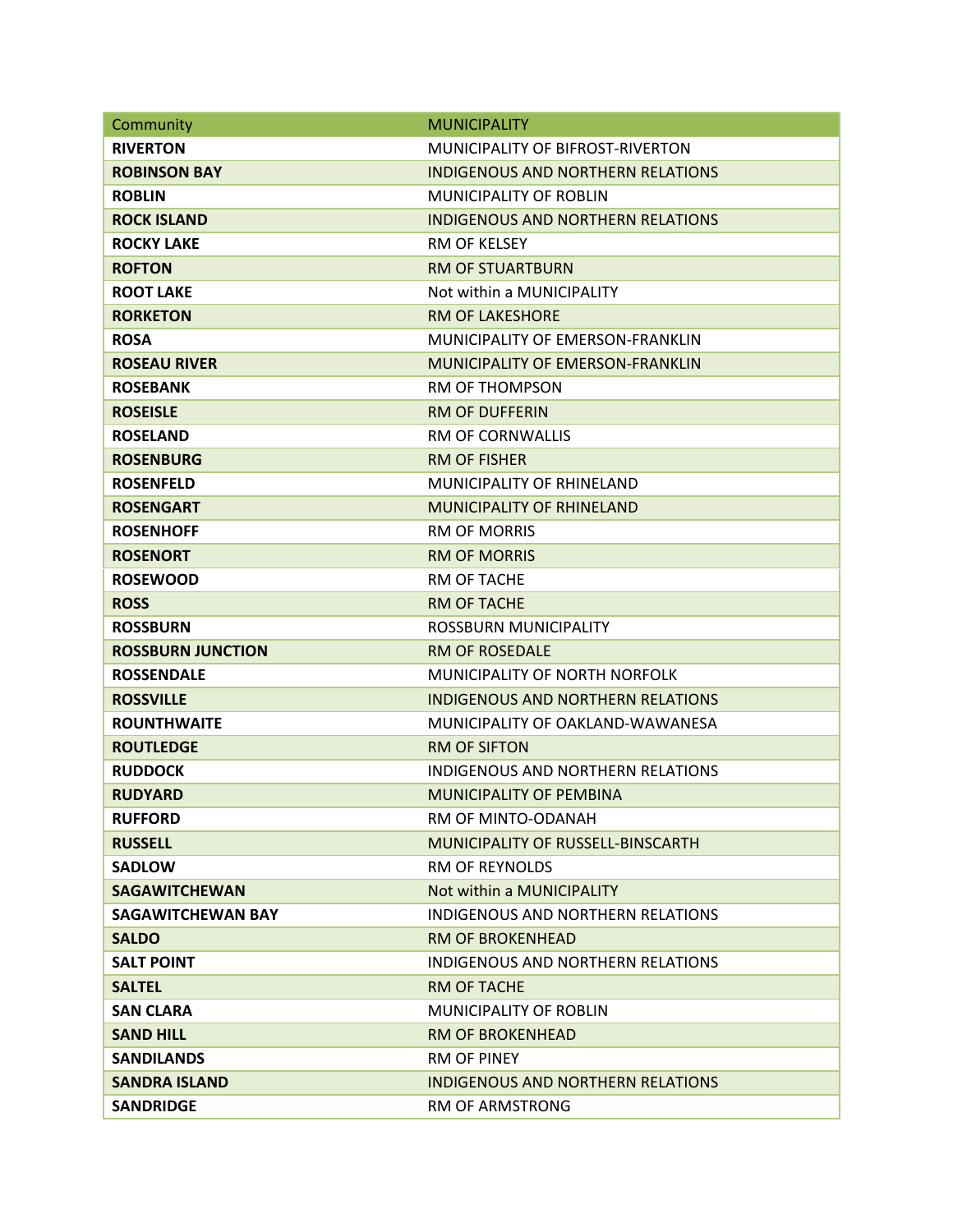| Community                    | <b>MUNICIPALITY</b>                      |
|------------------------------|------------------------------------------|
| <b>SANDY HOOK</b>            | <b>RM OF GIMLI</b>                       |
| <b>SANDY LAKE</b>            | <b>MUNICIPALITY OF HARRISON PARK</b>     |
| <b>SANFORD</b>               | <b>RM OF MACDONALD</b>                   |
| <b>SANS SOUCI</b>            | <b>RM OF ST. ANDREWS</b>                 |
| <b>SAPTON P.O.</b>           | <b>RM OF SPRINGFIELD</b>                 |
| <b>SARTO</b>                 | <b>RM OF HANOVER</b>                     |
| <b>SASAGINNIGAK LAKE</b>     | INDIGENOUS AND NORTHERN RELATIONS        |
| <b>SAVAGE ISLANDS</b>        | INDIGENOUS AND NORTHERN RELATIONS        |
| <b>SCALLION</b>              | RM OF WALLACE-WOODWORTH                  |
| <b>SCANDINAVIA</b>           | MUNICIPALITY OF CLANWILLIAM-ERICKSON     |
| <b>SCANTERBURY</b>           | RM OF ST. CLEMENTS                       |
| <b>SCARTH</b>                | <b>RM OF PIPESTONE</b>                   |
| <b>SCHAFFNER</b>             | MUNICIPALITY OF BOISSEVAIN-MORTON        |
| <b>SCHANZENFELD</b>          | <b>RM OF STANLEY</b>                     |
| <b>SCHIST LAKE</b>           | <b>INDIGENOUS AND NORTHERN RELATIONS</b> |
| <b>SCHOENWIESE</b>           | <b>MUNICIPALITY OF RHINELAND</b>         |
| <b>SCHWITZER</b>             | MUNICIPALITY OF SOURIS-GLENWOOD          |
| <b>SCLATER</b>               | <b>RM OF MOUNTAIN</b>                    |
| <b>SCOTCH BAY</b>            | <b>RM OF WEST INTERLAKE</b>              |
| <b>SCOTLAND FARM</b>         | <b>RM OF FISHER</b>                      |
| <b>SEDDONS</b>               | RM OF LAC DU BONNET                      |
| <b>SEECH</b>                 | MUNICIPALITY OF HARRISON PARK            |
| <b>SEKIP</b>                 | Not within a MUNICIPALITY                |
| <b>SEMPLE</b>                | RM OF ST. CLEMENTS                       |
| <b>SENKIW</b>                | <b>MUNICIPALITY OF EMERSON-FRANKLIN</b>  |
| <b>SETTING LAKE</b>          | INDIGENOUS AND NORTHERN RELATIONS        |
| <b>SEVEN SISTERS FALLS</b>   | <b>RM OF WHITEMOUTH</b>                  |
| <b>SEVICK</b>                | MUNICIPALITY OF MINITONAS-BOWSMAN        |
| <b>SEWELL</b>                | <b>RM OF MORRIS</b>                      |
| <b>SEYMOURVILLE</b>          | INDIGENOUS AND NORTHERN RELATIONS        |
| <b>SHADELAND</b>             | <b>MUNICIPALITY OF PEMBINA</b>           |
| <b>SHAMATTAWA RIVER</b>      | INDIGENOUS AND NORTHERN RELATIONS        |
| <b>SHARPEWOOD</b>            | <b>RM OF FISHER</b>                      |
| <b>SHELL VALLEY</b>          | RM OF RIDING MOUNTAIN WEST               |
| <b>SHELLEY</b>               | <b>RM OF REYNOLDS</b>                    |
| <b>SHERGROVE</b>             | RM OF ALONSA                             |
| <b>SHERRIDON</b>             | INDIGENOUS AND NORTHERN RELATIONS        |
| <b>SHERRITT GORDON MINES</b> | Not within a MUNICIPALITY                |
| <b>SHERRITT JUNCTION</b>     | Not within a MUNICIPALITY                |
| <b>SHERWOOD</b>              | RM OF ST. CLEMENTS                       |
| <b>SHEVLIN</b>               | <b>MUNICIPALITY OF ROBLIN</b>            |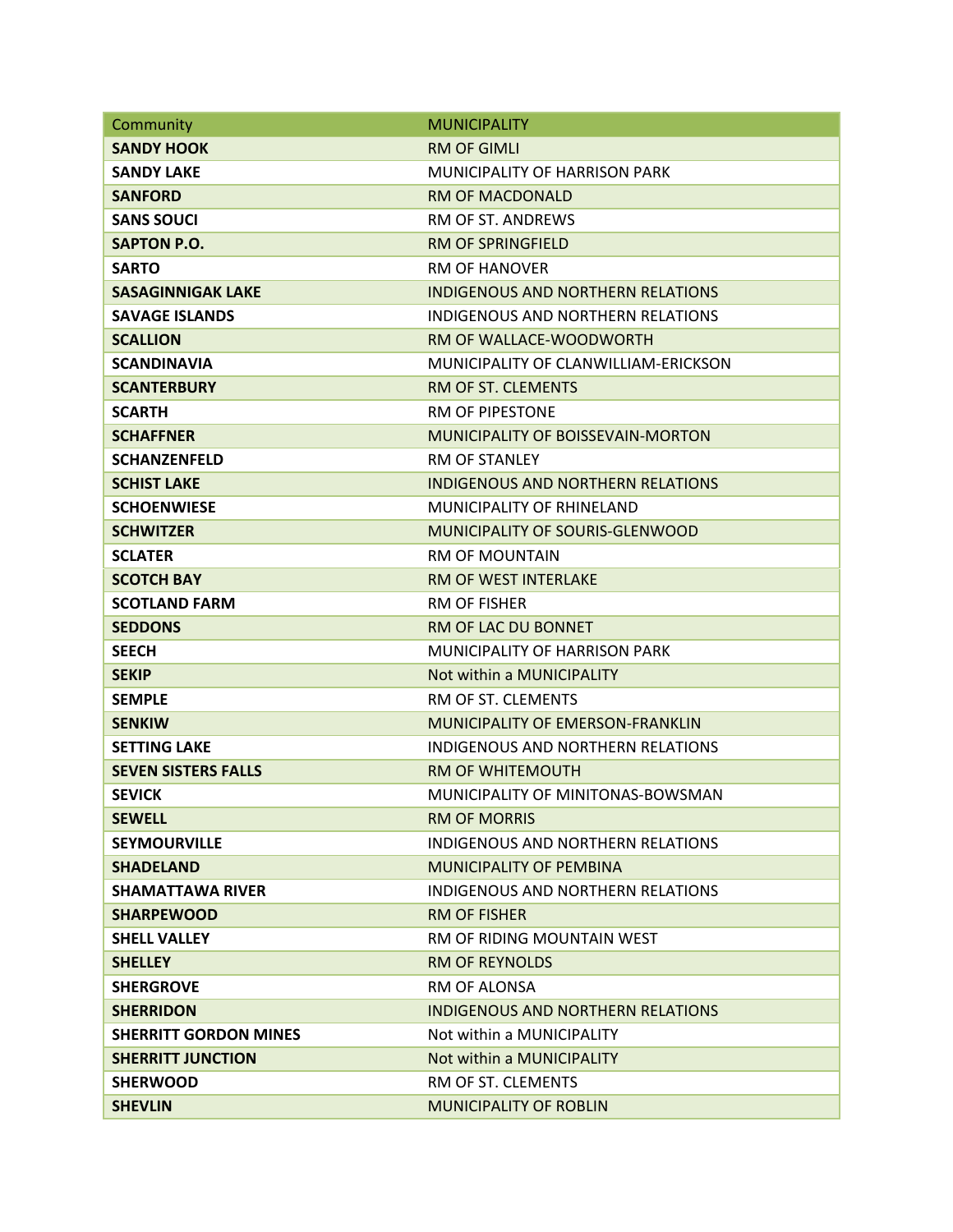| Community                     | <b>MUNICIPALITY</b>                      |
|-------------------------------|------------------------------------------|
| <b>SHILO</b>                  | MUNICIPALITY OF NORTH CYPRESS-LANGFORD   |
| <b>SHOAL LAKE</b>             | <b>RM OF YELLOWHEAD</b>                  |
| <b>SHOAL RIVER SETTLEMENT</b> | <b>INDIGENOUS AND NORTHERN RELATIONS</b> |
| <b>SHORNCLIFFE</b>            | <b>RM OF FISHER</b>                      |
| <b>SHORTDALE</b>              | <b>MUNICIPALITY OF ROBLIN</b>            |
| <b>SIBERFELD</b>              | <b>MUNICIPALITY OF RHINELAND</b>         |
| <b>SIDNEY</b>                 | MUNICIPALITY OF NORTH NORFOLK            |
| <b>SILCOX</b>                 | Not within a MUNICIPALITY                |
| <b>SILVER</b>                 | <b>RM OF ARMSTRONG</b>                   |
| <b>SILVER BAY</b>             | RM OF WEST INTERLAKE                     |
| <b>SILVER PLAINS</b>          | <b>RM OF MORRIS</b>                      |
| <b>SILVER RIDGE</b>           | <b>RM OF ALONSA</b>                      |
| <b>SILVERTON</b>              | RM OF RIDING MOUNTAIN WEST               |
| <b>SIMON HOUSE</b>            | Not within a MUNICIPALITY                |
| <b>SINCLAIR</b>               | <b>RM OF PIPESTONE</b>                   |
| <b>SIPIWESK</b>               | <b>LGD OF MYSTERY LAKE</b>               |
| <b>SIRKO</b>                  | <b>RM OF STUARTBURN</b>                  |
| <b>SISSIPUK LAKE</b>          | <b>INDIGENOUS AND NORTHERN RELATIONS</b> |
| <b>SKOWNAN</b>                | <b>INDIGENOUS AND NORTHERN RELATIONS</b> |
| <b>SKYLAKE</b>                | <b>RM OF ARMSTRONG</b>                   |
| <b>SLAVE FALLS</b>            | Not within a MUNICIPALITY                |
| <b>SMART</b>                  | <b>RM OF ELTON</b>                       |
| <b>SMITH HILL</b>             | KILLARNEY-TURTLE MOUNTAIN                |
| <b>SMITHSPUR</b>              | <b>RM OF MORRIS</b>                      |
| <b>SNOWFLAKE</b>              | MUNICIPALITY OF PEMBINA                  |
| <b>SOLSGIRTH</b>              | PRAIRIE VIEW MUNICIPALITY                |
| <b>SOMERSET</b>               | <b>MUNICIPALITY OF LORNE</b>             |
| <b>SOMMERFELD</b>             | <b>MUNICIPALITY OF RHINELAND</b>         |
| <b>SOURDOUGH BAY</b>          | <b>INDIGENOUS AND NORTHERN RELATIONS</b> |
| <b>SOURIS</b>                 | MUNICIPALITY OF SOURIS-GLENWOOD          |
| <b>SOUTH INDIAN LAKE</b>      | <b>INDIGENOUS AND NORTHERN RELATIONS</b> |
| <b>SOUTH JUNCTION</b>         | <b>RM OF PINEY</b>                       |
| <b>SOUTH KNIFE LAKE</b>       | <b>INDIGENOUS AND NORTHERN RELATIONS</b> |
| <b>SOUTHPORT</b>              | RM OF PORTAGE LA PRAIRIE                 |
| <b>SPEARHILL</b>              | <b>RM OF GRAHAMDALE</b>                  |
| <b>SPERLING</b>               | <b>RM OF MORRIS</b>                      |
| <b>SPIDER ISLANDS</b>         | INDIGENOUS AND NORTHERN RELATIONS        |
| <b>SPLIT LAKE</b>             | Not within a MUNICIPALITY                |
| <b>SPRAGUE</b>                | <b>RM OF PINEY</b>                       |
| <b>SPRING WELL P.O.</b>       | RM OF LAC DU BONNET                      |
| <b>SPRINGHILL</b>             | RM OF ROSEDALE                           |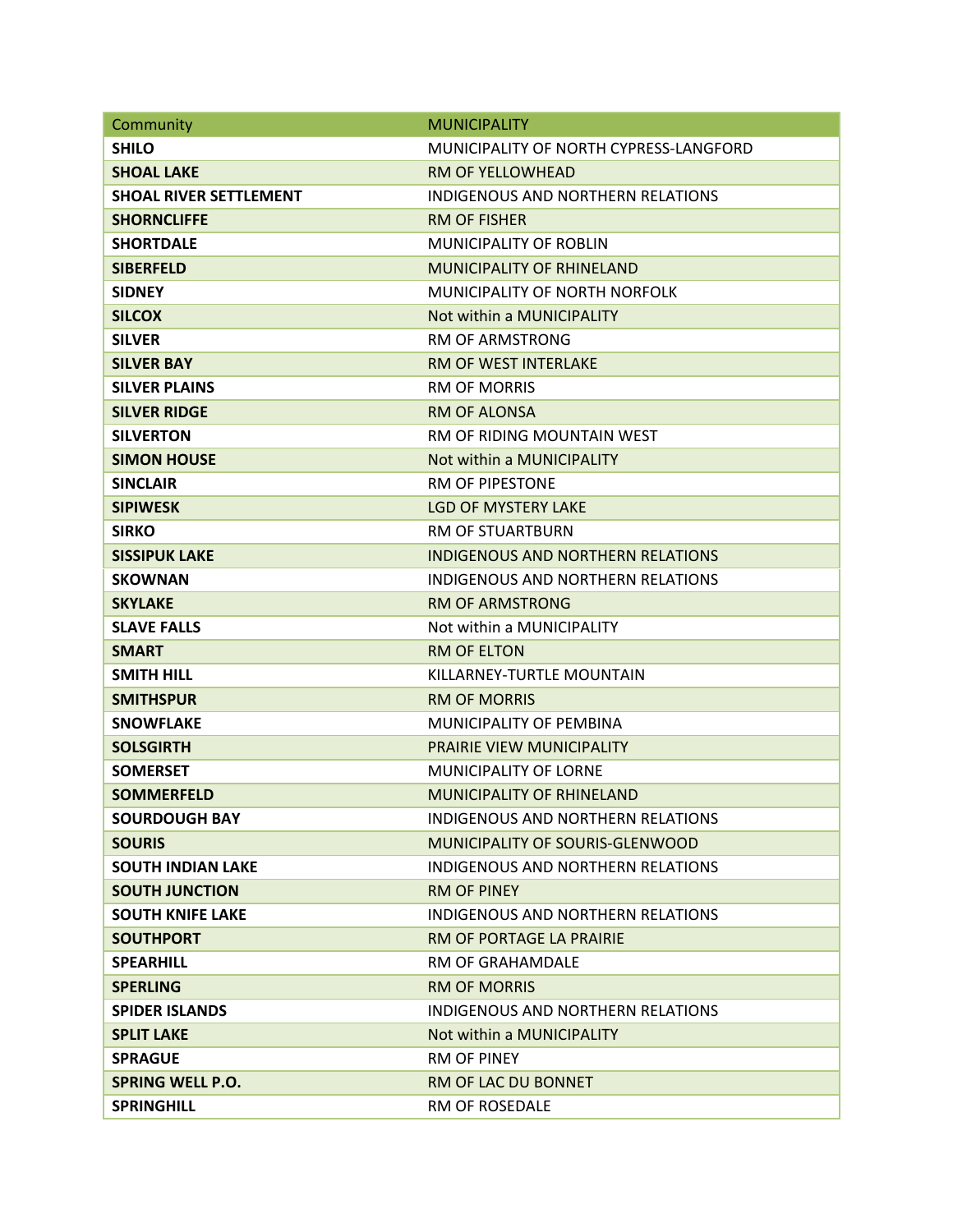| Community                             | <b>MUNICIPALITY</b>               |
|---------------------------------------|-----------------------------------|
| <b>SPRINGHURST</b>                    | <b>RM OF ROSEDALE</b>             |
| <b>SPRINGSTEIN</b>                    | <b>RM OF CARTIER</b>              |
| <b>SPROULE</b>                        | RM OF LAC DU BONNET               |
| <b>SPRUCE</b>                         | <b>RM OF REYNOLDS</b>             |
| <b>SPURGRAVE</b>                      | <b>RM OF PINEY</b>                |
| <b>ST. ADELARDE</b>                   | <b>RM OF ARMSTRONG</b>            |
| <b>ST. ADOLPHE</b>                    | <b>RM OF RITCHOT</b>              |
| <b>ST. ALPHONSE</b>                   | <b>MUNICIPALITY OF LORNE</b>      |
| <b>ST. AMBROISE</b>                   | RM OF PORTAGE LA PRAIRIE          |
| <b>ST. CLAUDE</b>                     | <b>RM OF GREY</b>                 |
| <b>ST. EUSTACHE</b>                   | <b>RM OF CARTIER</b>              |
| <b>ST. GEORGE</b>                     | RM OF ALEXANDER                   |
| <b>ST. GERMAIN</b>                    | <b>CITY OF WINNIPEG</b>           |
| <b>ST. JEAN BAPTISTE</b>              | RM OF MONTCALM                    |
| <b>ST. JOSEPH</b>                     | <b>RM OF MONTCALM</b>             |
| <b>ST. LABRE</b>                      | <b>RM OF PINEY</b>                |
| <b>ST. LEON</b>                       | <b>MUNICIPALITY OF LORNE</b>      |
| <b>ST. LUPICIN</b>                    | <b>MUNICIPALITY OF LORNE</b>      |
| <b>ST. MALO</b>                       | RM OF DE SALABERRY                |
| <b>ST. MARKS</b>                      | RM OF PORTAGE LA PRAIRIE          |
| <b>ST. MARTIN</b>                     | <b>RM OF GRAHAMDALE</b>           |
| <b>ST. MARY ISLAND</b>                | INDIGENOUS AND NORTHERN RELATIONS |
| <b>ST. NORBERT (SOUTH)</b>            | <b>RM OF RITCHOT</b>              |
| <b>ST. OUENS</b>                      | RM OF BROKENHEAD                  |
| <b>ST. PETERS (EAST OF RED RIVER)</b> | RM OF ST. CLEMENTS                |
| ST. PETERS (WEST OF RED RIVER)        | <b>RM OF ST. ANDREWS</b>          |
| <b>ST. RAYMOND</b>                    | <b>RM OF STE. ANNE</b>            |
| <b>ST. THERESA POINT</b>              | INDIGENOUS AND NORTHERN RELATIONS |
| <b>STARBUCK</b>                       | <b>RM OF MACDONALD</b>            |
| <b>STARNES</b>                        | Not within a MUNICIPALITY         |
| <b>STE. AGATHE</b>                    | <b>RM OF RITCHOT</b>              |
| <b>STE. AMELIA</b>                    | MUNICIPALITY OF STE. ROSE         |
| <b>STE. ELIZABETH</b>                 | <b>RM OF MONTCALM</b>             |
| <b>STE. GENEVIEVE</b>                 | RM OF TACHE                       |
| <b>STE. MADELEINE</b>                 | <b>RM OF ELLICE-ARCHIE</b>        |
| <b>STE. ROSE DU LAC</b>               | <b>MUNICIPALITY OF STE. ROSE</b>  |
| <b>STEAD</b>                          | <b>RM OF ALFXANDER</b>            |
| <b>STEEPROCK</b>                      | RM OF GRAHAMDALE                  |
| <b>STEEPROCK JUNCTION</b>             | <b>RM OF GRAHAMDALE</b>           |
| <b>STEPHENFIELD</b>                   | <b>RM OF DUFFERIN</b>             |
| <b>STEVENSON ISLAND</b>               | INDIGENOUS AND NORTHERN RELATIONS |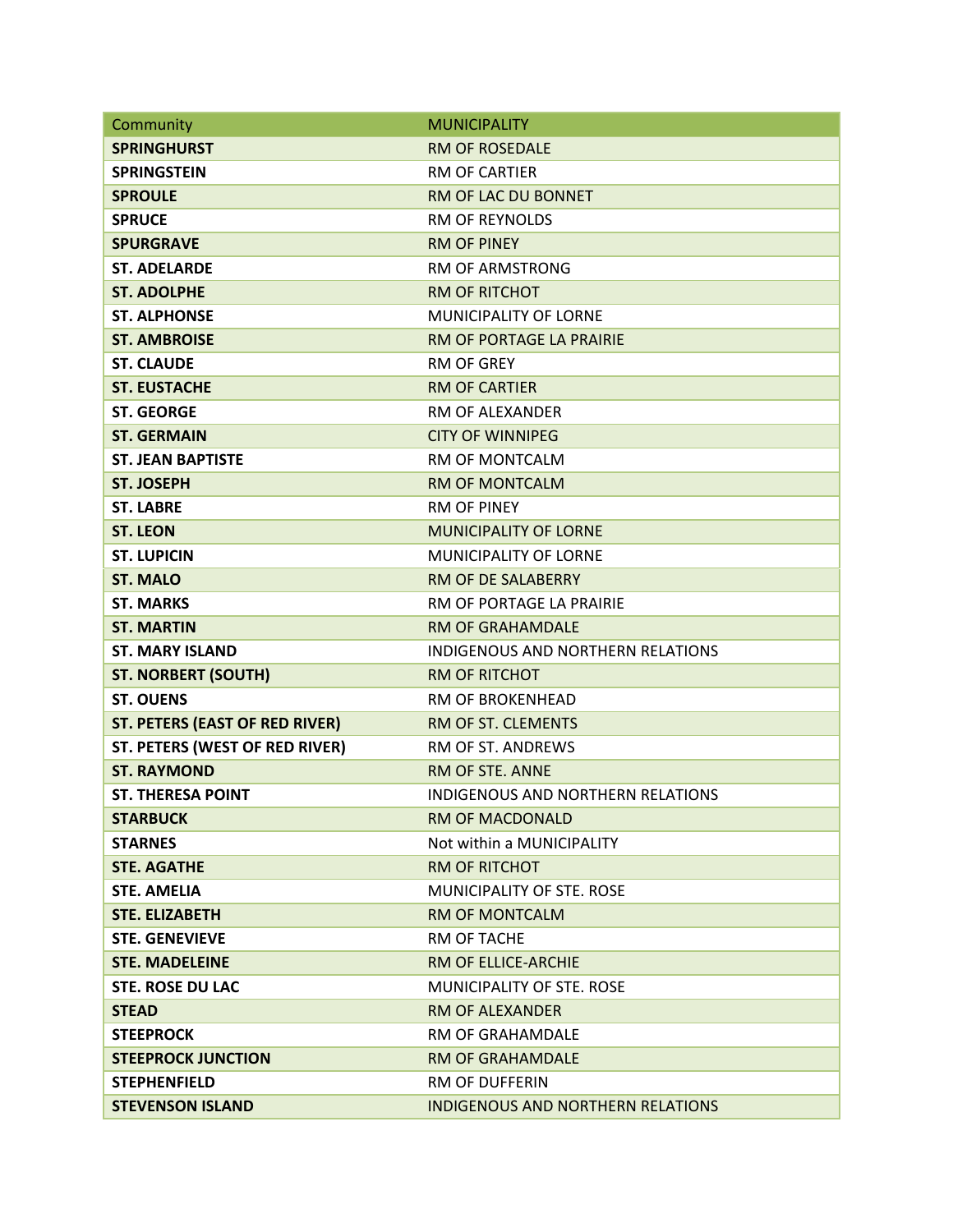| Community                   | <b>MUNICIPALITY</b>                      |
|-----------------------------|------------------------------------------|
| <b>STEWART LAKE</b>         | RM OF GRAHAMDALE                         |
| <b>STITT</b>                | Not within a MUNICIPALITY                |
| <b>ST-LAZARE</b>            | RM OF ELLICE-ARCHIE                      |
| <b>STOCKPORT</b>            | MUNICIPALITY OF EMERSON-FRANKLIN         |
| <b>STOCKTON</b>             | MUNICIPALITY OF GLENBORO-SOUTH CYPRESS   |
| <b>STONY HILL</b>           | <b>RM OF COLDWELL</b>                    |
| <b>STONY MOUNTAIN</b>       | RM OF ROCKWOOD                           |
| <b>STORY</b>                | <b>RM OF ROCKWOOD</b>                    |
| <b>STRATHEWEN</b>           | <b>RM OF ROCKWOOD</b>                    |
| <b>STREVEL</b>              | <b>MUNICIPALITY OF ROBLIN</b>            |
| <b>STURGEON LANDING</b>     | Not within a MUNICIPALITY                |
| <b>SUFFREN</b>              | <b>RM OF ARMSTRONG</b>                   |
| <b>SUNDOWN</b>              | <b>RM OF STUARTBURN</b>                  |
| <b>SWAINS</b>               | <b>RM OF MORRIS</b>                      |
| <b>SWAN HILL</b>            | RM OF GRAHAMDALE                         |
| <b>SWAN LAKE</b>            | <b>MUNICIPALITY OF LORNE</b>             |
| <b>SYDNEY</b>               | MUNICIPALITY OF NORTH NORFOLK            |
| <b>SYLVAN</b>               | <b>RM OF FISHER</b>                      |
| <b>TAKIPY</b>               | INDIGENOUS AND NORTHERN RELATIONS        |
| <b>TELFORD</b>              | Not within a MUNICIPALITY                |
| <b>TENBY</b>                | MUNICIPALITY OF GLENELLA-LANSDOWNE       |
| <b>TERENCE</b>              | <b>RM OF WHITEHEAD</b>                   |
| <b>THALBERG</b>             | RM OF ST. CLEMENTS                       |
| <b>THE HALFWAY</b>          | Not within a MUNICIPALITY                |
| <b>THE NARROWS</b>          | <b>RM OF WEST INTERLAKE</b>              |
| <b>THIBAUDAU</b>            | Not within a MUNICIPALITY                |
| <b>THICKET PORTAGE</b>      | <b>INDIGENOUS AND NORTHERN RELATIONS</b> |
| <b>THORNHILL</b>            | <b>RM OF STANLEY</b>                     |
| <b>THUNDERHILL</b>          | MUNICIPALITY OF SWAN VALLEY WEST         |
| <b>THUNDERHILL JUNCTION</b> | MUNICIPALITY OF SWAN VALLEY WEST         |
| <b>TILSTON</b>              | <b>MUNICIPALITY OF TWO BORDERS</b>       |
| <b>TIMERTON</b>             | <b>MUNICIPALITY OF ROBLIN</b>            |
| <b>TIPPERARY</b>            | RM OF WEST INTERLAKE                     |
| <b>TOLSTOI</b>              | MUNICIPALITY OF EMERSON-FRANKLIN         |
| <b>TOTOCAN</b>              | MUNICIPALITY OF WESTLAKE-GLADSTONE       |
| <b>TOTONKA</b>              | <b>RM OF OAKVIEW</b>                     |
| <b>TOUROND</b>              | RM OF RITCHOT                            |
| <b>TOUTES AIDES</b>         | <b>RM OF LAKESHORE</b>                   |
| <b>TOWNLINE</b>             | RM OF PORTAGE LA PRAIRIE                 |
| <b>TRANTER</b>              | <b>RM OF WEST INTERLAKE</b>              |
| <b>TRAVERSE BAY</b>         | RM OF ALEXANDER                          |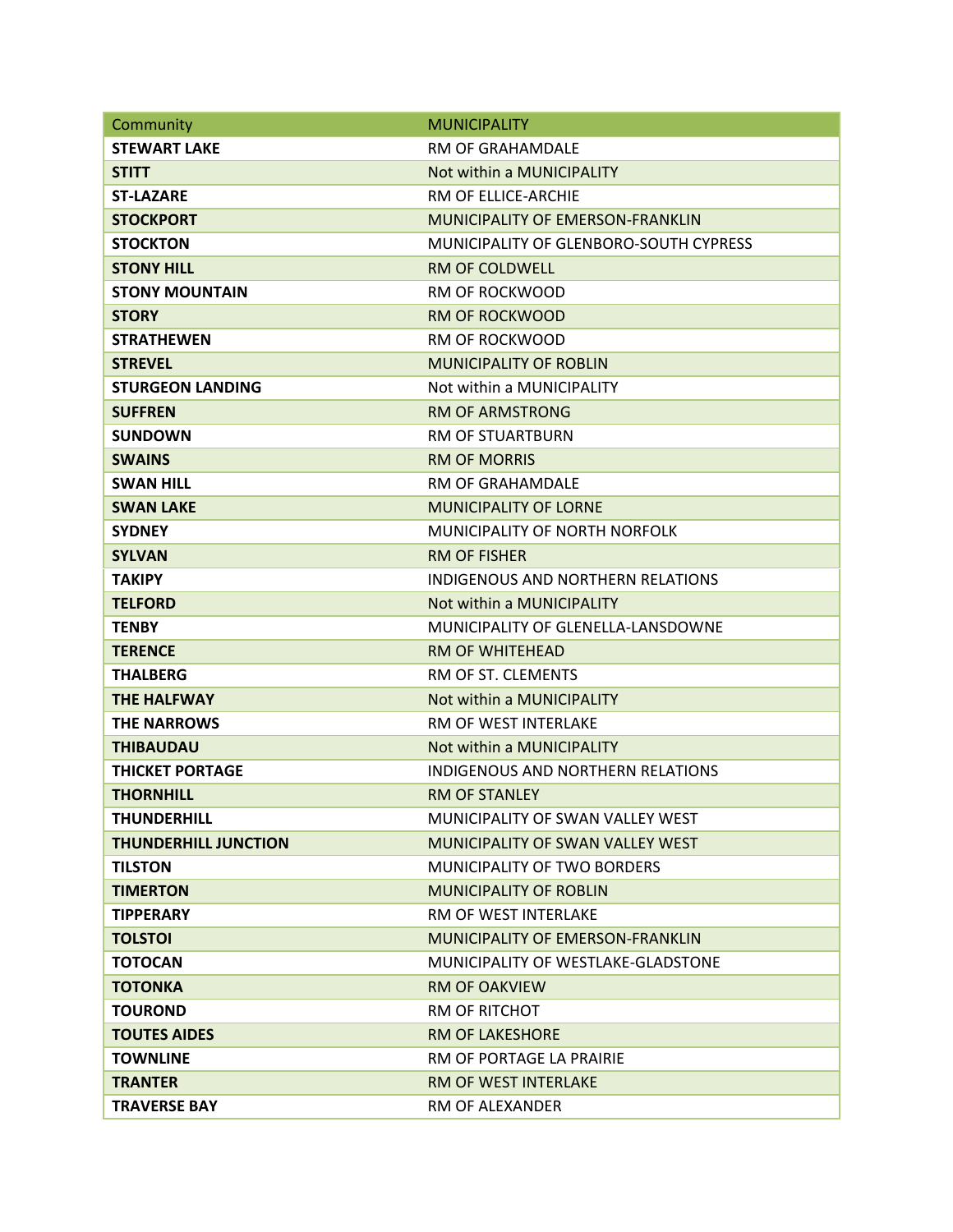| Community             | <b>MUNICIPALITY</b>                      |
|-----------------------|------------------------------------------|
| <b>TREAT</b>          | PRAIRIE VIEW MUNICIPALITY                |
| <b>TREESBANK</b>      | MUNICIPALITY OF GLENBORO-SOUTH CYPRESS   |
| <b>TREHERNE</b>       | MUNICIPALITY OF NORFOLK TREHERNE         |
| <b>TRELYDDEN</b>      | <b>RM OF COLDWELL</b>                    |
| <b>TREMAINE</b>       | <b>RM OF OAKVIEW</b>                     |
| <b>TRENTHAM</b>       | <b>RM OF HANOVER</b>                     |
| <b>TRUMP</b>          | <b>RM OF MORRIS</b>                      |
| <b>TUCKER</b>         | RM OF PORTAGE LA PRAIRIE                 |
| <b>TUMMEL</b>         | <b>MUNICIPALITY OF ROBLIN</b>            |
| <b>TURTLE LAKE</b>    | INDIGENOUS AND NORTHERN RELATIONS        |
| <b>TWIN BRAE</b>      | <b>RM OF RIDING MOUNTAIN WEST</b>        |
| <b>TWO CREEKS</b>     | RM OF WALLACE-WOODWORTH                  |
| <b>TYNDALL</b>        | <b>RM OF BROKENHEAD</b>                  |
| <b>UKRANIA</b>        | RM OF DAUPHIN                            |
| <b>UMATILLO</b>       | <b>GRANDVIEW MUNICIPALITY</b>            |
| <b>UNDERHILL</b>      | MUNICIPALITY OF GRASSLAND                |
| <b>UNION POINT</b>    | <b>RM OF MORRIS</b>                      |
| <b>UNO</b>            | PRAIRIE VIEW MUNICIPALITY                |
| <b>VALLEY RIVER</b>   | <b>RM OF DAUPHIN</b>                     |
| <b>VALPOY</b>         | MUNICIPALITY OF STE. ROSE                |
| <b>VANNES</b>         | <b>RM OF WEST INTERLAKE</b>              |
| <b>VARCOE</b>         | <b>RM OF OAKVIEW</b>                     |
| <b>VASSAR</b>         | <b>RM OF PINEY</b>                       |
| <b>VELMA</b>          | MUNICIPALITY OF PEMBINA                  |
| <b>VENLAW</b>         | <b>GILBERT PLAINS MUNICIPALITY</b>       |
| <b>VERMETTE</b>       | <b>RM OF RITCHOT</b>                     |
| <b>VESTFOLD</b>       | <b>RM OF COLDWELL</b>                    |
| <b>VICTOR</b>         | RM OF ELLICE-ARCHIE                      |
| <b>VIDIR</b>          | <b>MUNICIPALITY OF BIFROST-RIVERTON</b>  |
| <b>VILLETTE</b>       | RM OF WHITEHEAD                          |
| <b>VISTA</b>          | <b>ROSSBURN MUNICIPALITY</b>             |
| <b>VITA</b>           | <b>RM OF STUARTBURN</b>                  |
| <b>VIVIAN</b>         | <b>RM OF SPRINGFIELD</b>                 |
| <b>VOGAR</b>          | RM OF WEST INTERLAKE                     |
| <b>VOLGA</b>          | <b>MOSSEY RIVER MUNICIPALITY</b>         |
| <b>WAASAGOMACH</b>    | INDIGENOUS AND NORTHERN RELATIONS        |
| <b>WABISHKOK LAKE</b> | <b>INDIGENOUS AND NORTHERN RELATIONS</b> |
| <b>WABOWDEN</b>       | INDIGENOUS AND NORTHERN RELATIONS        |
| <b>WACOUTA</b>        | <b>RM OF WEST INTERLAKE</b>              |
| <b>WADHOPE</b>        | Not within a MUNICIPALITY                |
| <b>WAKOPA</b>         | KILLARNEY-TURTLE MOUNTAIN                |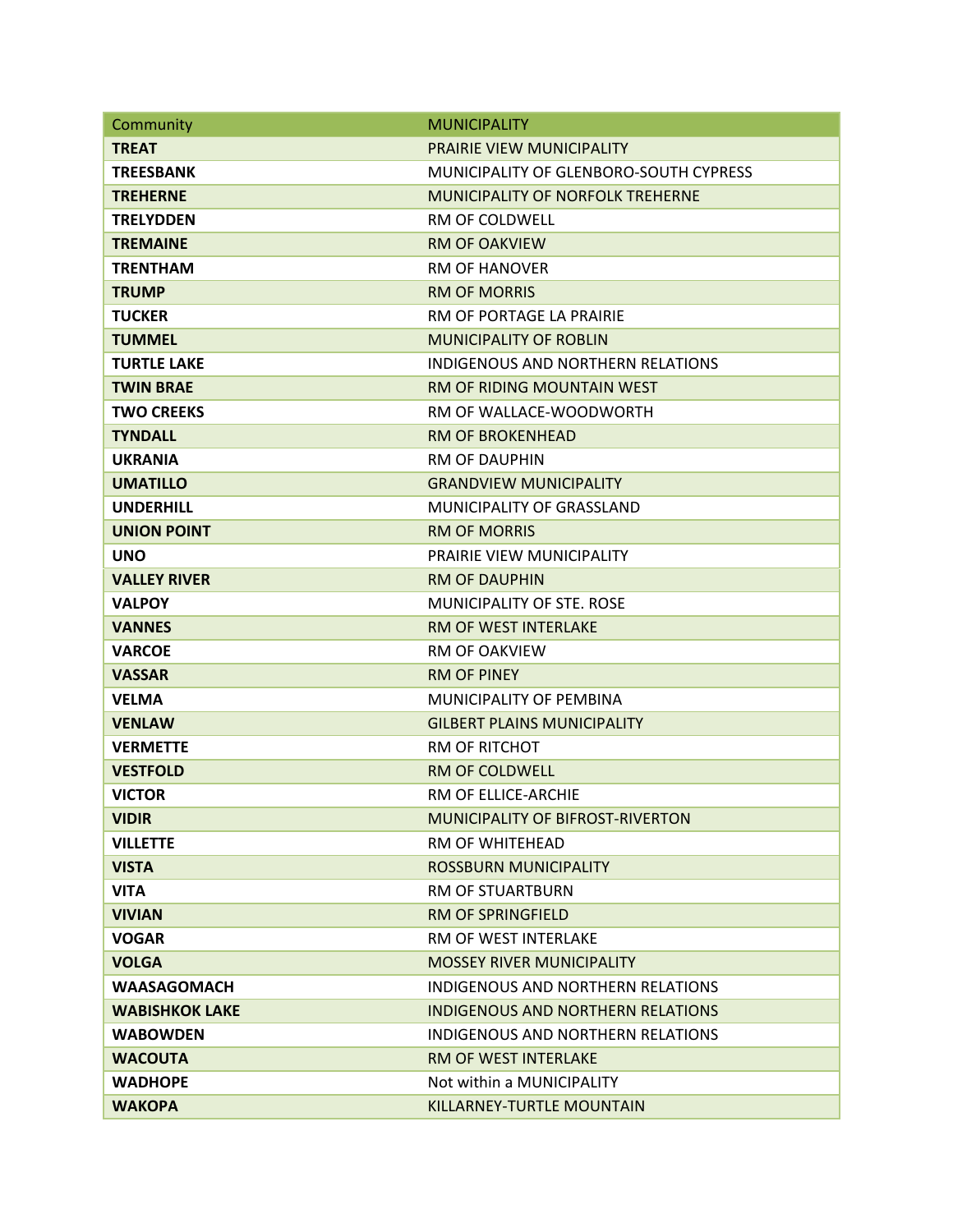| Community                 | <b>MUNICIPALITY</b>                      |
|---------------------------|------------------------------------------|
| <b>WALDERSEE</b>          | MUNICIPALITY OF GLENELLA-LANSDOWNE       |
| <b>WALKER LAKE</b>        | <b>INDIGENOUS AND NORTHERN RELATIONS</b> |
| <b>WALKLEYBURG</b>        | RM OF ST. CLEMENTS                       |
| <b>WALLACE LAKE</b>       | <b>INDIGENOUS AND NORTHERN RELATIONS</b> |
| <b>WALLMORE</b>           | RM OF GRAHAMDALE                         |
| <b>WAMPUM</b>             | <b>RM OF PINEY</b>                       |
| <b>WANASING BEACH</b>     | RM OF VICTORIA BEACH                     |
| <b>WANIPIGOW</b>          | <b>INDIGENOUS AND NORTHERN RELATIONS</b> |
| <b>WANLESS</b>            | <b>RM OF KELSEY</b>                      |
| <b>WARREN</b>             | <b>RM OF WOODLANDS</b>                   |
| <b>WARREN LANDING</b>     | INDIGENOUS AND NORTHERN RELATIONS        |
| <b>WASHOW BAY</b>         | RM OF FISHER                             |
| <b>WASKADA</b>            | MUNICIPALITY OF BRENDA-WASKADA           |
| <b>WASS ISLAND</b>        | INDIGENOUS AND NORTHERN RELATIONS        |
| <b>WASSEWA</b>            | MUNICIPALITY OF BOISSEVAIN-MORTON        |
| <b>WATERBURN</b>          | <b>MUNICIPALITY OF HARRISON PARK</b>     |
| <b>WATERHEN</b>           | <b>INDIGENOUS AND NORTHERN RELATIONS</b> |
| <b>WATTSVIEW</b>          | <b>RM OF ELLICE-ARCHIE</b>               |
| <b>WAUGH</b>              | Not within a MUNICIPALITY                |
| <b>WAVY BANK</b>          | <b>RM OF ROCKWOOD</b>                    |
| WAWANESA                  | MUNICIPALITY OF OAKLAND-WAWANESA         |
| <b>WEIDEN</b>             | <b>RM OF LAKESHORE</b>                   |
| <b>WEKUSKO</b>            | INDIGENOUS AND NORTHERN RELATIONS        |
| <b>WEKUSKO LAKE</b>       | <b>TOWN OF SNOW LAKE</b>                 |
| <b>WELDON BAY</b>         | INDIGENOUS AND NORTHERN RELATIONS        |
| <b>WELLMAN LAKE</b>       | Not within a MUNICIPALITY                |
| <b>WELLS LAKE</b>         | INDIGENOUS AND NORTHERN RELATIONS        |
| <b>WELLWOOD</b>           | MUNICIPALITY OF NORTH CYPRESS-LANGFORD   |
| <b>WEST BLUE LAKE</b>     | Not within a MUNICIPALITY                |
| <b>WESTGATE</b>           | INDIGENOUS AND NORTHERN RELATIONS        |
| <b>WHEATCROFT LAKE</b>    | TOWN OF LYNN LAKE                        |
| <b>WHEATLAND</b>          | RIVERDALE MUNICIPALITY                   |
| <b>WHISKEY JACK</b>       | INDIGENOUS AND NORTHERN RELATIONS        |
| <b>WHITE HORSE PLAINS</b> | RM OF ST. FRANCOIS XAVIER                |
| <b>WHITE PLAINS</b>       | RM OF CARTIER                            |
| <b>WHITEFISH LAKE</b>     | INDIGENOUS AND NORTHERN RELATIONS        |
| <b>WHITESHELL</b>         | Not within a MUNICIPALITY                |
| <b>WHYTEWOLD</b>          | <b>VILLAGE OF DUNNOTTAR</b>              |
| <b>WIENEKE</b>            | <b>RM OF ROCKWOOD</b>                    |
| <b>WILFORD</b>            | <b>GILBERT PLAINS MUNICIPALITY</b>       |
| <b>WILLARD</b>            | RM OF RITCHOT                            |